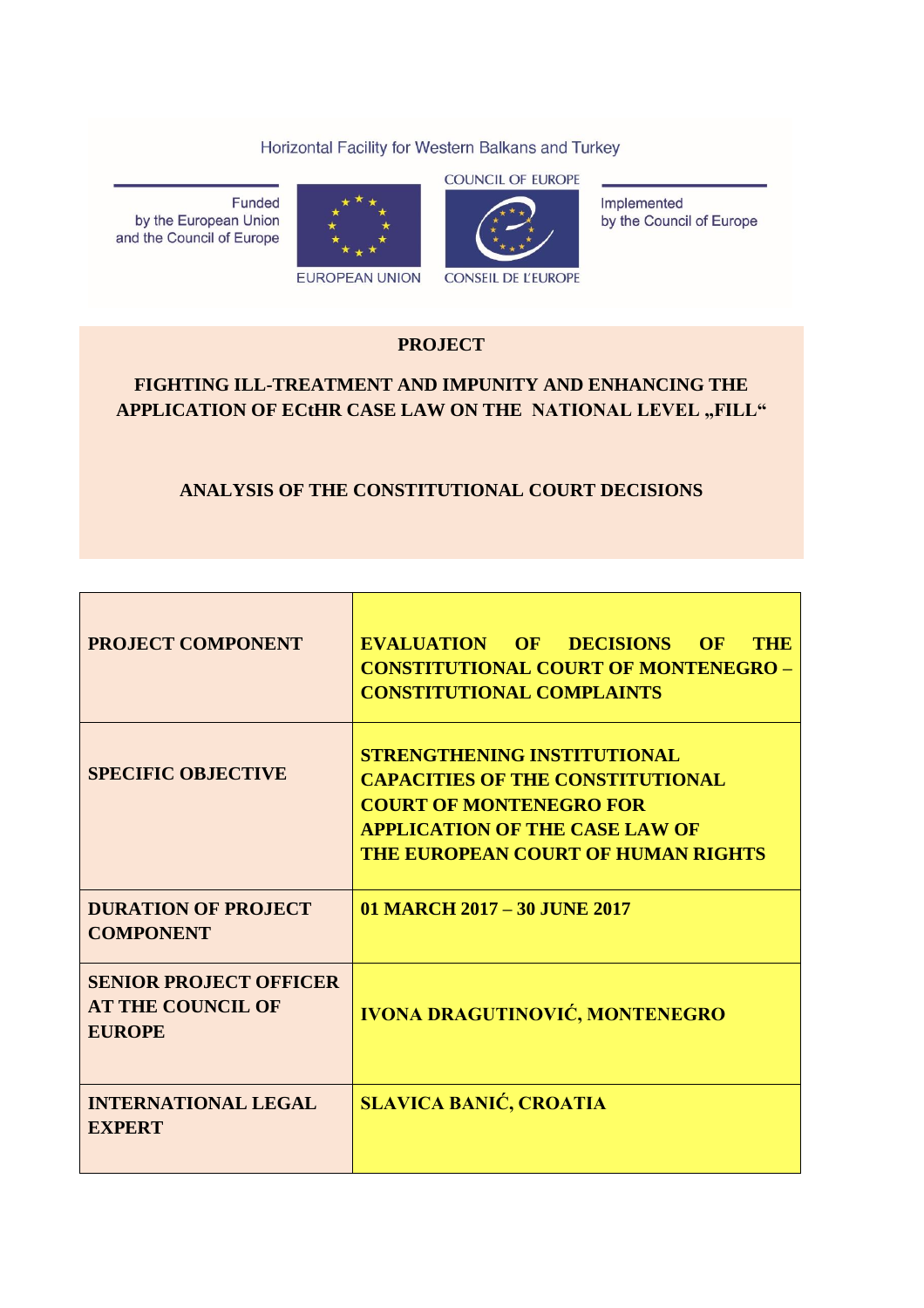This document has been produced using funds of a Joint Programme between the European Union and the Council of Europe. The views expressed herein can in no way be taken to reflect the official opinion of the European Union or the Council of Europe.

All rights reserved. No part of this publication may be translated, reproduced or transmitted, in any form or by any means, electronic (CD-Rom, Internet, etc.) or mechanical, including photocopying, recording or any information storage or retrieval system, without prior permission in writing from the Directorate of Communications (F-67075 Strasbourg Cedex or [publishing@coe.int\)](mailto:publishing@coe.int).

© 2018 Council of Europe. All rights reserved. Licensed to the European Union under conditions.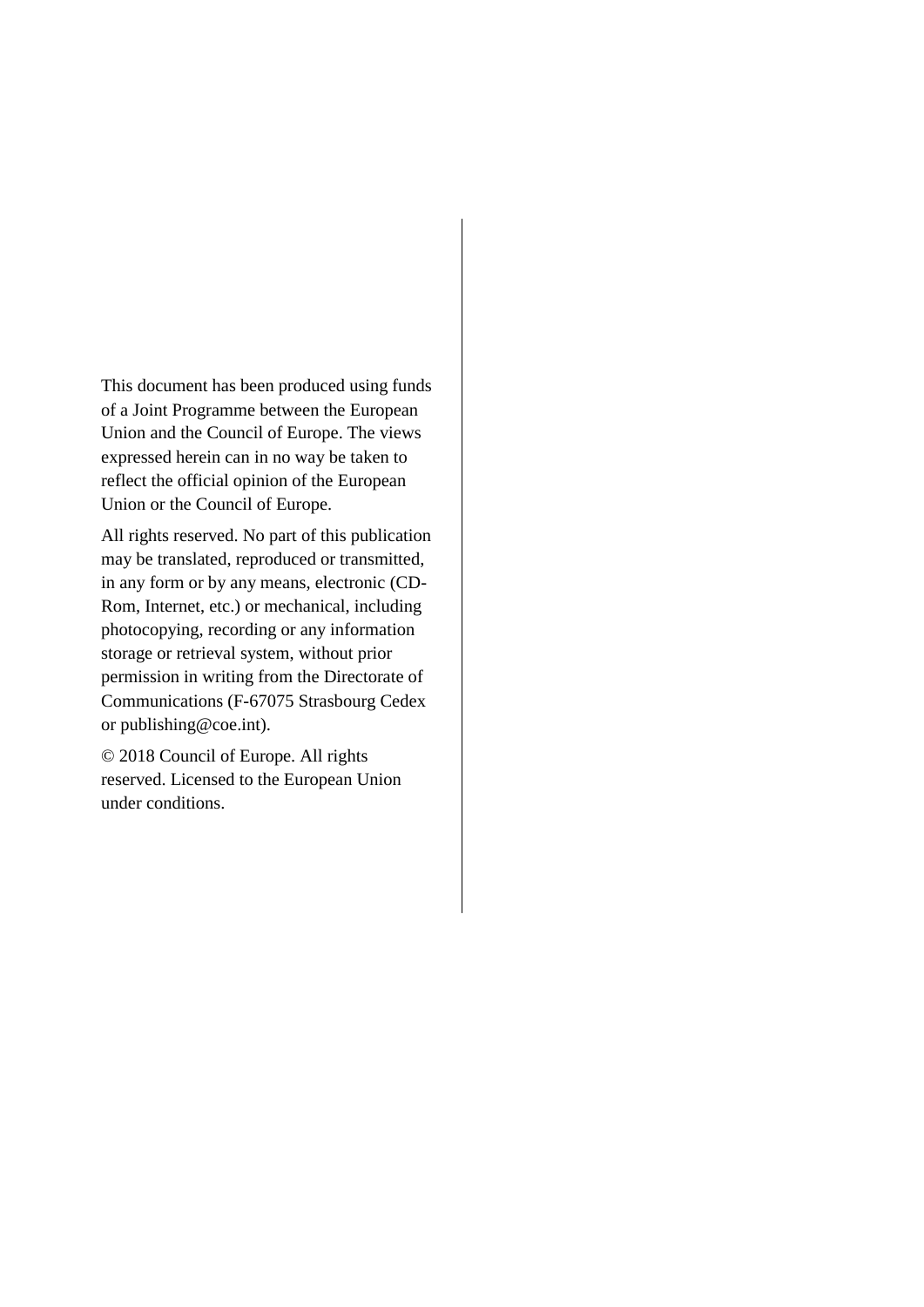#### **INTRODUCTION**

 $\overline{a}$ 

The Council of Europe contracted Ms Slavica Banić<sup>1</sup>, a lawyer from Zagreb, Republic of Croatia, as an international legal expert (hereinafter: the expert) to carry out an analysis of decisions of the Constitutional Court of Montenegro with a particular focus on the decisions rendered upon constitutional complaints lodged to the Constitutional Court. This analysis was carried out in the framework of the EU-CoE Horizontal Facility Action "Fighting Ill-Treatment and Impunity and Enhancing the Application of the ECtHR Case-Law on National Level - "FILL". The goals of the project include strengthening institutional capacities of the Constitutional Court of Montenegro for more efficient implementation of the case law of the European Court of Human Rights.

The analysis was done on the corpus of constitutional complaints processed in the period from 2008 – 2016 (hereinafter: the Analysis). It includes a qualitative analysis of the structure of decisions rendered upon constitutional complaints and application of the Convention standards developed by the European Court of Human Rights.

The analysis was done on 45 randomly selected decisions rendered upon constitutional complaints, out of the 63 that were submitted. Of those 45, in 12 decisions constitutional complaints were granted (accepted), in 15 they were dismissed on the merits, in 8 they were rejected on procedural grounds (because procedural requirements for the decision-making were not met) and in 10 constitutional complaints were rejected as manifestly ill-founded.

The analysis was preceded by two official visits. The first visit took place in the period from 27 to 29 March 2017, while the second one was implemented in the period from 15 to 17 May 2017. The first visit included interviews with representatives of the Constitutional Court of Montenegro (CCoM), the Supreme Court of Montenegro (SCoM), the Ombudsman and Montenegrin Agent before the European Court of Human Rights. Second visit focused on discussions, exchange of views and clarifications with the representatives of the Constitutional Court of Montenegro about the draft analysis and the next steps to be taken in the development of the final results. Information that the expert got in these discussions are presented on page 2 and duly included in the analysis.

The analysis is divided into three parts. The basis for this analysis is the overview of the legal framework for the position and jurisdiction of the CCoM with regard to constitutional complaint – the Constitution of Montenegro, the Law on the Constitutional Court of Montenegro and the Rules of Procedure of the Constitutional Court of Montenegro. This framework was the basis for the analysis and examination of the legislative aspects of constitutional complaint as a special remedy for protection of human rights and freedoms in Montenegro. To be more precise, we provide an overview of the characteristics of constitutional complaint within the constitutional framework of Montenegro, and in this context, we analyse the functioning of the Constitutional Court of

<sup>&</sup>lt;sup>1</sup> The expert wishes to thank the Council of Europe for the confidence she was awarded to perform the given **task and for the opportunity to expand her expertise on the constitutional order of Montenegro, as well as to share her knowledge and experience gained in the field of constitutional law. Furthermore, the remarks and views expressed in this analysis are presented in good faith and with due respect for the efforts invested by the Constitutional Court of Montenegro to appropriately respond to the demands of protection of human rights and freedoms of its citizens.**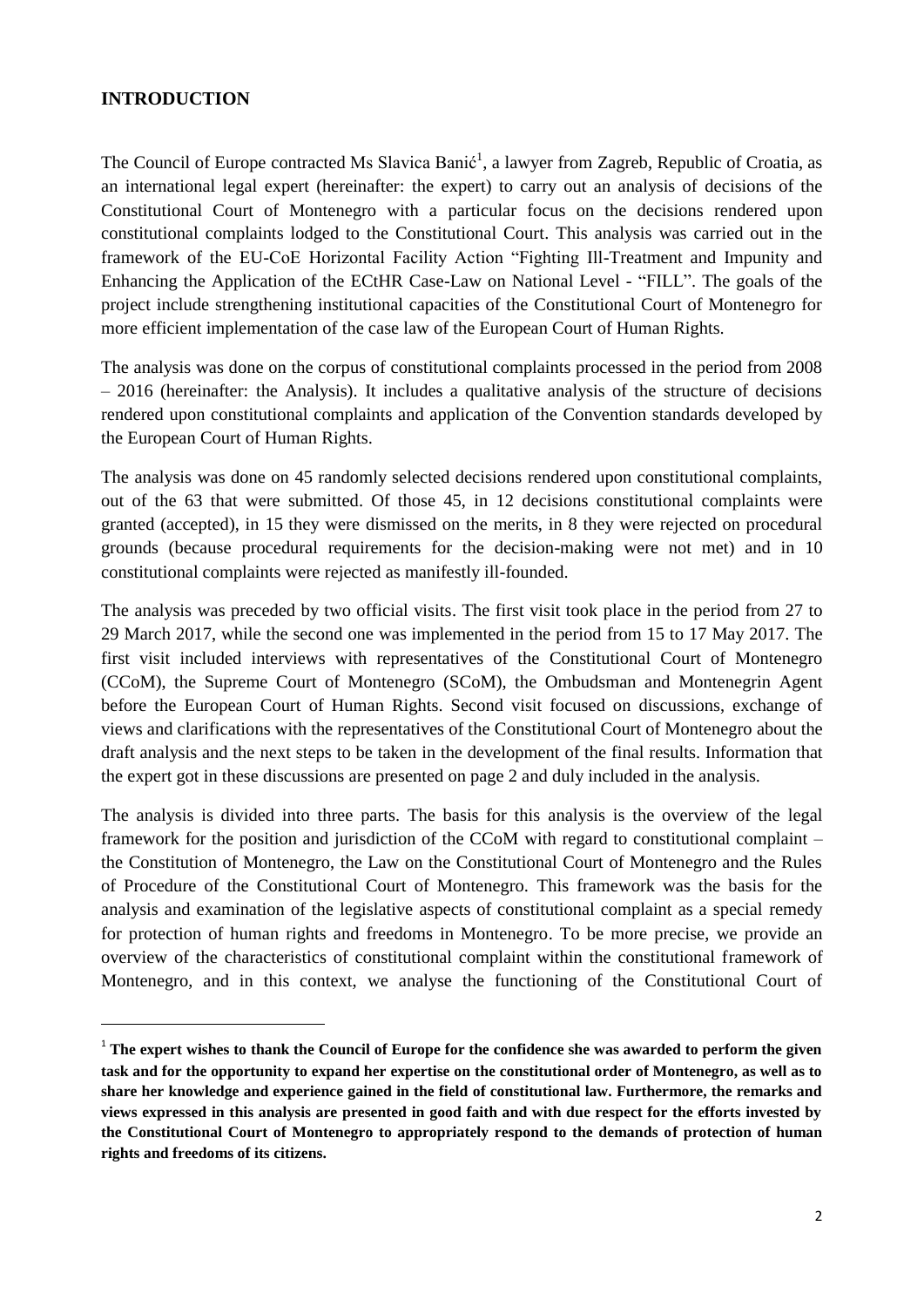Montenegro with regard to constitutional complaint i.e. its organogram presenting the work of the panels and the Administrative Office.

The second part of the analysis focuses on the approach of the Constitutional Court to the structure of the decision on constitutional complaint and contested court decisions as the basis for examining alleged violations of human rights and freedoms; consideration of the acceptance and implementation of European Court standards in the examination of alleged violations and of the quality of the statements of reasons in the Constitutional Court decisions. In addition to analysing the structure of the decisions, and the reasoning and application of European Court standards, the present analysis is concerned with the organization of work of the Constitutional Court in the processes initiated by constitutional complaints. It also deals with the potential opportunities to improve the process, which is a prerequisite for effective decision-making within a reasonable time. The third part of the analysis offers recommendations developed on the basis of the achieved results.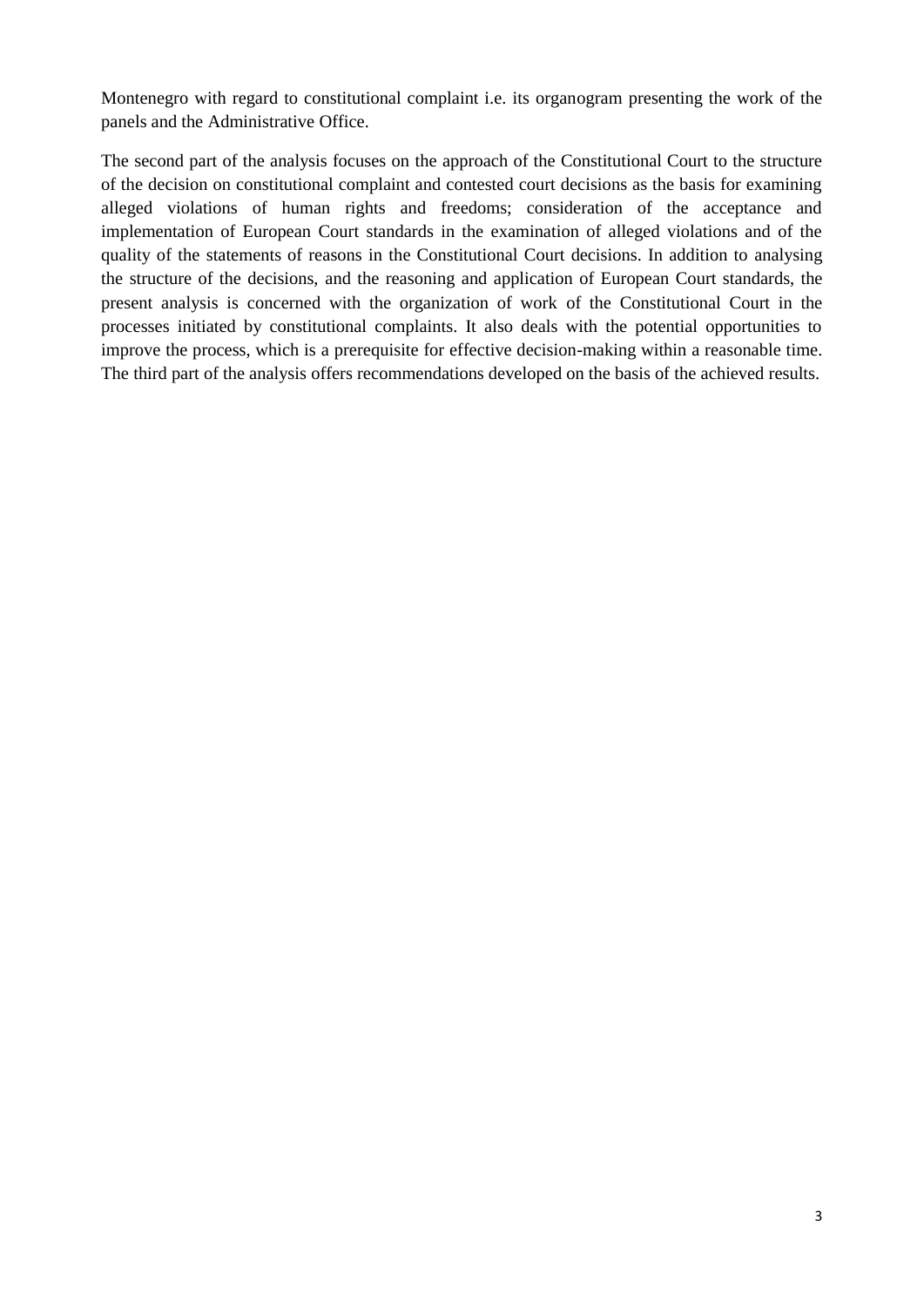# **TABLE OF CONTENTS**

# PART I

|    | 1. Meetings with representatives of institutions relevant for protection of human rights<br>and those representing judicial branch of power in Montenegro | 5  |
|----|-----------------------------------------------------------------------------------------------------------------------------------------------------------|----|
| 2. | Statistics on applications from Montenegro before ECtHR (as of 1 January 2017)                                                                            | 7  |
| 3. | Statistics related to constitutional complaints at the CCoM for the period                                                                                |    |
|    | $2016 - 2017$                                                                                                                                             |    |
|    | 4. Constitutional complaint within the legal order of Montenegro                                                                                          | 8  |
|    | 4.1. Constitutional Framework                                                                                                                             | 8  |
|    | 4.2. Characteristics of Constitutional Complaint                                                                                                          | 11 |
|    | Legal Framework for Deciding on Constitutional Complaint<br>4.3.                                                                                          | 12 |
|    | Overview of the Method of Deciding on Constitutional Complaint<br>4.4.                                                                                    | 16 |

# PART II

| 5. |              | Analysis of rulings and decisions of the Constitutional Court of Montenegro                                                                       | 19       |
|----|--------------|---------------------------------------------------------------------------------------------------------------------------------------------------|----------|
|    | 5.1.         | General remarks                                                                                                                                   | 19       |
|    | 5.2.<br>5.3. | Rulings on rejection of constitutional appeals on procedural grounds<br>Ruling on rejection of constitutional complaint as manifestly ill-founded | 20<br>24 |
|    | 5.4.         | General remarks on decisions on dismissal and granting of constitutional<br>complaints                                                            | 27       |
|    | 5.5          | Decisions dismissing constitutional complaints                                                                                                    | 29       |
| 6. | 5.6          | The decisions granting constitutional complaints<br>Overview of the work of the organisational unit for constitutional complaints                 | 32<br>33 |

# PART III

1. Recommendations 35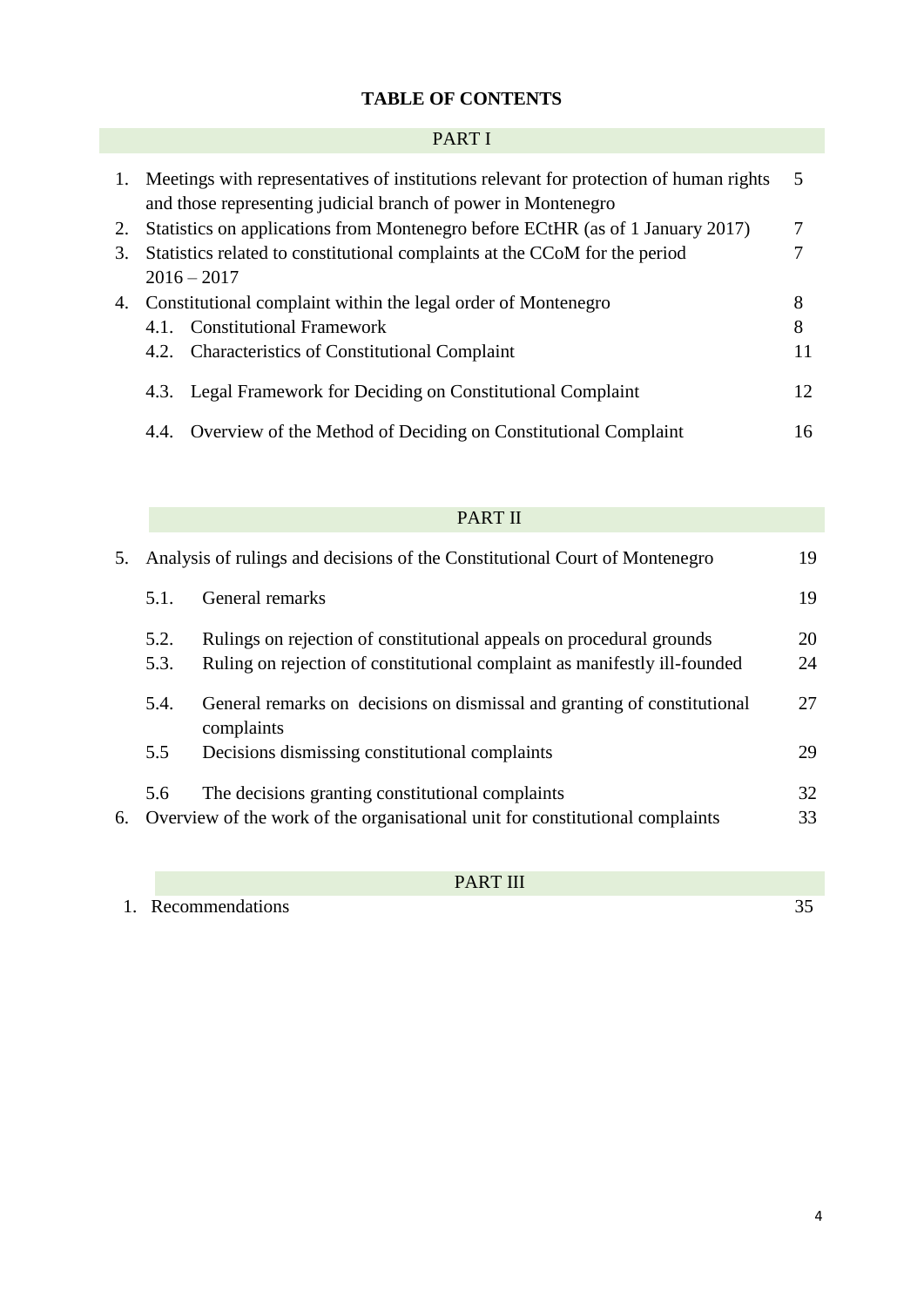# **PART I**

### **1. MEETINGS WITH REPRESENTATIVES OF INSTITUTIONS RELEVANT FOR PROTECTION OF HUMAN RIGHTS AND THOSE REPRESENTING JUDICIAL BRANCH OF POWER IN MONTENEGRO**

During the first visit  $(27 - 29)$  March 2017) the expert conducted an interview with the Ombudsman of Montenegro<sup>2</sup>, the representative of the Supreme Court of Montenegro<sup>3</sup>, Montenegrin Agent before European Court of Human Rights<sup>4</sup> as well as with the President of the Constitutional Court of Montenegro<sup>5</sup> and a judge of the CCoM who was the President of the CCoM until January 2017.

Within the second visit  $(15 - 17 \text{ May } 2017)$ , a number of meetings were held with representatives of the CCoM delegated by the President of the CCoM.

The interviews done with other collocutors (outside of the CCoM) focused on three aspects:

- The collocutors' views on the level of protection of human rights and freedoms and the problems they encounter in their work,
- Level of satisfaction with the work of the CCoM in general,
- The quality of decisions of the CCoM.

The Ombudsman of Montenegro, Montenegrin Agent before the ECtHR and the judge of the SCoM informed the expert about their scope of work and the problems they face in the field of protection of human rights. Expressing their views about the level of protection of human rights and freedoms in Montenegro, they underlined that Montenegro is yet to work hard on changing significantly its approach to both protection of human rights and freedoms and examining violations thereof. In general, the level of knowledge and implementation of Convention standards in trials is modest and requires systematic and continuing training, which should begin already at the law faculties. Difficulties and circumstances of the transition to new legislation generate situations resulting in violations of human rights and freedoms, which courts often fail to react upon appropriately. The reforms that Montenegro is going through, typical for societies in transition, are placing greater demands on the judiciary, and thereby on the CCoM, too. The weak point of the Montenegrin judiciary, according to the interviewees, is the trial within (un)reasonable time. The issue of protection of human rights in criminal proceedings in cases where detention is imposed is right behind it.

Assessing the CCoM work in general, the interviewees confirmed that there were some positive developments, both in applying European standards and in influencing changes in the work of regular courts, but they also said that the Constitutional Court was slow in rendering decisions.

 $\overline{a}$ 

<sup>2</sup> Montenegro, hereinafter: **MNE**

<sup>3</sup> The Supreme Court of Montenegro, hereinafter: **SCoM** <sup>4</sup> European Court of Human Rights, hereinafter: **ECtHR**

<sup>5</sup> The Constitutional Court of Montenegro, hereinafter: **CCoM**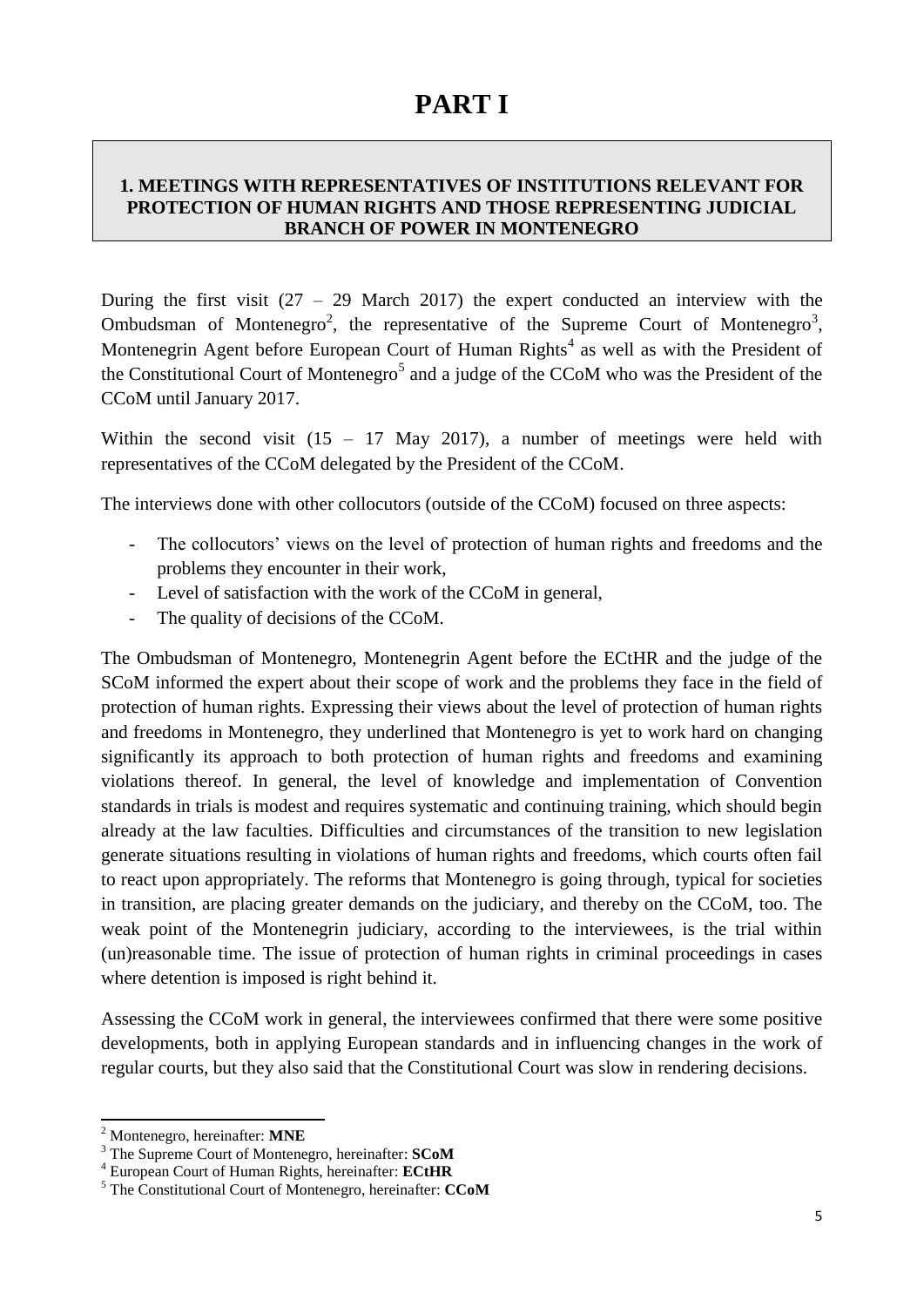As for the quality of the CCoM rulings, the opinion of the representative of the SCoM is that the Constitutional Court goes into the facts previously established in the regular court proceedings. In such a way it goes beyond constitutional jurisdiction. On the other hand, the rulings of CCoM are such that it is sometimes impossible to identify the real reasons for the established violation, which makes it difficulties for the regular courts to act.

Interviews with the representatives of the CCoM during the first visit indicated to two dimensions of the problem:

- Constitutional complaints challenging individual enactments of competent authorities are usually written in the same form as appeals to regular courts and do not contain the substance that falls within constitutional law. Frequently, the complainants just copy their appeals to regular courts and only add reference to articles of the Constitution without explaining what constituted the violation they complain against. Most commonly, the complaints refer to wrong application of substantive law, which leads to the conclusion that the Constitutional Court is perceived as a regular court. All of this leads further to incomprehensible constitutional complaints, which impedes the work of the Constitutional Court;
- In addition to this, the Constitutional Court faces the problems of the lack of staff and difficulties in ensuring systematic training of the existing one, which is caused by an overwhelming workload (incoming cases). It is made worse by the expectations of the general public that the Constitutional Court should remedy every instance of injustice in the world and by the fact that some pieces of legislation were adopted abruptly without any thorough analysis, which generates dilemmas in their interpretation and application.

During the second visit, the representatives of the CCoM and the expert jointly considered the draft analysis and clarified certain aspects relating to concrete cases. At the request of the expert, they also explained the flow of files and the manner of their processing. The gained insight into the way of work inspired the expert to devote some attention to the question of "equipment" of the Office that is in charge of following the ECtHR case law and development of the case law of the Constitutional Court.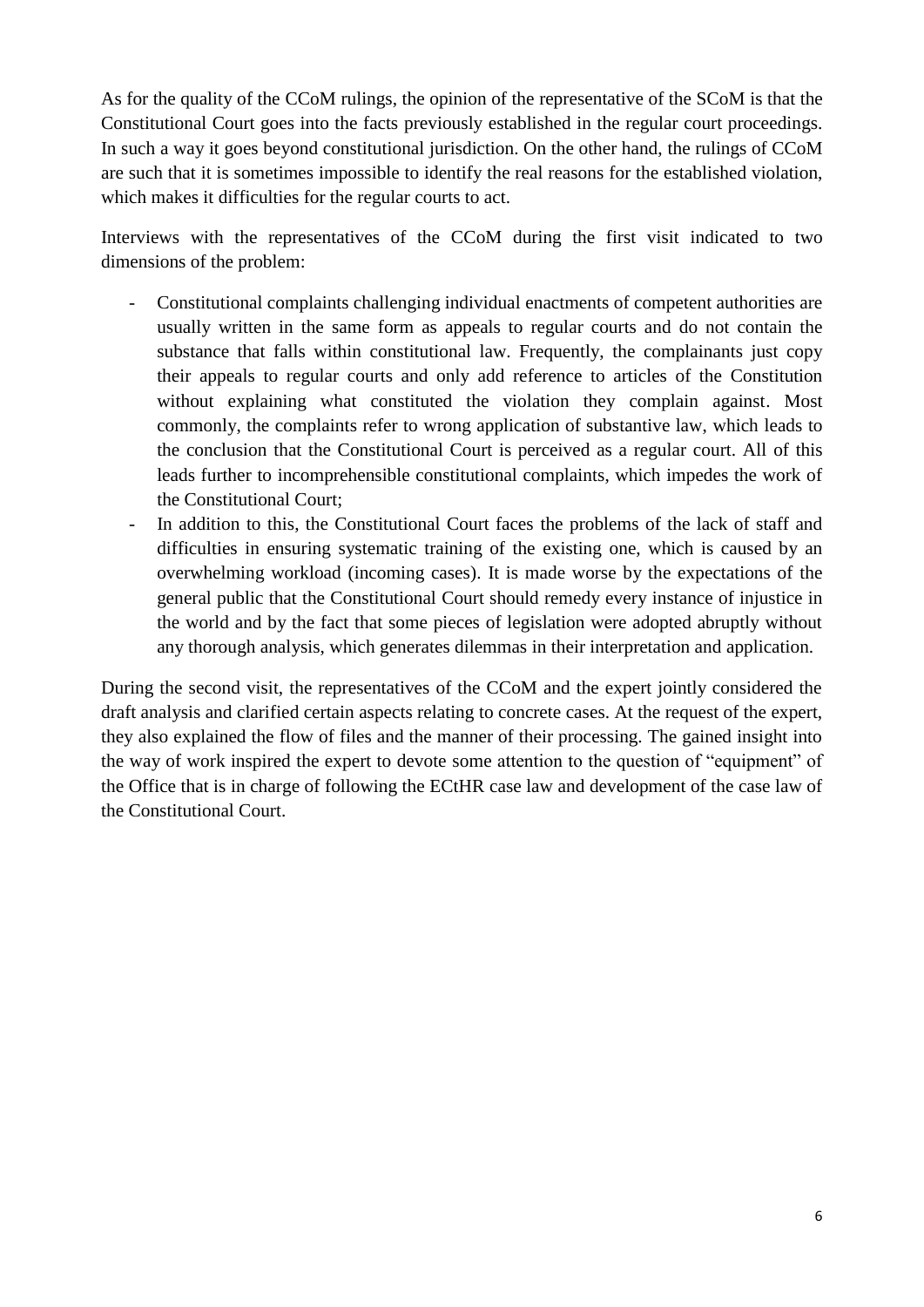# **2. STATISTICS ON APPLICATIONS FROM MONTENEGRO BEFORE ECtHR (as of 1 January 2017)**

According to information available at

[http://www.echr.coe.int/Documents/CP\\_Montenegro\\_ENG.pdf,](http://www.echr.coe.int/Documents/CP_Montenegro_ENG.pdf) on 1 January 2017 the situation with regard to applications from Montenegro was as follows:

- In 2016, the ECtHR considered 224 applications, out of which 220 were declared inadmissible or stricken out.
- In 2016, 2 judgments were rendered with regard to 4 applications establishing at least one violation of the ECHR.
- On 1 January 2017, 151 applications were pending before ECtHR, 33 of which were allocated to single judge, 52 were allocated to panels of 3 judges and 23 cases were allocated to panels of 7 judges.
- In the ruling *Siništaj et al. v. Montenegro* of 24 November 2015 (Applications No. 1451/10, 7260/10 and 7382/10, paragraph 123) ECtHR declared that constitutional complaint can, in principle, be considered an effective legal remedy in Montenegro as of 20 March 2015.

# **3. STATISTICS RELATED TO CONSTITUTIONAL COMPLAINTS AT THE CCoM FOR THE PERIOD 2016 – 2017**

Statistics related to the status of constitutional complaints as of 09 May 2017:

- The total number of pending constitutional complaints was **1262**, out of which 29 from 2014; 311 from 2015; 610 from 2016 and 312 from 2017.
- Between 1 January 2017 and 9 May 2017, 367 constitutional complaints were received, while 312 are in procedure.

According to the statistical overview of the work of the Constitutional Court during 2016, available at [http://www.ustavnisud.me/upload/praksa.html,](http://www.ustavnisud.me/upload/praksa.html) relating to constitutional complaint, in 2016 the CCoM rendered 34 decisions on granting constitutional complaints, 758 decisions on dismissal of constitutional complaints, 259 rulings on rejection of constitutional complaints and 4 rulings on suspension of proceedings initiated upon constitutional complaints.

Out of the total number of resolved cases, decisions granting complaints account for 3%, rulings on rejection for 25%, while there are 72% decisions dismissing complaints.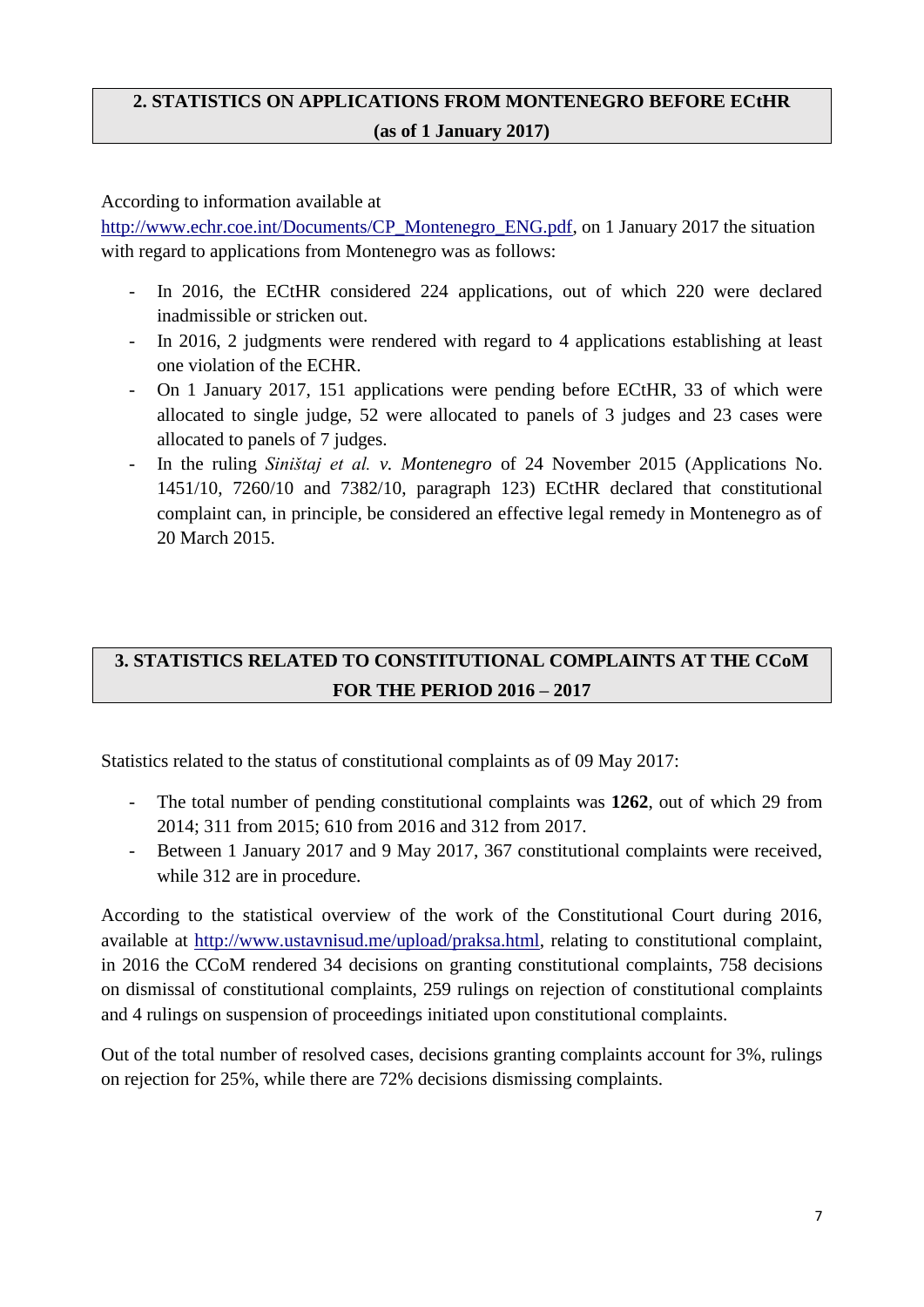# **4. CONSTITUTIONAL COMPLAINT WITHIN THE LEGAL ORDER OF MONTENEGRO**

#### **4.1. Constitutional Framework**

**4.1.1. The Constitution of Montenegro** ("Official Gazette of Montenegro", No. 1/2007 and 38/13 – Amendments I to XVI to the Constitution of Montenegro)

"Jurisdiction

Article 149

The Constitutional Court shall decide on the following:

 $(\ldots)$ 

"*on constitutional complaint lodged due to violation of human rights and freedoms guaranteed by the Constitution, after exhaustion of all effective legal remedies. "*

**4.1.2. The Law on the Constitutional Court of Montenegro** ("Official Gazette of Montenegro", No.  $11/2015$ <sup>6</sup>;

"Chapter III.

Proceedings Before the Constitutional Court and Legal Effect of its Decisions

3. Proceedings upon Constitutional Complaint

#### Article 68

Constitutional complaint may be lodged by any natural or legal entity, organization, settlement, group of persons or other form of organization that does not have the property of a legal entity, if they believe that their human right or freedoms guaranteed under the Constitution have been violated by an individual enactment, act or omission of state authorities, state administration bodies, local authorities, local self-government bodies, legal entities or other entity exercising public authority. A constitutional complaint may be lodged after the exhaustion of effective legal remedies, which implies that the complainant has to exhaust all legal remedies during the course of the proceeding to which he is entitled in accordance with the law, including effective and extraordinary legal remedies and other specific remedies which can lead to changes to the individual act in favour of the complainant, or to the termination or remedy of the act, or termination of omission of state authority, state administration body, local authority, local selfgovernment body, legal entity or other entity exercising public authority.

A constitutional complaint may be lodged before the exhaustion of effective legal remedies referred to in paragraph 2 of this Article if the complainant manages to prove that the legal remedy to which he is entitled in the case is not or was not effective.

#### Article 69

Constitutional complaint shall be lodged within 60 days from:

- The date of rendering the individual enactment against which a constitutional complaint may be lodged in accordance with the present Law;

 $\overline{a}$ 

<sup>6</sup> Law on the Constitutional Court of Montenegro, hereinafter: LCCoM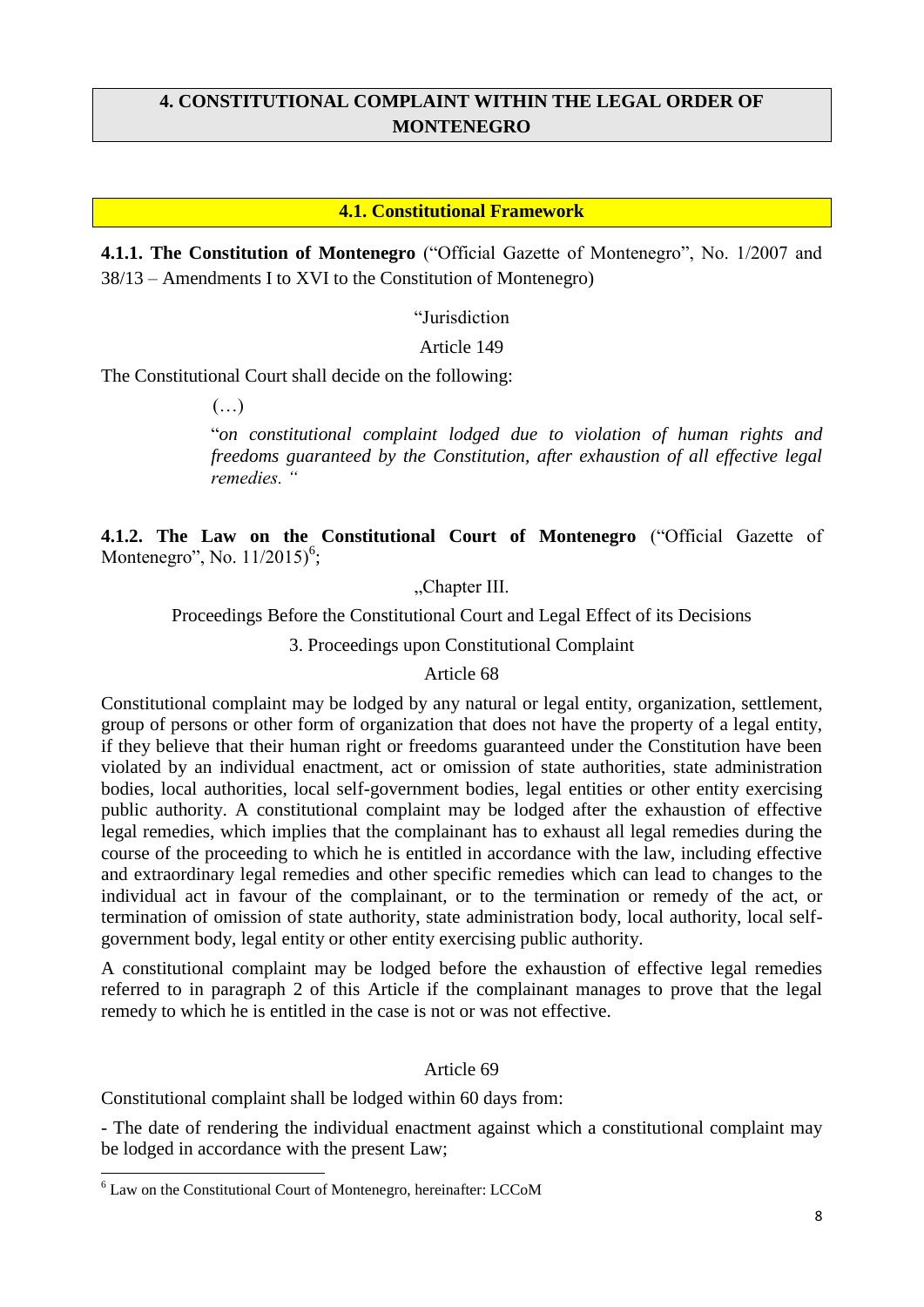- The date of termination of the current act violating human right or freedom guaranteed by the Constitution, if there is no effective remedies against such act;

- The last day on which the omission that violated a human right or freedom guaranteed by the Constitution could have been avoided, if there is no effective legal remedy against such omission.

In case of act or omission that last continuously for a long time, the constitutional complaint may be lodged during such act or omission, if the applicant explains in the constitutional complaint why that particular act or omission leads to prolonged violation of his/her human right or freedom guaranteed by the Constitution, what constitutes the prolonged violation of that right or freedom, and if s/he proves that there is no effective legal remedy against such act or omission.

If in the case referred to in paragraph 2 of this Article the violation comprises failure of the to act within a reasonable time, constitutional complaint may be lodged only if the legal remedies for protection of the right to trial within a reasonable time, in accordance with the law governing the protection of right to trial within a reasonable time, had been exhausted, or if the applicant proves that the remedies have not been or would not be effective.

#### Article 70

Parties to the proceedings initiated by constitutional complaint are the complainant referred to in Article 68 paragraph 1 of this Law and any state authority or state administration body, local government body or local self-government body, legal entity or other entity that exercises public authority, against whose act or due to whose act or omission the constitutional complaint has been lodged.

#### Article 71

The person, who missed the deadline for lodging a constitutional complaint due to justifiable reasons, shall be allowed a reinstatement by the Constitutional Court if, within15 days of the termination of the reasons that caused the failure, lodges a proposal for reinstatement and a constitutional complaint. Reinstatement may not be requested after the expiry of three months from the date of missing the deadline referred to in paragraph 1 of this Article.

#### Article 72

Constitutional complaint shall contain: personal name, permanent or temporary residence and address, name and registered office of the complainant, reasons for the constitutional complaint with a substantiated allegation of violation of human rights or freedoms guaranteed by the Constitution, request that the Constitutional Court has to decide about, and a signature of the complainant, or a person issued a special power of attorney to lodge a constitutional complaint.

In addition to the data referred to in paragraph 1 of this Article, a constitutional complaint lodged against an individual enactment shall contain the reference number and date of the individual enactment against which it was lodged and the name of the authority who issued it, and if it is filed due to omission, it shall contain the name of the authority that failed to act or that took an action that is the subject of the constitutional complaint.

Constitutional complaint shall be supported by a certified copy of the disputed individual enactment, evidence that the effective legal remedies have been exhausted, facts on which the claim on the violation of rights and freedoms is based, as well as other evidence of significance for rendering decision.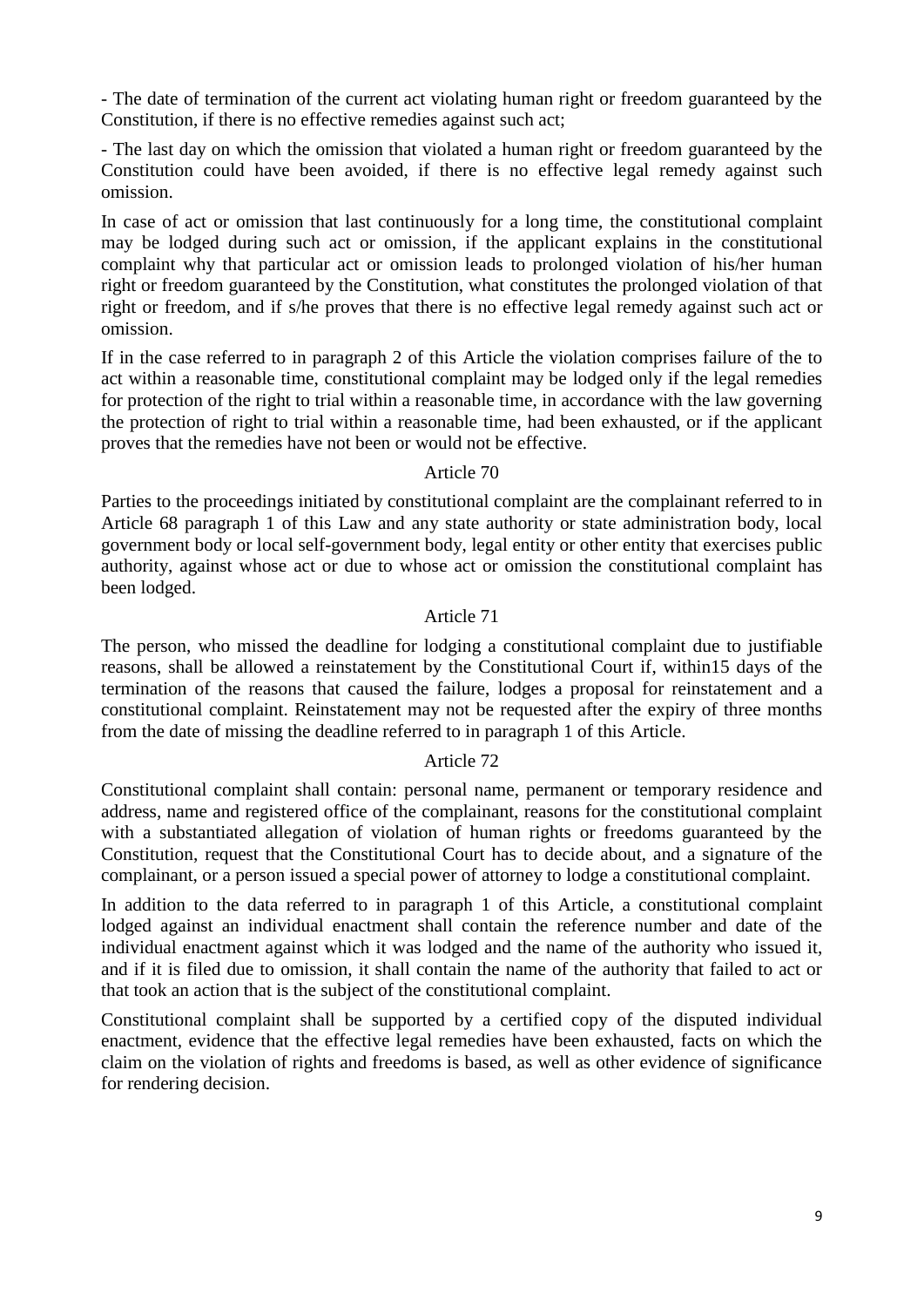#### Article 73

Constitutional complaint shall not suspend enforcement of the individual enactment against which it was lodged. Exceptionally, the Constitutional Court, in the course of the proceeding, may order the suspension of enforcement of an individual enactment until the final decision, at the request of the complainant, if the complainant can demonstrates that enforcement will cause irreversible detrimental consequences.

#### Article 74

Constitutional complaint shall also be delivered to other persons whose rights and obligations may be affected by the decision of the Constitutional Court by which the constitutional complaint would be granted, and such persons shall have the right to send their responses on the constitutional complaint within a period specified by the Constitutional Court.

#### Article 75

The Constitutional Court shall decide on the violation of human rights or freedoms guaranteed by the Constitution quoted in the constitutional complaint.

#### Article 76

Once the Constitutional Court has established that a human right or freedom guaranteed by the Constitution was violated by the challenged individual enactment, it shall grant the constitutional complaint and repeal that enactment, in whole or in part, and submit the case to a repeated procedure to be conducted by the authority which had passed the repealed enactment.

If, at the time of passing the decision on the constitutional complaint the legal effect of the individual enactment that is subject to constitutional complaint is terminated, and the Constitutional Court finds that this enactment had violated a human right or freedom guaranteed under the Constitution, it shall pass a decision granting the constitutional complaint and set the just satisfaction to the complainant due to the violation of the human right or freedom guaranteed by the Constitution.

In the case when the violation was committed by acting or omission of state authorities, state administration bodies, local authorities, local self-government bodies, legal entity or other entity that exercises public authority, the Constitutional Court shall by a decision granting the constitutional complaint prohibit further act or order the adoption of the enactment or taking other appropriate measure or action to remedy the existing or future damaging consequences of the violation of human rights or freedoms guaranteed by the Constitution.

#### Article 77

If the Constitutional Court repeals an individual enactment and returns the case for a repeated procedure, the competent authority shall be obliged to take the case into procedure promptly, but at latest within 30 days from the day of receipt of the Constitutional Court decision. In the reopened proceedings, the competent authority referred to in paragraph 1 of this Article shall comply with the legal reasoning of the Constitutional Court expressed in the decision and shall make a new decision during the repeated proceedings within a reasonable time.

#### Article 78

The decision of the Constitutional Court by which the constitutional complaint has been granted, shall have legal effect as of the day of delivery to the parties in the procedure, in compliance with the Rules of Procedure.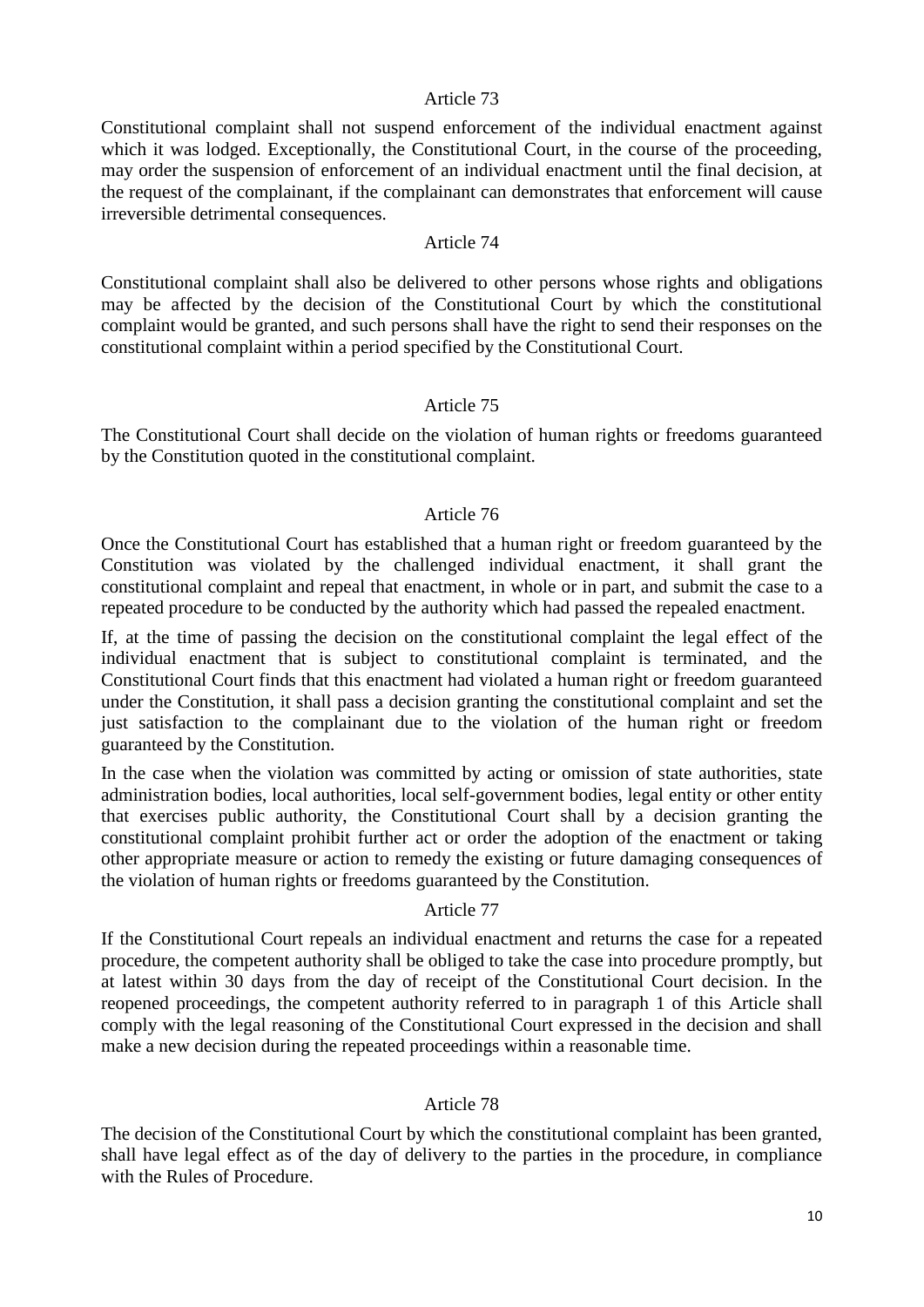### **4.2. Characteristics of Constitutional Complaint**

In Montenegrin legal system, constitutional complaint is a special tool for protection of human rights and freedoms guaranteed under the Constitution. Based on the given constitutional and legislative framework, the essential characteristics of constitutional complaint are as follows:

- 1. With regard to **authorized person**, constitutional complaint may be lodged by:
	- any natural or legal person,
	- organization,
	- settlement,
	- group of persons and
	- other forms of organizations that do not have the nature of a legal person.
- 2. Constitutional complaint may be lodged due to **violation of constitutional rights and freedoms** committed through
	- An individual enactment,
	- Act or
	- omission.
- 3. **The entities that can render the enactments that can violate constitutional rights include**:
	- state authority,
	- state administration body,
	- local self-government body, local administration body,
	- legal person or other entity exercising public authority.
- 4. In the legal system of Montenegro, the **principle of subsidiarity** (Article 68 paragraph 1) is applicable to constitutional complaints. This means that constitutional complaint may be lodged only after all effective legal remedies have been exhausted. As an exception to this principle, constitutional complaint can be lodged even before effective legal remedies are exhausted (Article 68 paragraph 2), if the applicant proves that the legal remedy he/she is entitled to in the concerned case is not or would not be effective.
- 5. Constitutional complaint does not suspend enforcement (Article 73 of the LCCoM), except in cases where Constitutional Court orders suspension of enforcement of an individual enactment pending the final decision. This can be done at the request of the complainant, if the complainant can prove the onset of irremediable detrimental consequences.
- 6. The **adversary principle** (limited) of the constitutional court proceedings is based on Article 70 of the LCCoM, pursuant to which the parties to the proceedings are the complainant and the state authority, state administration body, local self-government body, local administration body, legal entity or any other entity exercising public authority, against whose enactment, or act or omission the constitutional complaint is lodged. Furthermore, the LCCoM (Article 74) provides that constitutional complaint shall also be delivered to other persons whose rights and obligations might be affected by the decision of the Constitutional Court to grant the constitutional complaint, and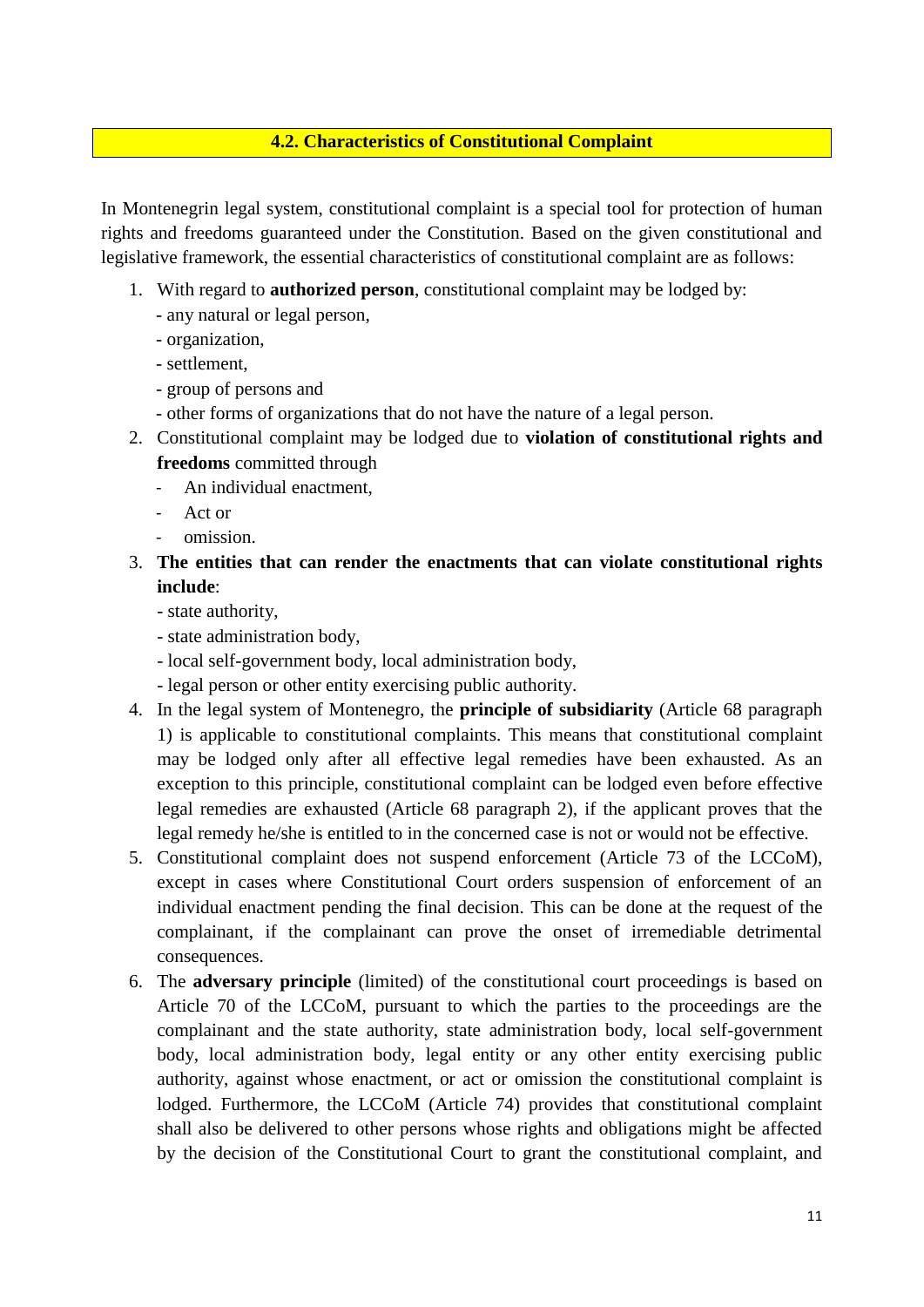these persons shall have the right to send their statements regarding the constitutional complaint.

- 7. Article 75 of the LCCoM stipulates that the **Constitutional Court is bound** by the contents of the constitutional complaint. It is on the grounds of Article 75 that the Constitutional Court decides about violations of a human right or freedom guaranteed under the Constitution and complained against in the constitutional complaint.
- 8. The CCoM has a **cassation authority** if constitutional complaint is granted and therefore the legal effect of such a decision is *ex nunc* (Article 76 of the LCCoM).

# **4.3. Legal Framework for Deciding on Constitutional Complaint**

**4.3.1. Rules of Procedure of the Constitutional Court of Montenegro** (Official Gazette of Montenegro, No. 7/2016)

#### "I. GENERAL PROVISIONS

#### Article 1

(1) In addition to the matters stipulated in the Law on Constitutional Court of Montenegro, the Rules of Procedure of the Constitutional Court (hereinafter referred to as the Rulebook) shall regulate the organization, proceeding before the Constitutional Court as well as the other issues of importance for the work of the Constitutional Court.

#### II ORGANIZATION OF THE CONSTITUTIONAL COURT

### Article 11

(1) The Constitutional Court consists of the President and judges.

(2) The Constitutional Court has an Expert and Administrative Office (hereinafter: the Office).

### III. ORGANIZATION OF WORK IN THE CONSTITUTIONAL COURT

### Article 25

(1) The Constitutional Court shall operate in the following organization formations: sessions of the Constitutional Court, sessions of panels, expert meetings of the judges, collegiate body of judges and working bodies of the Constitutional Court.

(2) If no unanimity has been achieved during a panel session, constitutional cases and cases initiated by constitutional complaint shall be considered at Constitutional Court sessions.

(3) Constitutional complaints shall be considered at panel sessions.

(4) Expert meeting is a format where judges consider constitutional matters.

(5) The collegiate body of judges is a format of work of the Constitutional Court where issues of importance for the functioning, management and international cooperation of the Constitutional Court are discussed.

(6) The Redaction Commission is a standing working body of the Constitutional Court.

(7) The Constitutional Court may, as needed for certain tasks, form other standing and temporary working bodies.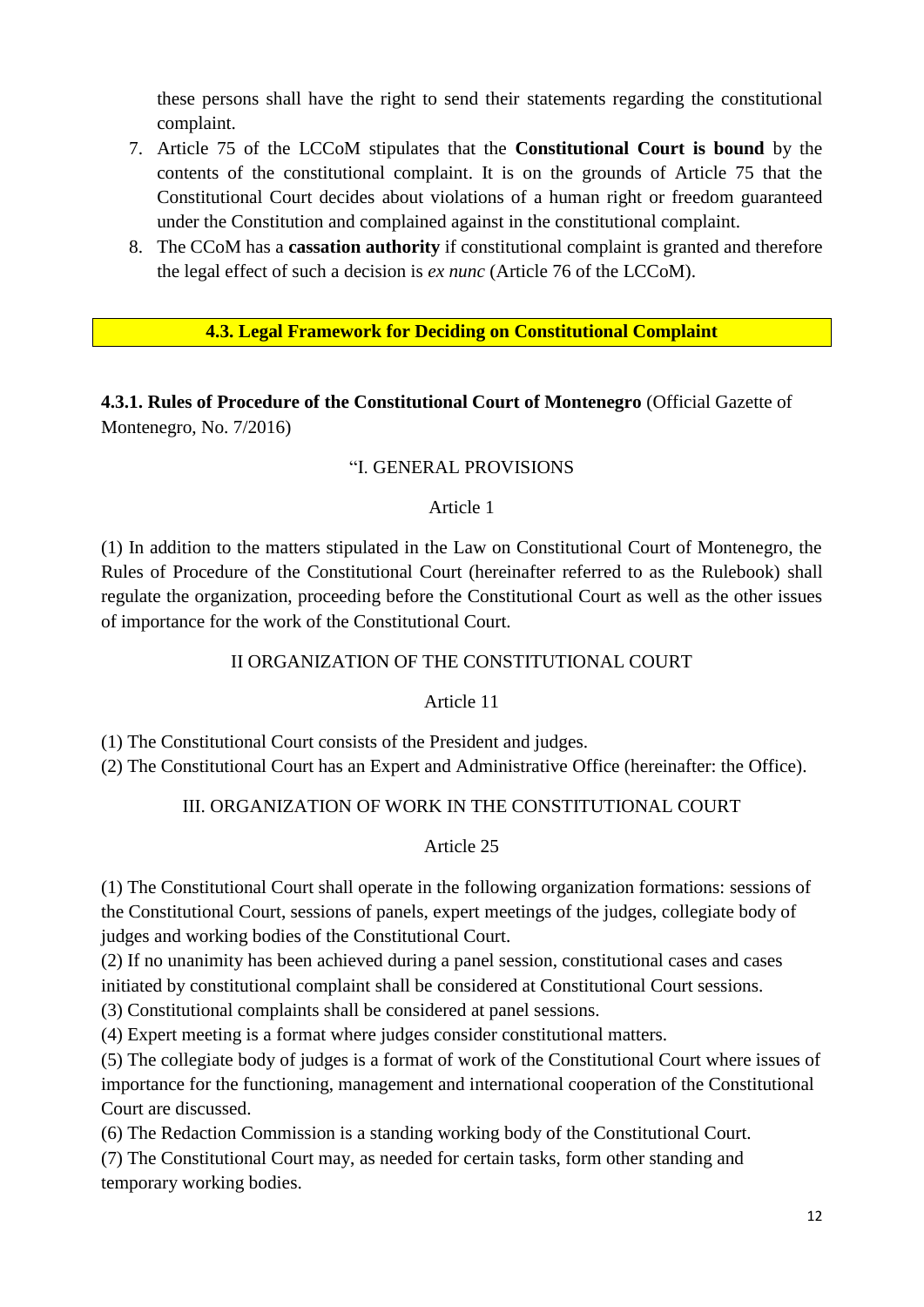(8) Constitutional Court shall render a decision to form its working bodies as proposed by the President. Such a decision shall also define the composition and tasks of the working body.

# 2. **Panels of the Constitutional Court for Deciding on Constitutional Complaints**

1) General Provisions on the Panels

a) Composition of the Panels and Authorities of the Chair of the Panel

#### Article 32

(1) The Chair and the members of a panel shall be appointed by the President every year in December for the period from 1 January until 31 December of the subsequent year.

(2) The decision referred to in paragraph 1 of this Article shall be a part of the annual allocation of tasks.

#### Article 33

The Chair of a panel shall have the following duties:

- To prepare and propose the agenda of the panel session;
- To convene and chair the panel session;
- To signs rulings and decisions adopted at a panel session;
- To signs the minutes of the panel session and individual excerpts of the minutes relating to conclusions and voting on any adopted ruling or decision;
- To present and explain measures for more effective coordination of work of two or more panels in the same or similar cases at expert meetings of judges.

#### b) The Work of the Panels

#### Article 36

(1) Panel sessions shall be held as needed, provided that they must be held if the requirements set out in Article 40 paragraph 2 and/or Article 41 paragraph 2 of these Rules of Procedure are in place.

(2) Panel sessions shall be attended by the judges who are members of a panel, and they may be attended by the head of an organizational unit, advisors and recording clerks.

#### c) Referral of Cases to the Constitutional Court Session

#### Article 37

(1) If a decision proposed by the judge-rapporteur, which is considered at a panel session, has not been decided on unanimously, it shall be deemed that the decision was not rendered.

(2) In the case referred to in paragraph 1 of this Article, the following shall be entered into the records: the information on how the judges cast their vote; the finding that the decision was not rendered unanimously and the conclusion that the case is referred to the Constitutional Court Session due to the failure to render a unanimous decision at the panel session.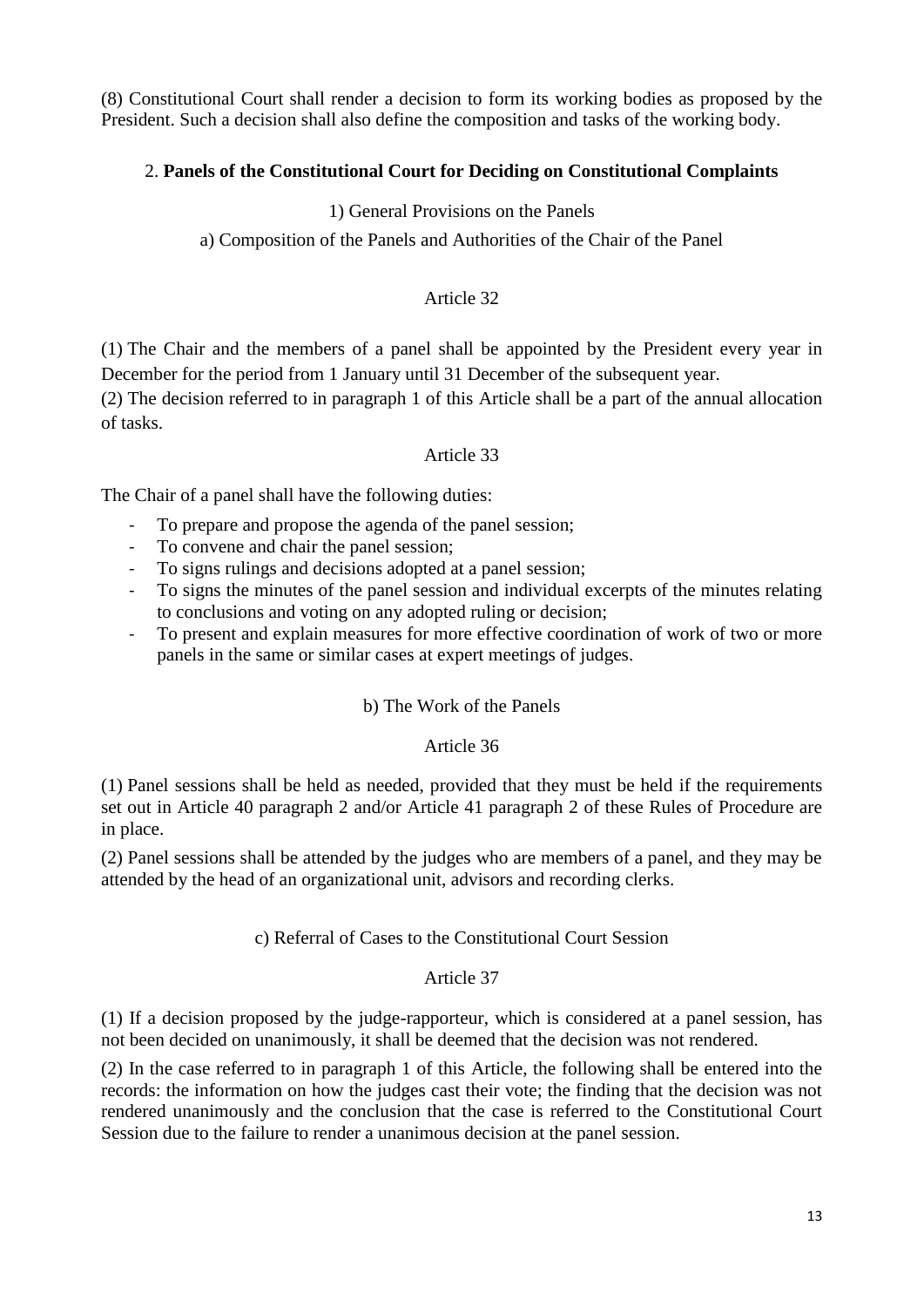(3) After closing of the panel session, the chair of the panel shall forward the case referred to in paragraph 1 of this Article to the President who shall refer it to the Constitutional Court Session for consideration.

#### Article 38

(1) Panel session may conclude that a decision proposed by a judge-rapporteur should be deliberated in a Constitutional Court Session, because the case is of particular importance for the protection of rights and freedoms of citizens.

(2) In the case referred to in paragraph 1 of this Article, the records should contain the data that the judges did not vote on the case and that the case was referred to a Constitutional Court Session, along with a brief explanation of reasons for considering the case of being of particular importance to the protection of rights and freedoms of citizens.

(3) After conclusion of the session, the chair of the panel shall forward the case referred to in paragraph 1 of this Article to the President who shall refer it to the Constitutional Court Session for consideration.

### 2) Establishing and Scope of Tasks of Individual Panels

# Article 39

The following panels shall be established within the Constitutional Court:

a) Panel for dealing with prerequisites for deciding on constitutional complaints on the merits.

b) Panel for deciding of constitutional complaints on the merits:

- First Panel

- Second Panel.

# a) The panel for considering the prerequisites for rendering decisions on constitutional complaints on the merits

# Article 40

(1) The panel for considering the prerequisites for deciding on constitutional complaints on the merits shall render rulings rejecting constitutional complaints and terminating the procedure in cases where the prerequisites for deciding on a constitutional complaint are not met.

(2) The session of the panel referred to in paragraph 1 of this Article shall be held if more than 50 cases had been prepared for the session.

b) The panel for deciding on constitutional complaints on the merits

### Article 41

(1) Panels for deciding on constitutional complaints on the merits shall decide whether a constitutional right of a complainant had been violated by an impugned individual enactment, or act or omission by a state authority, state administration body, local self-government or local administration body, legal person or other entity exercising public authority, which shall be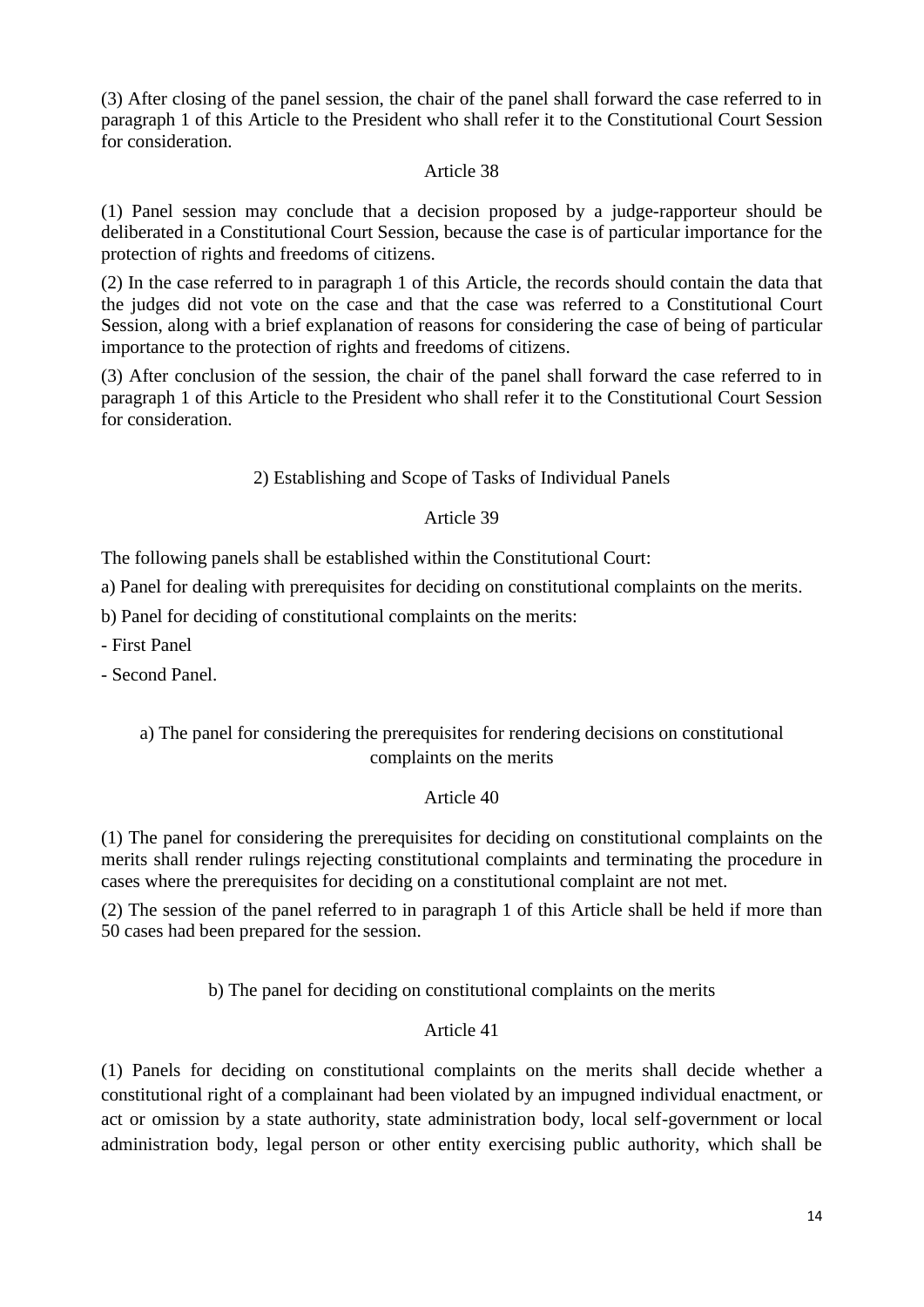indicated in his/her timely and admissible constitutional complaint, which is eligible for constitutional court consideration.

(2) The session of a panel referred to in paragraph 1 of this Article shall be held if there are more than 20 cases prepared for the session.

#### Article 42

(1) If the President of the Constitutional Court thinks it is necessary for the improvement of efficiency and cost-effectiveness of the work of the Constitutional Court or for other justifiable reasons, he/she is authorized to propose to the Constitutional Court the establishment of other panels for consideration of constitutional complaints.

(2) If a new panel is established to decide about urgent constitutional complaints or cases involving short deadlines or which cannot be delayed, the Constitutional Court may decide that the newly established panel shall decide both on the procedural prerequisites and the merits of the constitutional complaints, and that the panel session be held even when there is only one case prepared for the session."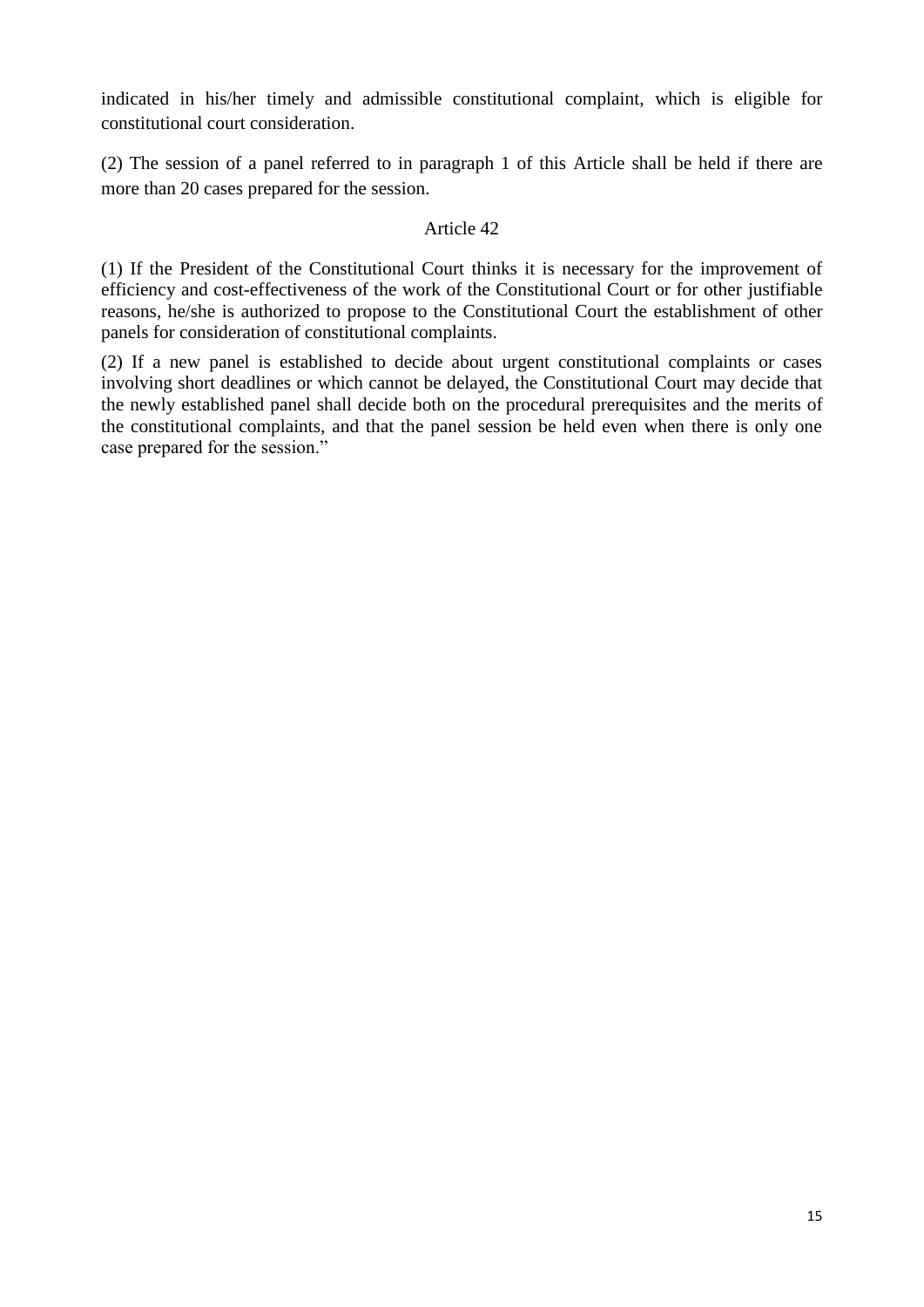### **4.4. Overview of the Method of Deciding on Constitutional Complaint**

# **4.4.1**.

The CCoM renders decisions on constitutional complaints:

- in panels and
- at the session of the Court.

The CCoM decides in panels when the decision is rendered unanimously, and at the session of the CCoM when unanimity was not achieved in the panel session. At the panel session, it may be concluded that the decision proposed by the judge-rapporteur should be decided on at a Constitutional Court Session, because the case is of particular importance for the protection of rights and freedoms of citizens. In such a case it should be entered in the records that the decision on the constitutional complaint was not rendered. The case is referred to the session of the Court, which then decides about the constitutional complaint.

According to Article 69 of the Rules of Procedure, a judge or other standing working body of the CCoM may, based on a written and reasoned submission, request for review of a rendered decision or ruling adopted upon constitutional complaint pending the dispatch of the constitutional complaint from the CCoM. In such a case the President of the CCoM or chair of the panel shall put the revision of the decision/ruling on the agenda of the Constitutional Court Session/panel session, but only in case there are new findings or facts that are essential for the protection of constitutionality or legality, or which might have an impact on decision-making.

The following has been set up for the purpose of deciding on constitutional complaints:

1) a panel for considering the prerequisites for deciding about constitutional complaints on the merits

2) 2 panels for deciding about constitutional complaints on the merits (First Panel and Second Panel)

**The Panel for considering the prerequisites for deciding on the merits** of constitutional complaints renders decisions about the prerequisites for deciding about constitutional complaints and passes:

- rulings on rejection of constitutional complaints and
- rulings on suspension of proceedings

#### **The panels for deciding about constitutional complaints on the merits** decide about:

whether a challenged individual enactment, act or omission violated a constitutional right of an complainant, which is to be indicated to in his/her timely submitted and admissible constitutional complaint, eligible for consideration by the Constitutional Court.

#### **4.4.2.**

In the framework of the constitutional court proceedings, constitutional complaints have the following identifiers: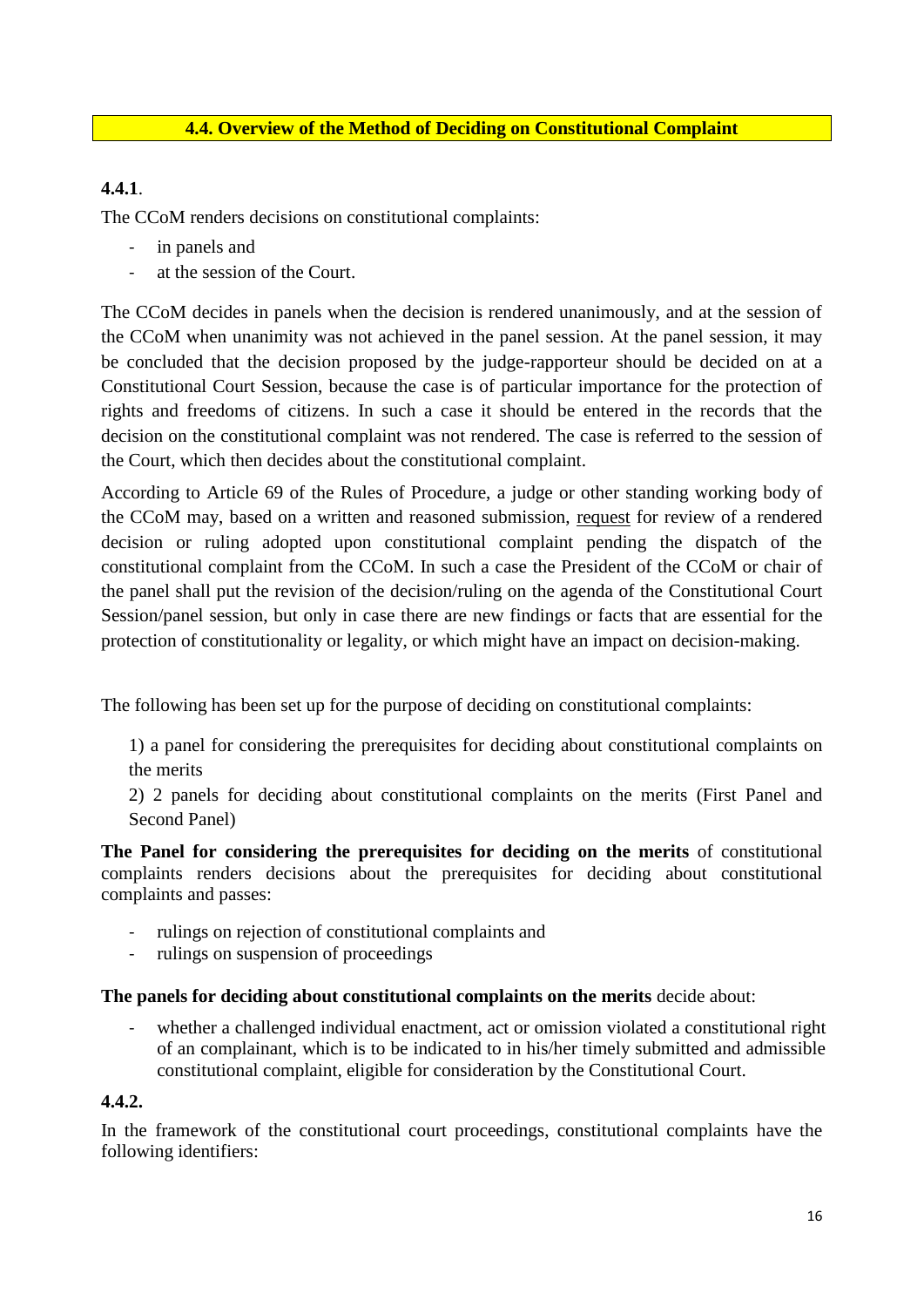| Už-III  | (CC-III) proceedings for rendering decisions about constitutional complaint;     |  |  |
|---------|----------------------------------------------------------------------------------|--|--|
| Už-IIIa | (CC-IIIa) proceedings for rendering decisions about constitutional complaints    |  |  |
|         | before exhaustion of effective legal remedies;                                   |  |  |
| Už-IIIb | (CC-IIIb) proceedings for rendering decisions about constitutional complaints    |  |  |
|         | pertaining to protection of the right to trial within a reasonable time;         |  |  |
| Už-IIIc | (CC-IIIc) proceedings for rendering decisions about constitutional complaint due |  |  |
|         | to violation of a right by means of an act or omission;                          |  |  |

#### **4.4.3**.

#### The Redaction Commission

Pursuant to Article 45 of the Rules of Procedure, the Redaction Commission comprises a chair and three members. Two members of the Redaction Commission are judges, one in the capacity of a chair of the Commission and the other one as member, while the other two members are appointed persons, one of whom is the secretary to the Commission.

The Redaction Commission (Article 46 of the Rules of Procedure) adopts final texts of decisions and rulings adopted at Constitutional Court sessions and at panel sessions. If this Commission is of the opinion that it is necessary, it has the authority to propose to the Constitutional Court to reconsider the final enactments adopted at a Court session or panel session, prior to their dispatch from the Constitutional Court.

#### **4.4.4.**

#### **The Office – organization**

According to Article 11 of the Rules of Procedure of the CCoM, the Constitutional Court has an Expert and Administrative Office (hereinafter referred to as: the Office). It does expert, administrative and general tasks for the Constitutional Court. The Office comprises (Article 20) the Secretary General, the Deputy Secretary General, heads of organizational units, constitutional-court advisors, advisors and other civil servants and state employees.

The Office establishes various organizational units. Their managers are appointed and dismissed by the Constitutional Court, at the proposal of the President. The head of an organizational unit manages, coordinates, and co-signs draft decisions and rulings, and is responsible for effective and timely performance of tasks within the competence of the organizational unit.

Advisors (Article 23) prepare proposals of decisions and rulings according to instructions of the judge-rapporteur. They are responsible for the technical-legal preparation and processing of assigned cases. When processing cases, advisors have to observe and apply relevant case law and legal positions of the CCoM in cases of the same or similar nature, as well as the ECtHR case law. Advisors sign the prepared proposals and are responsible for the contents and accuracy.

Within the working visits to the Constitutional Court the expert was explained how the Office and panels work in practice (during the first visit in March 2017). After the draft analysis was considered, additional clarifications were given during the visit in May 2017.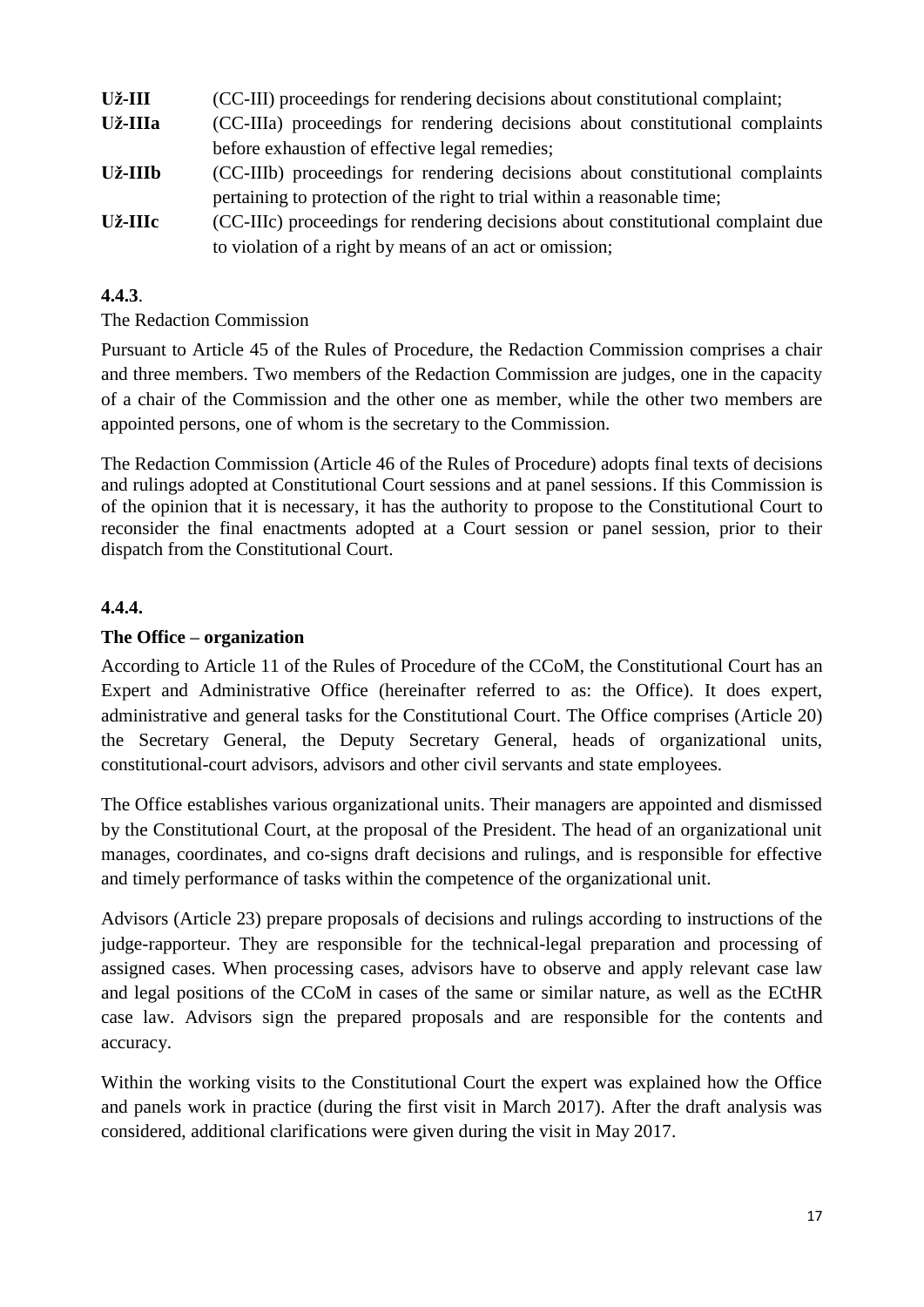As explained verbally, all the lodged constitutional complaints are first referred to the panel that assesses the prerequisites for deciding on the merits of constitutional complaints. The panel carries out a preliminary analysis in two directions. The constitutional complaint is first scrutinized from the aspect of compliance with procedural requirements for lodging a constitutional complaint (timeliness, exhaustion of legal remedies, existence of an individual enactment and alike). If this panel establishes that the constitutional complaint has fulfilled the procedural requirements, in that same session it considers whether the constitutional complaint is manifestly ill-founded.

Constitutional complaints that do not meet procedural prerequisites and those that are manifestly ill-founded are assigned to one of the judges – members of the Panel to consider prerequisites, and to an advisor for further processing of the case and preparation of the proposal of the ruling on rejection. At one of the subsequent sessions, the same panel decides on the proposal of the ruling on rejection on both grounds.

Constitutional complaints which, in the opinion of the Panel for considering the prerequisites meet the prerequisites and are not manifestly ill-founded, i.e. those that have met these two procedural filters, are returned to the registry which puts the initials of the appropriate judgerapporteur and advisor in charge of further processing and submission of a draft decision on the merits or lack of merits to the First and Second Panel.

Representatives of the CCoM informed the expert that the Constitutional Court does not have a filing and record office which could be the first place after reception of the constitutional complaint to examine the nature of the constitutional complaint in terms of the challenged subject matter and which would, keeping in mind the identifiers referred to in the Rules of Procedure, determine a preliminary identifier. According to the representatives of the CCoM, clerks in the registry assign the identifiers, while the control is done by the Secretary General. The expert also asked if there was any organizational unit that would systematically and continuously monitor and consolidate the case law of the CCoM, or check to which extent the draft decisions or rulings are in line with the case law, or a unit that would be committed solely to following ECtHR case law. Representatives of the CCoM explained that there was no such organizational unit and that only one person had the duty to follow the case law in general, which is insufficient considering the influx of files and their movement across the panels.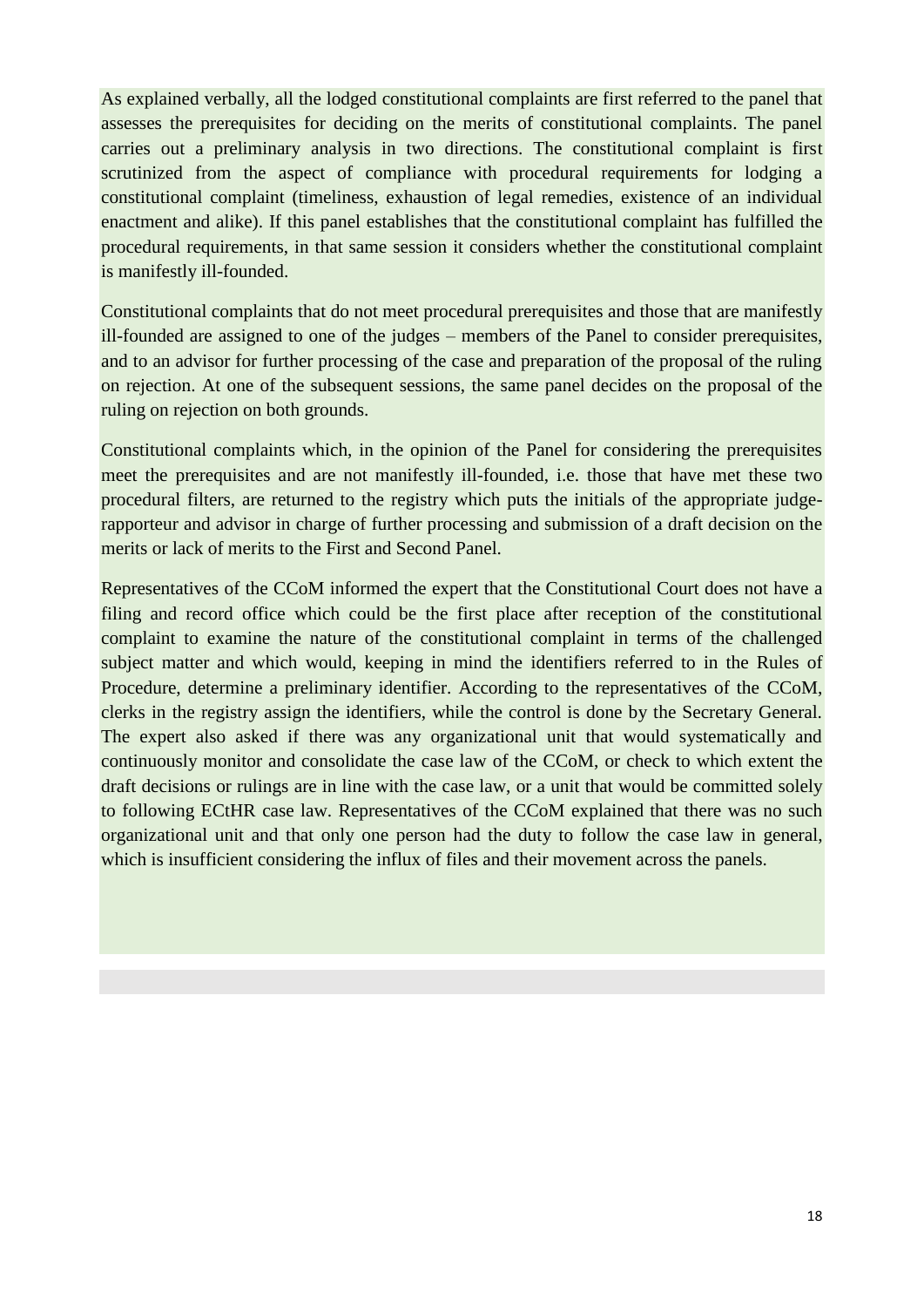# **PART II**

# **5. ANALYSIS OF RULINGS AND DECISIONS OF THE CONSTITUTIONAL COURT OF MONTENEGRO**

# **5.1. General remarks**

Constitutional complaint can result in decisions or rulings, while in terms of their substance we can distinguish four sub-types. It was therefore agreed that the expert would be provided with randomly chosen rulings and decisions of all four sub-types from the period 2008-2016.

The Constitutional Court of Montenegro selected 63 decisions and rulings that contain constitutional complaints and court rulings challenged by constitutional complaints. The expert elaborated 45 rulings and decisions in detail.

This analysis is focused on the decisions on dismissal and rulings on rejection of constitutional complaints on procedural grounds and due to the fact that they were manifestly ill-founded. These three types of rulings i.e. decisions on constitutional complaints may be used as grounds for the seeking protection of human rights and freedoms before the European Court of Human Rights. The decisions on granting constitutional complaints due to established violations are analysed in the context of the quality of reasoning.

. The expert analysed:

- 8 rulings on rejection of constitutional complaints for procedural reasons (from 2014. to 2016);
- 10 rulings on rejection of constitutional complaints because they were ill-founded (from 2015);
- 15 decisions on dismissal of constitutional complaints for obvious lack of merits (from 2012 to 2016);
- 12 decisions on granting of constitutional complaints (from 2011 to 2014);

The analysis focused on the approach of the Constitutional Court of Montenegro in terms of:

- Structure of rulings and decisions (including the examination of facts and circumstances of the case);
- The quality of the statements of reasons of the Constitutional Court of Montenegro
- And the acceptance and the application of ECtHR standards in examining the alleged violations.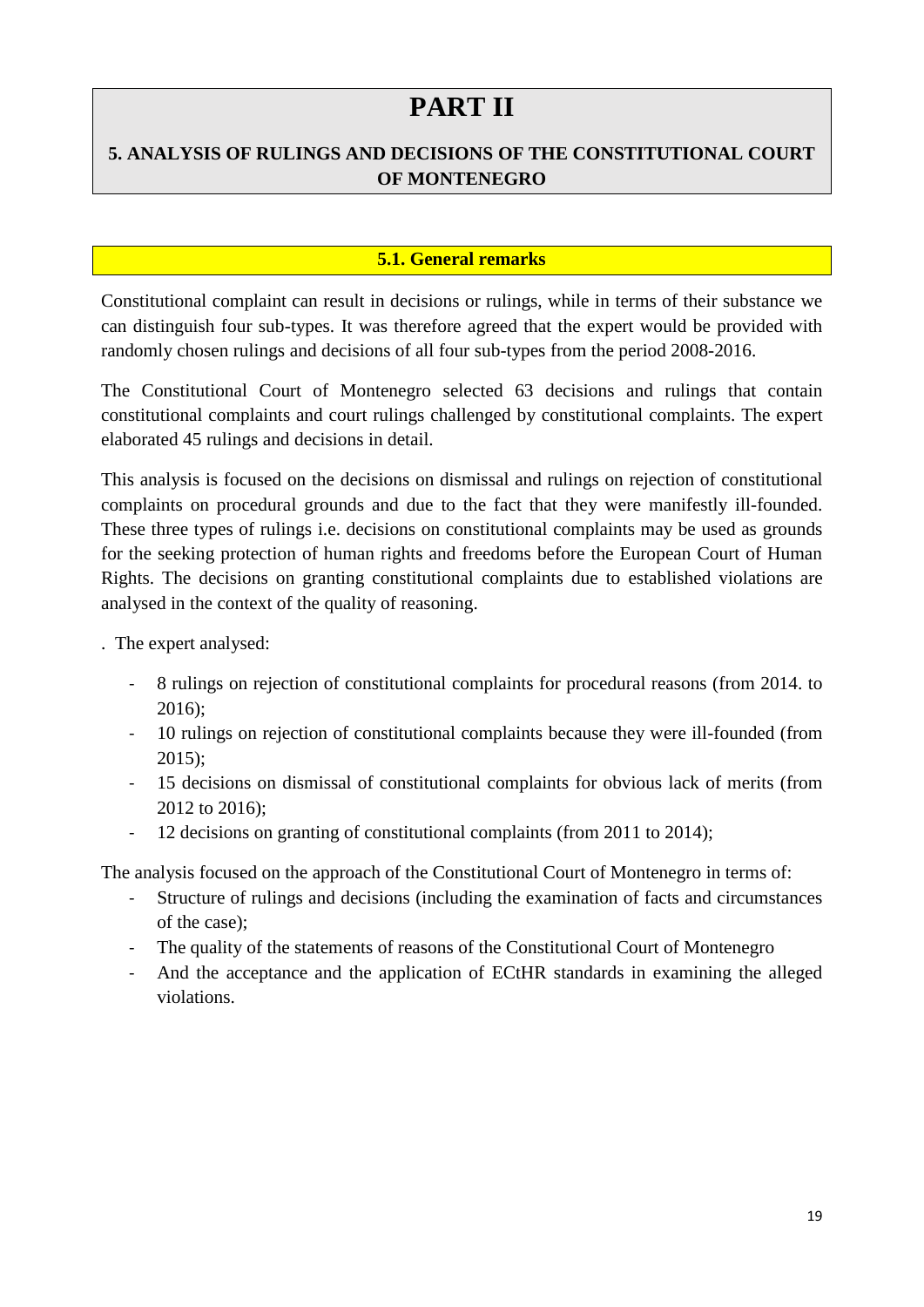#### **5.2. Rulings on rejection of constitutional appeals on procedural grounds**

Starting from the subsidiary character of the constitutional complaint in Montenegro, the Law on Constitutional Court stipulates that several prerequisites have to be met to lodge a constitutional complaint. The rulings on rejection of constitutional complaints that were used in this analysis lead to the conclusion that the constitutional complaints were rejected due to:

- 1) Failure to exhaust all effective legal remedies before lodging a constitutional complaint (4 constitutional complaints)
- 2) Failure to comply with the 60 day deadline for lodging a constitutional complaint (1 constitutional complaint)
- 3) Failure to comply with the requirement that there must be an individual enactment that may be challenged by means of constitutional complaint (one constitutional complaint)
- 4) Lack of authority for lodging a constitutional complaint (1 constitutional complaint)
- 5) Failure to comply with the requirement of completeness and accuracy of the submitted documents (1 constitutional complaint)

| Už-III-52/14  | Lawyer    | Article 32 of<br>the Constitution                                          | Judgment of the High<br>Court Podgorica - for<br>compensation of unpaid<br>wages                                            | rejected – procedure not<br>completed - legal remedies<br>not exhausted                           |
|---------------|-----------|----------------------------------------------------------------------------|-----------------------------------------------------------------------------------------------------------------------------|---------------------------------------------------------------------------------------------------|
| Už-III-103/14 | Lawyer    | Article 8 and 64<br>para. 1 of the<br>Constitution                         | Judgment<br>of<br>the<br>Administrative<br>Court-<br>difference in severance<br>pay                                         | rejected - legal remedies not<br>exhausted                                                        |
| Už-III-11/16  | Lawyer    | Article 32 of<br>the Constitution                                          | Judgment of the HC<br>Podgorica $-$ for right of<br>way                                                                     | rejected - untimeliness                                                                           |
| Už-III-87/16  | In person | Article 32<br>$\alpha$<br>the Constitution<br>and article 6 of<br>the ECHR | Judgment of the High<br>Court -rejection of the<br>bill of indictment of the<br>injured<br>party<br><b>as</b><br>prosecutor | rejected – the injured party as<br>prosecutor – inapplicability<br>of Article 32 in the procedure |
| Už-III-127/16 | Lawyer    | Article 32 and<br>article 58 of the<br>Constitution                        | Judgment of the HC -<br>building<br>on<br>someone<br>else's property                                                        | rejected – legal remedies not<br>exhausted                                                        |
| Už-III-132/16 | Lawyer    | Article 32 of<br>the Constitution                                          | Judgment HC - for<br>compensation                                                                                           | rejected – not compliant with<br>procedural requirements                                          |
| Už-III-142/16 | In person | Article 17 para.<br>2 and 19 of the<br>Constitution                        | Judgment SC MNE -<br>request for extraordinary<br>consideration<br>of<br>the<br>judgment of the Admin.<br>Court             | rejected - not an individual<br>act on rights and obligations<br>(motion for retrial)             |
| Už-III-178/16 | Lawyer    | Article 32 and<br>of<br>58<br>the<br>Constitution                          | HC<br>Judgment<br>of<br>Podgorica<br>for<br>$\equiv$<br>compensation                                                        | rejected - legal remedies not<br>exhausted                                                        |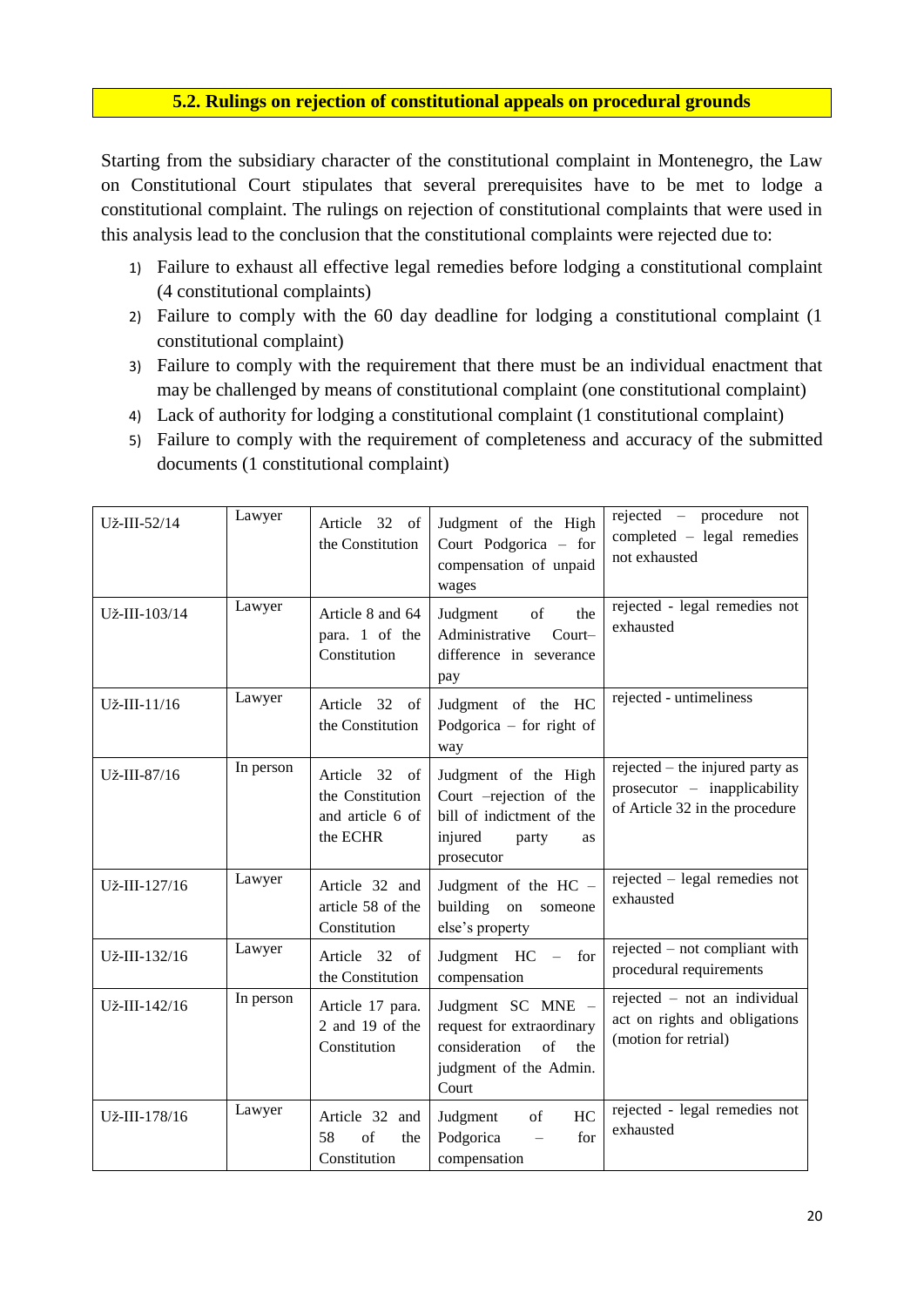# **5.2.1. Structure of the rulings and the quality of reasoning**

As the analysis focuses on the rulings rejecting constitutional complaints on procedural grounds, the structure of the rulings is more or less uniform. A possible shortcoming that has been noticed is vague identification of enactments challenged by the complaint, which may lead to the lack of comprehensibility and transparency.

When it comes to the quality of the reasoning, it should be noted that the quoting of the legal basis is more or less uniform. The quality of the reasoning, in terms of contents, is dealt with below, within the analysis of the use of ECtHR standards in examining violations.

# **5.2.2. Adoption and application of ECtHR standards in examining violations**

In the mentioned rulings, the question of whether all effective legal remedies were exhausted deserves special attention as an important aspect in the context of application of the Convention standards. Other rules related to the fulfilment of procedural requirements will be tackled together.

### **5.2.2.1. Exhaustion of all effective legal remedies**

Pursuant to Article 68 paragraph 2 of the Law on the Constitutional Court<sup>7</sup>, constitutional complaint may be lodged after all effective legal remedies are exhausted. This means:

a) that the complainant is obliged to use all legal remedies he was entitled to according to the law;

b) that the exhaustion of legal remedies also involves the use of effective extraordinary legal remedies,

c) that the applicant is obliged to exploit other special legal remedies that may lead to the change in the individual enactment in favour of the applicant...(...);

It is apparent from the above that an important precondition related to the exhaustion of legal remedies is that legal remedy is effective.

Therefore the analysis of rulings rejecting constitutional complaints due to the failure to exhaust all effective legal remedies shows that the CCoM case law has to be considered in relation to ECtHR standards regarding this issue.

The ECtHR has developed a number of rules related to the issue of exhaustion of legal remedies, including **flexibility,** i.e. **avoidance of excessive formalism** and **availability and effectiveness of the legal remedy.** 

Thus in regard of **avoiding excessive formalism**, the ECtHR has repeatedly stated that the rule of exhaustion of domestic legal remedies *"must be applied with a certain degree of flexibility* and without excessive formalism<sup>3</sup> and that it is "neither absolute nor can it be applied *automatically."<sup>9</sup>*

 $\overline{a}$ 

 $<sup>7</sup>$  Article 68 para. 1 of the Law on the Constitutional Court reads:</sup>

<sup>8</sup> Lehtinen v. Finland (Odluka ESLJP, App. 39076/97, 14 Oct, 1997)

<sup>&</sup>lt;sup>9</sup> Ibid.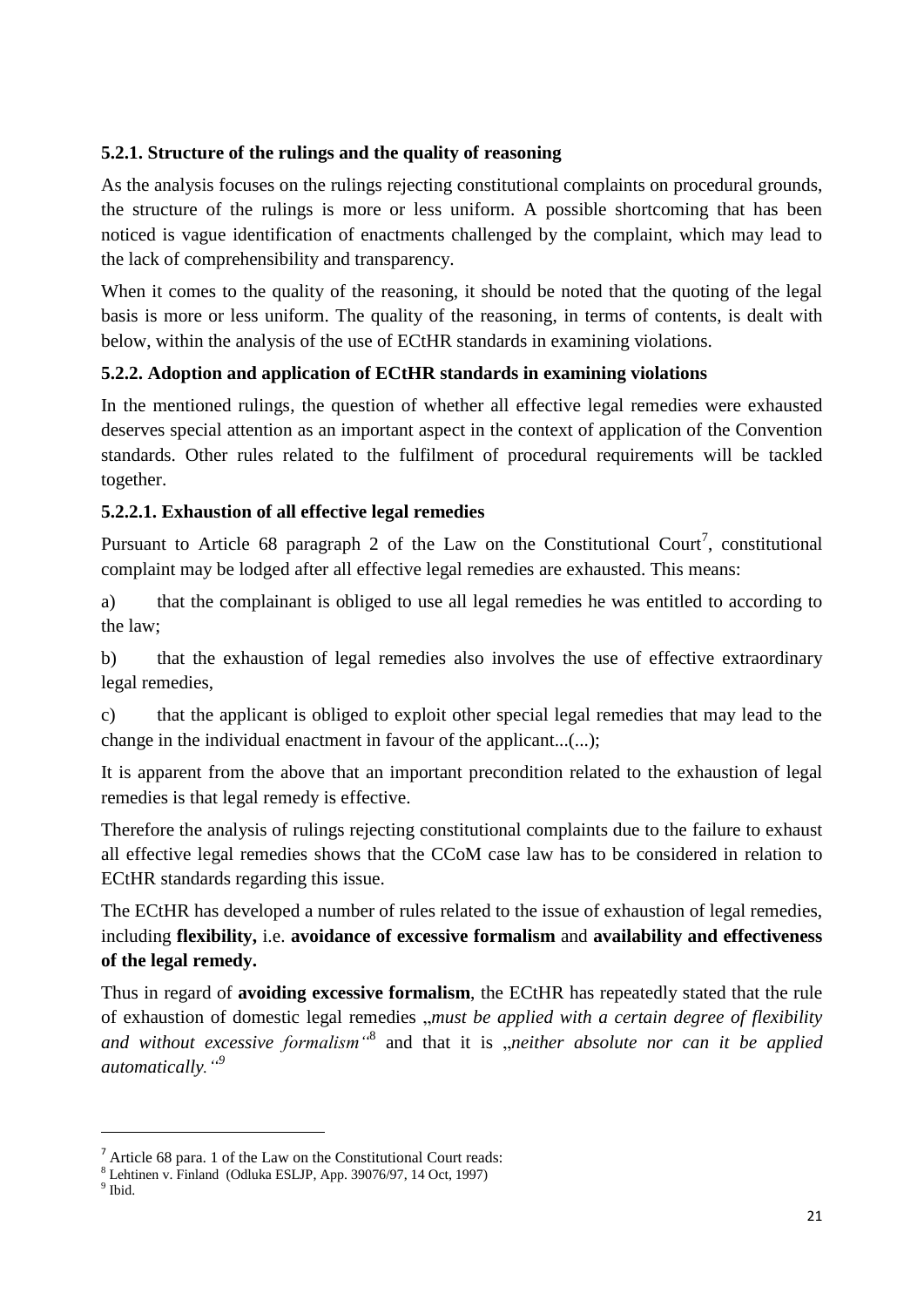Regarding the rule of effectiveness, the ECtHR holds that the applicant should '*have normal access to available legal remedies that are appropriate to provide recompense in respect to the alleged complaints. The existence of legal remedies must be sufficiently certain, not only in theory, but in practice as well. "* <sup>10</sup>

The rules on flexibility and avoidance of excessive formalism and availability and effectiveness (appropriateness) of legal remedies can be put in the context of the analysis of the rulings rejecting constitutional complaints if the complainant fails to exhaust '*the request for extraordinary consideration of the Court decision'* after the judgment of the Administrative Court of Montenegro.

According to the Law on Administrative Dispute<sup>11</sup>, the above-mentioned request is an extraordinary legal remedy against a final decision of the Administrative Court that the party may use, but doesn't have to. The request can be lodged on the grounds of misapplication of substantive law and breach of the rules of procedure that could be of importance for resolving the matter and the Supreme Court has the obligation to pass a decision regarding such request.

The rulings on rejection indicate to the conclusion that the case law of the CCoM on this issue requires that, before lodging a complaint to the Constitutional Court, complainants who intend to challenge a final decision of the Administrative Court must first exploit the possibility of lodging the request to the Supreme Court. This reasoning implies that CCoM assumes that the request for extraordinary reconsideration is an effective legal remedy in terms of the Law on Constitutional Court, but it does not provide reasons for such an opinion.

Such practice should be considered and possibly brought into context of the aforementioned Convention standards, since the issue of exhaustion of effective legal remedies has been regulated in a similar manner and Convention standards represent a good guide for taking the necessary steps when examining the effectiveness of the used legal remedies.

Furthermore, since the request for extraordinary reconsideration is a legal remedy that the party may use, but doesn't have to, it would be useful, in the interest of legal certainty, to support statement of reasons with the arguments for considering this legal remedy effective for the purposes of exhaustion of all legal remedies, taking into account the circumstances of each particular case.

Another important aspect concerning the issue of effectiveness is related to the use of effective remedies in civil and criminal proceedings. The provided rulings on rejection deal with the use of extraordinary effective legal remedies in civil proceedings. They are significant for our analysis because the action of the CCoM in this matter requires the existence of established, predictable and available case law of the Supreme Court of Montenegro regarding the interpretation of procedural provisions pertaining to the possibility of lodging an extraordinary legal remedy – appeal on points of law.

 $\overline{a}$ <sup>10</sup> Tudor Tudor v. Romania (2009)*,* This rule was also confirmed in the judgement Sejdić v. Italy in which ECtHR concluded that it was '*the obligation of the state to convince the court that the legal remedy was effective and available in theory and practice at the relevant moment, i.e. that it was available and could have provided a compensation in relation to the complaint and that it had reasonable chances for success'*

<sup>&</sup>lt;sup>11</sup> Under the Law on Administrative Dispute (Off. Gazette of MNE, No.60/03 and 32/11), the request for extraordinary reconsideration of a court decision is regulated in articles 41 through 47, as well as under the Law on Administrative Dispute (Off. Gazette of MNE, No. 54/16) which defines it as a request for examination of a court decision, as opposed to the law that was in force until 2016.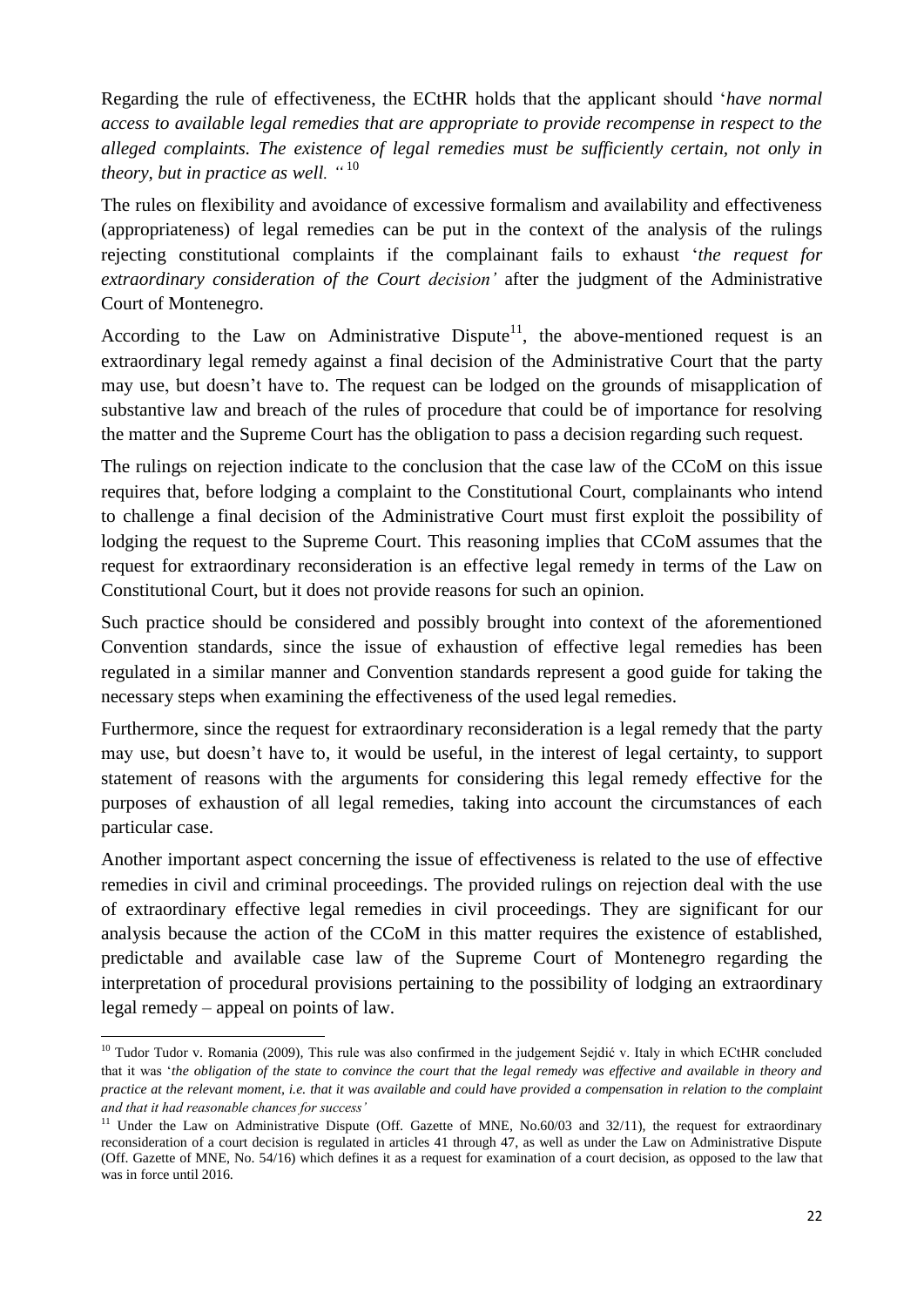CCoM representatives informed the expert that if constitutional complaint is lodged at the same time as the appeal on points of law the decision upon which is uncertain, the CCoM notifies the applicant that "the deadline stops running " pending the outcome of the appeal on points of law. After the decision about the appeal on points of law is rendered the procedure in the Constitutional Court continues. In other cases CCoM relies on available case law of the Supreme Court of Montenegro.

There is an objective danger that the case law of the Constitutional Court related to the issue of whether legal remedies were exhausted (in terms of use of extraordinary legal remedies) will not be uniform. Reasons for this situation include frequent amendments to procedural legislation governing the field of lodging extraordinary legal remedies. If the transitional arrangements are not "verified" in the case law of regular courts, the application of these provisions by the CCoM could put the Constitutional Court in the position to interpret the procedural norms governing the field of lodging these legal remedies. In such a way, bearing in mind the European Court standards regarding the boundaries of its jurisdiction, the Constitutional Court might be put in the position of a court of third or fourth instance.

### **5.2.2.2. Other procedural requirements**

The analysis of the rulings shows that CCoM has adopted the practice of ECtHR when it comes to the application of the rules on the rights of victims in criminal proceedings initiated by a private prosecutor to file a constitutional complaint. They also accepted the rule that the constitutional complaint should be rejected if it challenges the decision of the competent court that dismisses a petition for reopening of procedure, because that is a procedural legal remedy that does not deal with the issue of rights and obligations of the applicant.

As for the general prerequisites for lodging constitutional complaint concerning the comprehensibility, completeness and the citing of constitutional rights considered to be violated, the analysis shows that the CCoM is flexible in this matter. If there are some general shortcomings, CCoM invites the complainant to complement or amend the complaint within a reasonable deadline. Failure to comply with the CCoM demand leads to rejection of the constitutional complaint as incomplete.

However, the ruling on rejecting constitutional complaint if lodged by a victim in the criminal proceedings requires the CCoM to take a clear position with regard to this issue in the near future. The case that we analysed contained, namely, several entwined issues – eligibility of the individual act, eligibility of the attorney to lodge the constitutional complaint and applicability of Article 6 of the ECHR cited by the Constitutional Court in its decision on rejection.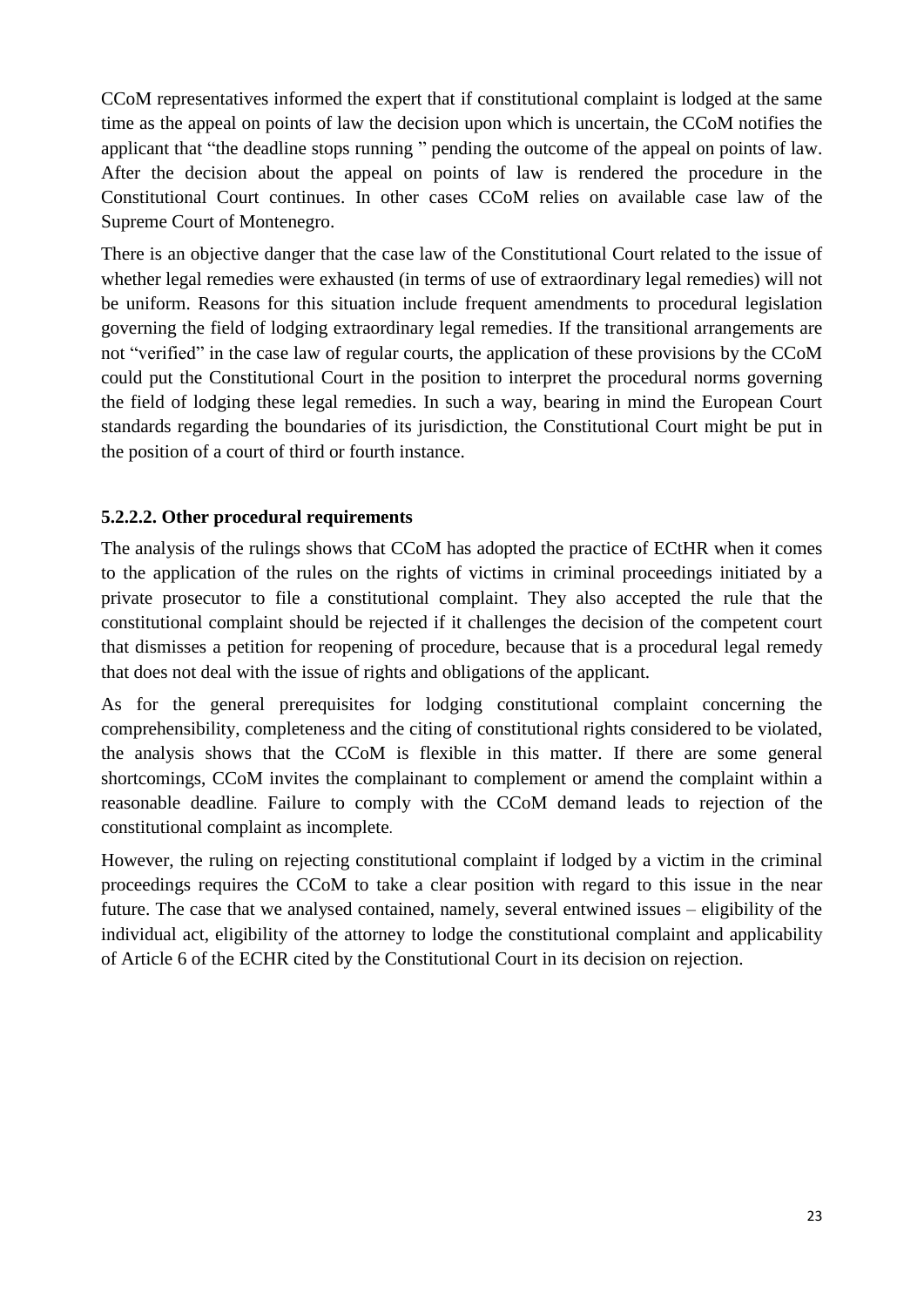# **5.3. Ruling on rejection of constitutional complaint as manifestly ill-founded**

Article 37, item 5 of the Law on the Constitutional Court stipulates that the court shall reject the constitutional complaint by which the procedure is initiated, if, after examination, it establishes that the complaint is manifestly ill-founded or based on the abuse of law. This article of the Law on the Constitutional Court is in line with Article 35, item 3 of the ECHR based on which the ECtHR will declare inadmissible every individual application lodged on the basis of Article 34 of the ECHR, if it finds the application incompatible with the provisions of the Convention and additional protocols, manifestly ill-founded or an abuse of the right to individual application…'

The ECtHR has split the standard of "manifestly ill-founded" into four categories:

- "Fourth instance" complaints,
- Complaints in situations where it is evident or likely that there is no violation,
- Unsupported complaints, and finally
- Confusing or unconvincing complaints.

These four categories are further divided into subcategories, with all of them being the manifestation of the principle of subsidiarity of the ECHR.

Bearing in mind that the focus of the analysis is on the structure of the rulings and on the quality of reasoning, as well as on the acceptance of ECtHR standards in examining violations, the analysis of the rulings rejecting constitutional complaints as manifestly ill-founded revealed the following:

| Už-III-177/15       | Lawyer | Violation of Articles 3, 58 of<br>the Constitution and Article<br>6 para. 1 and Article 1 P1<br><b>ECHR</b> | Judgment of HCP - lack<br>of capacity to be sued                        |
|---------------------|--------|-------------------------------------------------------------------------------------------------------------|-------------------------------------------------------------------------|
| Už-III-225/15       | Lawyer | Violation of Article 32 of the<br>Constitution                                                              | Judgment for criminal<br>offence - bribery                              |
| Už-III-304/15       | Lawyer | Violation of Article 8 and 32<br>Constitution<br>the<br>of<br>and<br>Article 6 and 14 of ECHR               | Judgment of HCP<br>dispute<br>about<br>compensation                     |
| Už-III-383/15       | Lawyer | Violation of Article 32 of the<br>Constitution and Article 6 of<br>the ECHR                                 | Judgment SC MNE -<br>damages                                            |
| $U_{Z}$ -III-416/15 | Lawyer | Violation of Article 28 para.<br>2. and 32 of the Constitution,<br>and Article 6 ECHR                       | Judgment HCP - dispute<br>regarding damages                             |
| Už-III-448/15       | Lawyer | Violation of 6, 9, 17, 20,24,<br>32 and 58 of the Constitution<br>and Article 6 ECHR                        | Judgment SC MNE -<br>dispute<br>regarding<br>damages                    |
| Už-III-673/15       | Lawyer | Violation of Article 20 and<br>58 of the Constitution                                                       | Judgment SC MNE -<br>dispute<br>regarding<br>of<br>land<br>compensation |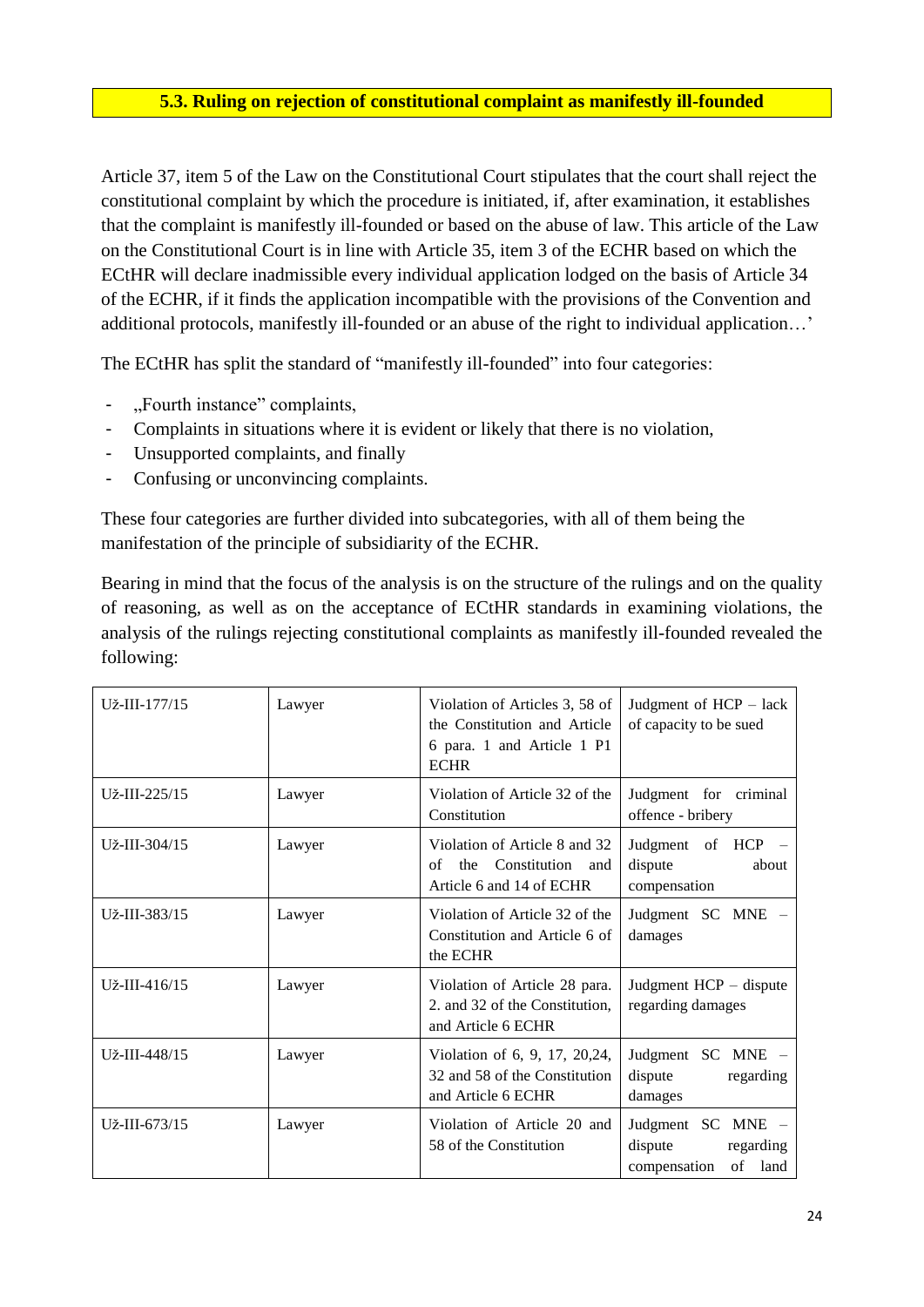|                     |        |                                                                                                              | property                                                                          |
|---------------------|--------|--------------------------------------------------------------------------------------------------------------|-----------------------------------------------------------------------------------|
| Už-III-722/15       | Lawyer | Violation of Article 58 and<br>64 of the Constitution and<br>Article 1 P1 ECHR                               | Judgment SC MNE –<br>dispute<br>regarding<br>payment of benefits for<br>flights   |
| $U_{Z}$ -III-737/15 | Lawyer | Violation of Article 19 and<br>32 of the Constitution and<br>Article 6 para. 1 ECHR                          | Judgment SC MNE<br>labour<br>dispute<br>reinstatement<br>and<br>compensation      |
| Už-III-760/15       | Lawyer | Violation of Article 20, 21,<br>32 and 58 of the Constitution<br>and Article 6 ECHR and<br>Article 1 P1 ECHR | Judgment SC MNE -<br>dispute for determining<br>that contract is null and<br>void |

# **5.3.1. Structure of the ruling and quality of reasoning:**

Just like the structure of the rulings on rejection on procedural grounds, the structure of these rulings is more or less uniform too. The identification and designation of the enactments challenged by the complaint are not clear. It makes it difficult to understand the subject matter of the constitutional complaint.

With respect to the quality of reasoning, the rulings are burdened with repetitive and, to a certain extent, objectified allegations and references to the case law of the ECtHR, which prevail in relation to the facts of the constitutional complaint.

# **5.3.2. Acceptance and application of ECtHR standards in examining violations**

In general, constitutional complaints rejected as manifestly ill-founded are largely incomprehensible, confusing i.e. their content is incoherent and they contain renditions of the cases and personal opinions about various forms of miscarriage of justice. In almost all cases they point to inappropriate application of the law, express disagreement with the enforcement or with the assessment of evidence and alike. This means that they are written in form of an appeal. Explanations about the violations are scarce or inexistent. Since all constitutional complaints were lodged by lawyers, the present analysis possibly indicates to a wider problem – very low level of understanding of the essence of constitutional complaint among the persons who are legally authorized to provide legal services.

An analysis of rulings on rejection of constitutional complaints as manifestly ill-founded indicates that the Constitutional Court accepts and applies the ECtHR standard in this field, but unlike the ECtHR, it fails to connect it to the complaints put forward.

Statements of reasons that support the rulings on rejection mostly comprise a collection of all forms of a Convention standard for manifestly ill-founded complaints. Thus, for example statement of reasons for one ruling on rejection can contain all of the following arguments:

- that the applicant has failed to indicate to any violation of guarantees of the concerned rights, but challenges the application of procedural/substantive law;
- that it had no jurisdiction to examine the conclusions about the application of substantive law,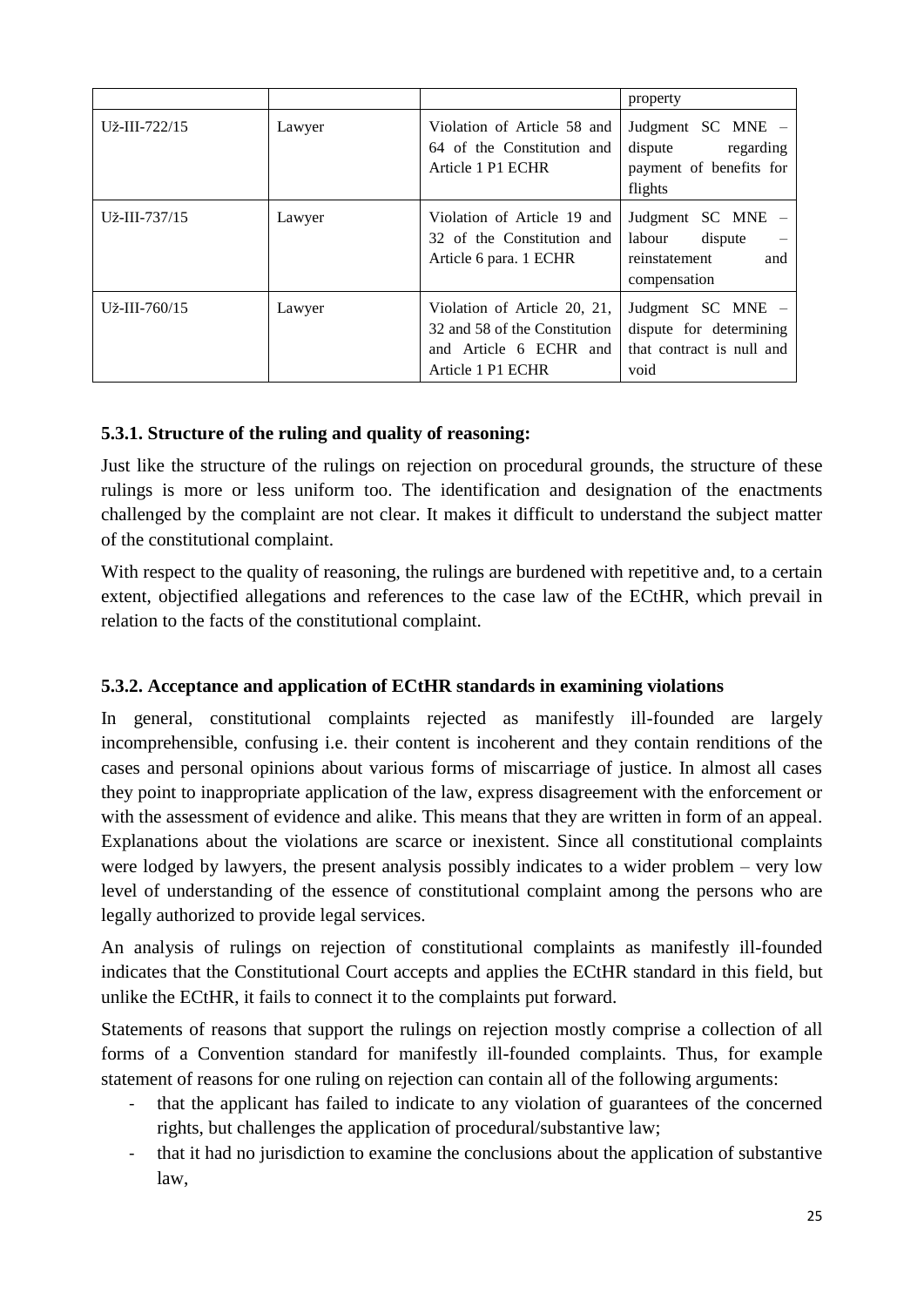- that it is not a court of "third or fourth instance" and therefore has no jurisdiction to consider the allegations that had previously already been considered;
- that the formal reference to violations without citing accurate and legally based allegations constituting constitutional grounds make a constitutional complaint (prima facie) manifestly ill-founded.

In other cases statements of reasons contain a summary reasoning and arguments:

- that (the Court) cannot replace the consideration of facts of regular courts by its own assessment, because they are to consider the evidence brought before them and establish the facts relevant to the outcome of the procedure and
- that the complainant challenges the established facts, suggesting different conclusions without offering arguments and evidence instead, from which it could be inferred that his/her right under Article 32 of the Constitution had been violated.

This rather formulaic approach of the Constitutional Court in the rulings on rejection of constitutional complaints as ill-founded, is perceived by the expert as an expression of increased caution of the CCoM caused by the degree of incomprehensibility, confusion and provision of the statement of grounds in the constitutional complaints that are subject of consideration.

However, such caution of the CCoM is expressed in the statements of reasons for rulings that are all very similar and only adjusted to the facts and circumstances of the case and allegations expressed in the constitutional complaint, without pointing to the essence of the complaint. Thus, no matter how justified, this caution may produce a counter-effect i.e. it can inspire mistrust of the applicants that their constitutional complaint will be considered with due diligence.

The uniform approach of the CCoM to the reasoning of its rulings is also manifested in the fact that most of them refer to certain ECtHR judgments: *Vanek v. Slovakia,* No. 53363/99 as of 31 May 2005, *Mezötűr-Tiszazugi Vizgazdalkodasi Tarsulat v. Hungary*, No. 5503/02 as of 26 July 2005. Furthermore, several rulings also quote the judgments *Pronin v. Ukraine*, No. 63566/00 as of 18 June 2006, *Thomas v. the United Kingdom*, No. 19354/02 as of 10 May 2005 and *Garzičić v. Montenegro*, No. 17931/07 as of 21 September 2010.)

Thus, the judgment *Vanek v. Slovakia* is continuously related to the argument that the "constitutional complaint is manifestly ill-founded, if it lacks prima facie facts and evidence from which it can be clearly inferred that the cited violations of human rights and freedoms were possible". On the other side, the judgment Mezötűr-Tiszazugi Vizgazdalkodasi Tarsulat v. Hungary is related to the argument that "the facts against which the constitutional complaint was lodged do not apparently constitute a violation of the rights referred to by the applicant, i.e. the applicant has no "arguable claim".

The rich and versatile case law of the ECtHR that deals with the reasons for declaring complaints manifestly ill-founded might serve as a good basis for the CCoM to change its approach and to refer more to ECtHR case law in its rulings rejecting complaints as manifestly ill-founded.

One aspect of the rulings rejecting constitutional complaints as manifestly ill-founded, which calls for caution, is the so-called *"hidden complaints*" in constitutional complaints that have been rejected, and which could be aligned under the Convention standard of complaint **at least**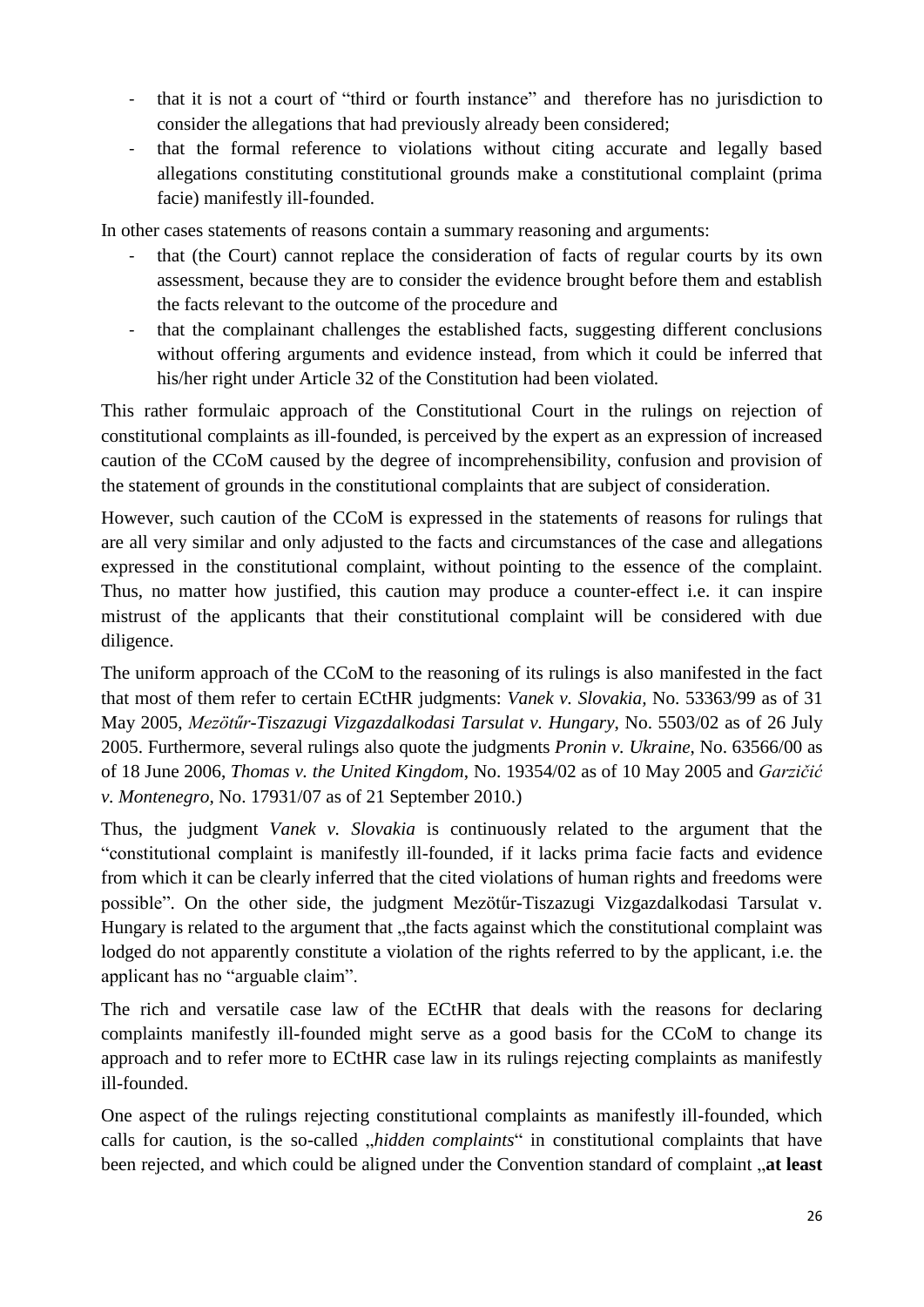**essentially**". It is the ECtHR standard used in the context of exhausting domestic legal remedies which requires that complaints that are intended to be filed with the ECtHR subsequently, should be lodged with the appropriate domestic authority, at least essentially. The ECtHR has repeated this standpoint in a number of its decisions (e.g. *Pavlović v. Croatia* or *Orlić v. Croatia*) with detailed explanation of reasons for such an approach, establishing a violation of conventional law thereafter. Hence, a flat citation of violations of the Constitution of Montenegro or of the European Convention by a complainant addressing the Constitutional Court should not be reason enough for rejection, if from the contents of the constitutional complaint it is possible to discern arguments of equivalent or similar effect, which give rise to more detailed analysis.

#### **5.4. General remarks on decisions on dismissal and granting of constitutional complaints**

The analysis of decisions on dismissal and decisions on granting constitutional complaints differs from the analysis on rulings on rejection of constitutional complaints on procedural grounds and rejection of constitutional complaints as manifestly ill-founded. A reason for that is the fact that these constitutional complaints had already passed the filter as not being "manifestly ill-founded". As such they were considered on the merits and the result was establishment of the violation or no violation.

Just like in case of constitutional complaints rejected as manifestly ill-founded, constitutional complaints that have resulted in decisions on the merits, very much look like appeals lodged before regular courts. The prevailing objections that they contain refer to substantive and procedural flaws. Only because it is required by the Constitution violations of articles of the Constitution are mentioned, without further reasoning.

However, before giving a particular opinion about these decisions, the expert will comment on the structure of the decisions on the merits, noting that the majority of views expressed in relation to them may also relate to the structure of the analysed rulings, which are somewhat different due to the method of rendering thereof, and may have their own specific features.

### **5.4.1. Structure of the decisions**

Decisions on dismissal or granting a constitutional complaint can be described as follows:

- 1) The first point of the reasoning contains a reference to who lodged the constitutional complaint, note that the constitutional complaint is timely and admissible, a designation of the individual enactment that is challenged by the constitutional complaint as well as a reference to the violations of the constitutional rights. The same point contains factual allegations of the constitutional complaint, which are usually given in one sentence and are separated by semicolon (;);
- 2) The second point consists of the legal basis for the CCoM to proceed, with statements about the boundaries of such proceedings.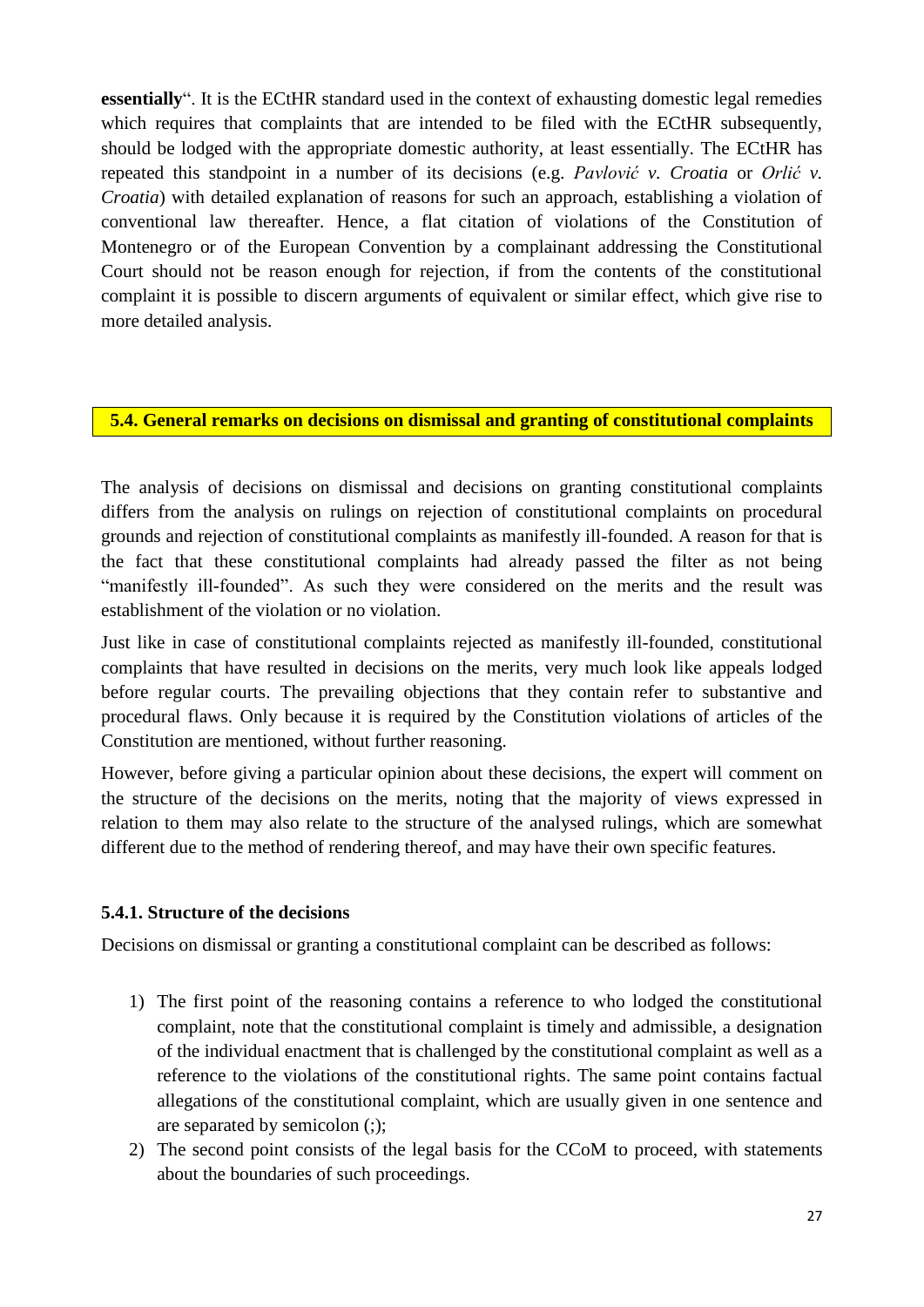- 3) The third point includes an analysis of files that the CCoM uses as a source to draw the facts and circumstances relevant for the decision-making in the constitutional court case. Within this point, the matter of the dispute is always mentioned first, followed by the decisions of the first instance and second instance court and the Supreme Court, if appeal on points of law was lodged, which is followed by a factual presentation of the court findings.
- 4) The fourth point consists of reference to the applicable law, i.e. relevant provisions of the Constitution, ECHR and substantive law applied in the procedure.
- 5) In the fifth point, the CCoM establishes the relation of the violations stated by the complainant and, taking into account the allegations of the complaint, issues the constitutional framework for consideration of the constitutional complaint.
- 6) The sixth point begins with the court's view on the merits of the constitutional complaint. It starts from the applicant's allegations of injury and gives an explanation. The reasoning for the most part begins with the Constitutional Court's view that:

" *the task of the Constitutional Court is not to review the conclusions of the ordinary courts….and that "the task of the Constitutional Court is to examine whether the proceeding as such was fair in manner required by the Article 6 paragraph 1 of the Convention, and whether the decisions of the ordinary courts violate constitutional rights.*"

Within the framework of these allegations the Constitutional Court refers to the judgements of the European Court that he uses to draw the boundaries for its conduct. After that the assessment is issued based on the perspective of the Constitutional Court. Most frequently the decisions are of the same format and use templates expressing no violation. In some cases there are discrepancies between what is said in the constitutional complaint and what is the understanding of the Constitutional Court.

The expert believes that the general approach of the CCoM to the objections from the constitutional complaint as well as to the finding of the court causes difficulties in understanding both the constitutional complaint and the matter of dispute. Factual summary of the objections, in majority of cases expressed within a single sentence, separated by a 'semicolon', makes it difficult to present the allegations from the constitutional complaint and the facts and circumstances of the case established in the judicial procedure. For example, the CCoM lists the allegations of the constitutional complaint and only after that, in item three it defines the subject matter of the judgments that are challenged. It is also worth noting that the CCoM quotes the relevant parts of the judgements only when assessing the merits, if it deems it appropriate.

Even though the CCoM lists and provides detail of all the objections from the complaint as well as all the court findings, the decision on dismissal or on granting is still incoherent because, in the structural sense, the objections are not directly linked to their origin (i.e. the findings from the challenged enactments). In conclusion, until the findings from the regular proceedings that have been presented are read, it is difficult to comprehend the allegations of the complaint.

Reshaping the contents of the decision in which the CCoM would first provide basic information on the subject matter of the challenged dispute and then continue with the presentation of facts and circumstances of the case, combining views from the constitutional complaint with court findings, would contribute to the clarity of the decision. Sole listing of the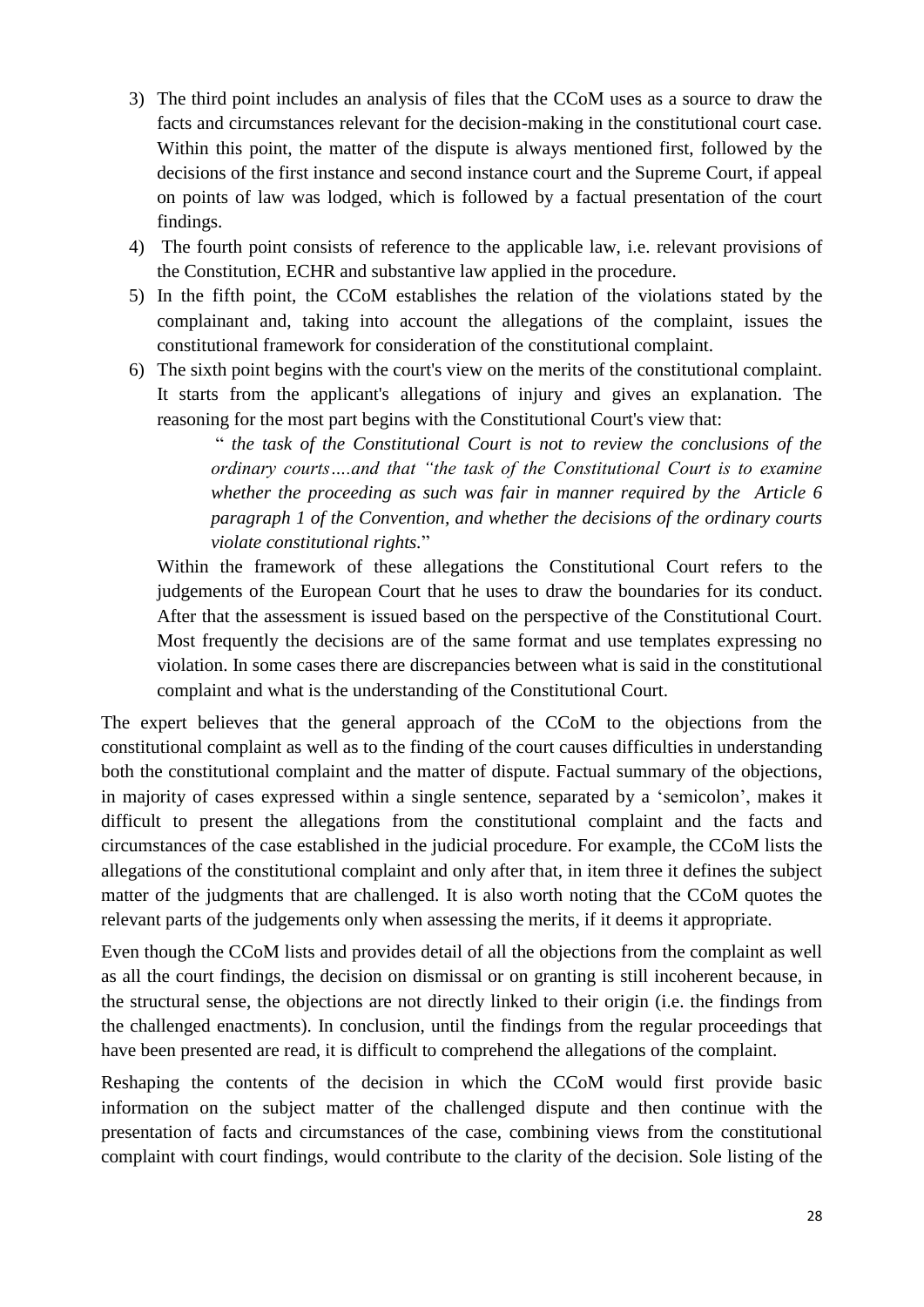objections and court findings in order to consider the alleged violations reduces the 'vitality' of the decision.

Since CCoM has partly already accepted the structure of the decisions of ECtHR (regarding the approach to the assessment of the applicable law and allegations) it would be appropriate to consider the possibility of reconstruction of the first part of the decision in accordance with the comprehensive ECtHR approach that will primarily be reflected in a clearer initial marking of the challenged enactments and harmonized linking of allegations from the constitutional complaint with court findings.

# **5.5. Decisions dismissing constitutional complaints**

The table of the analysed cases shows the following:

- In almost 90% of cases, constitutional complaints were lodged by lawyers on the behalf the complainants;
- Regardless of the type of proceeding, almost 90% of the cases are related to the violation of the right to fair trial, guaranteed by Article 32 of the Constitution and Article 6 paragraph 1 of the ECHR;
- Only one constitutional complaint alleges only the violation of Article 32 of the Constitution and Article 6 paragraph 1 of the ECHR, while all other Constitutional complaints allege multiple violations of the constitutional and Convention rights, and violations of the constitutional principles;
- 10 constitutional complains originate from civil proceedings, 4 from criminal proceedings and one from administrative procedure.

As a complement to the table, the result of consideration is that:

- All decisions on dismissals thoroughly cite the ECHR case law related to violation of individual rights and
- More than 90% of decisions were refer to the provision of Article 32 paragraph 1 of the Constitution of Montenegro, i.e. Article 6 paragraph 1 of ECHR

| $U_{Z}$ -III-691/11 | Lawyer    | Violation of Article 6, 8, 17,<br>paragraph 2, 32, 33 of the<br>Constitution       | Judgment of HCP –<br>criminal offence of ill-<br>treatment  |
|---------------------|-----------|------------------------------------------------------------------------------------|-------------------------------------------------------------|
| Už-III-98/12        | In person | Violation of Article 8, 13,<br>17, 22, 33, 36, 45, 124, 147<br>of the Constitution | Judgment of SC MNE –<br>decision on conflict of<br>interest |
| Už-III-292/12       | Lawyer    | Violation of Article 32 and<br>58 of the Constitution                              | Judgment SC MNE –                                           |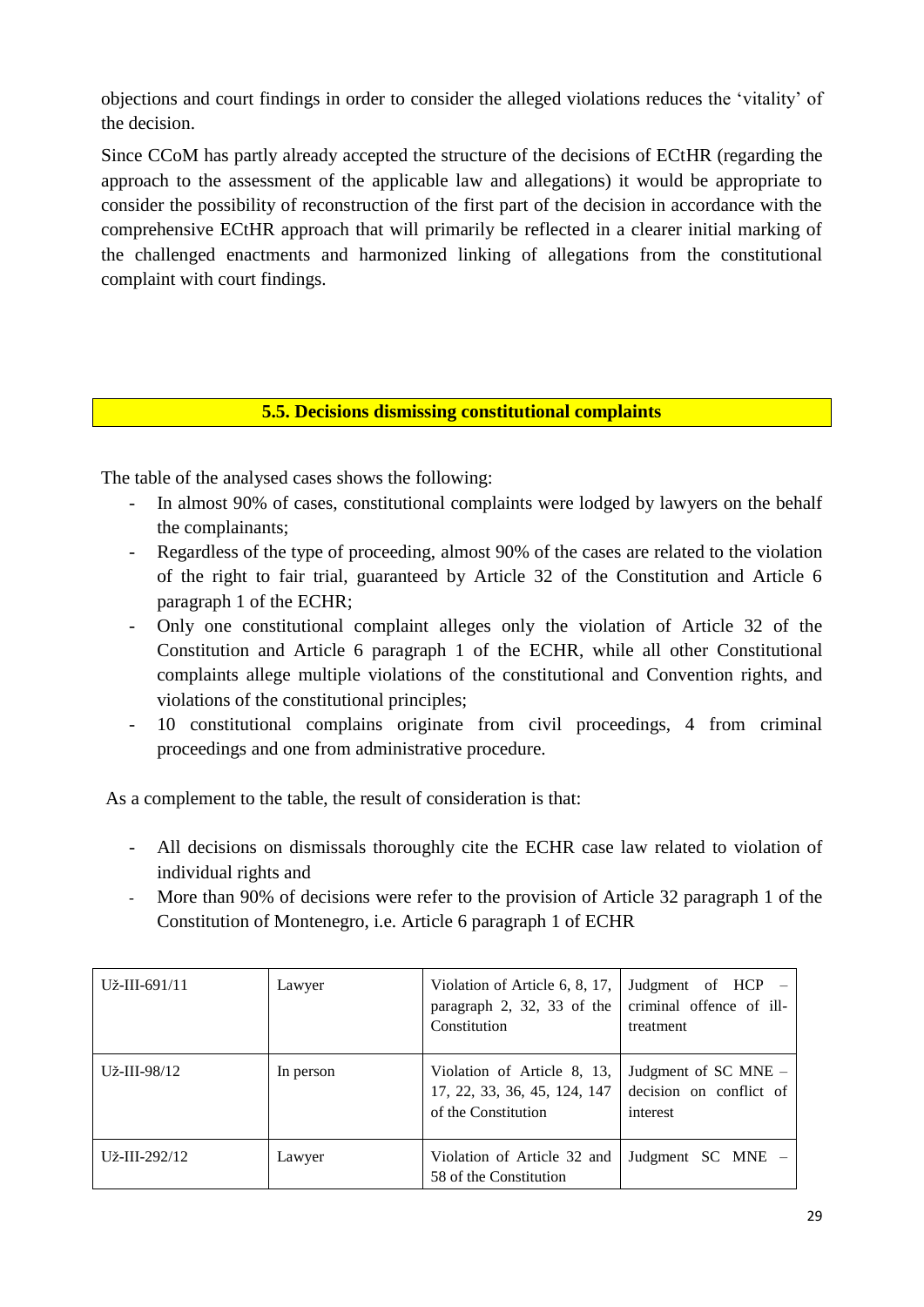|               |                    |                                                                                                                                     | property rights                                                                                             |
|---------------|--------------------|-------------------------------------------------------------------------------------------------------------------------------------|-------------------------------------------------------------------------------------------------------------|
| Už-III-568/12 | Lawyer             | Violation of Article 17, 19,<br>32<br>and<br>58<br>of<br>the<br>Constitution and Article 3<br><b>ECHR</b>                           | Judgment of SC MNE on<br>declaring a preliminary<br>contract null and void                                  |
| Už-III-68/13  | Lawyer             | Violation of Article 32, 33,<br>35, 37 of the Constitution                                                                          | Judgment of HCP - crim.<br>off. bribery                                                                     |
| Už-III-290/13 | Directly in person | Violation of Article 9, 31,<br>32, 58, 59, 62 of the<br>Constitution and Article 6,<br>13 and 17 of the ECHR                        | Judgment of BC HN -<br>dispute<br>regarding<br>enforcement of judgment                                      |
| Už-III-560/13 | Lawyer             | Violation of Article 8 and 32<br>the<br>Constitution<br>of<br>and<br>Article 6 and 14 ECHR                                          | Judgment of HCP -<br>dispute<br>regarding<br>payment                                                        |
| Už-III-83/14  | Lawyer             | Violation of the Article 17,<br>32<br>58<br>and<br>of<br>the<br>Constitution                                                        | Judgment of SC MNE -<br>claim for determination<br>of inheritors                                            |
| Už-III-192/14 | Lawyer             | Violation<br>of<br>article<br>28<br>paragraph 2 and 32 of the<br>Constitution and Article. 6<br><b>ECHR</b>                         | Judgment of HCP -<br>dispute<br>regarding<br>compensation of damage                                         |
| Už-III-421/14 | Lawyer             | Violation of Article 19, 32,<br>58<br>and<br>60<br>of<br>the<br>Constitution and Article 6<br>ECHR and Article 1 P1.<br><b>ECHR</b> | Judgment of SC MNE<br>determination<br>for<br>οf<br>property rights                                         |
| Už-III-558/14 | Lawyer             | Violation of Article 32 of<br>the Constitution and Article<br>6 ECHR                                                                | Judgment<br>of<br>ACP<br>dispute<br>regarding<br>complaint<br>against<br>decision on acceptance<br>of offer |
| Už-III-635/14 | Lawyer             | Violation of Article 32 and<br>38 of the Constitution                                                                               | Judgment of SC MNE in<br>the dispute for damages<br>for unlawful deprivation<br>of liberty                  |
| Už-III-147/15 | Lawyer             | Violation of Article 19, 32<br>35 para. 2 and 3 of the<br>Constitution and Article 6<br>para. 1 ECHR                                | Judgment<br>of<br>HCP-<br>offence<br>criminal<br>of<br>mediation in prostitution                            |
| Už-III-277/15 | Lawyer             | Violation of the Article 6, 8,<br>17, 19, 32, 37 of the<br>Constitution and Article 6<br>and 7 ECHR                                 | Judgment of SC MNE -<br>dispute for declaring a<br>contract null and void                                   |
| Už-III-136/16 | Lawyer             | Violation of the Article 28k<br>29 paragraph 1 and 2, 30,<br>paragraph 1. and 4, 68, 69                                             | Decision of HC Bijelo<br>Polje – extension of<br>detention                                                  |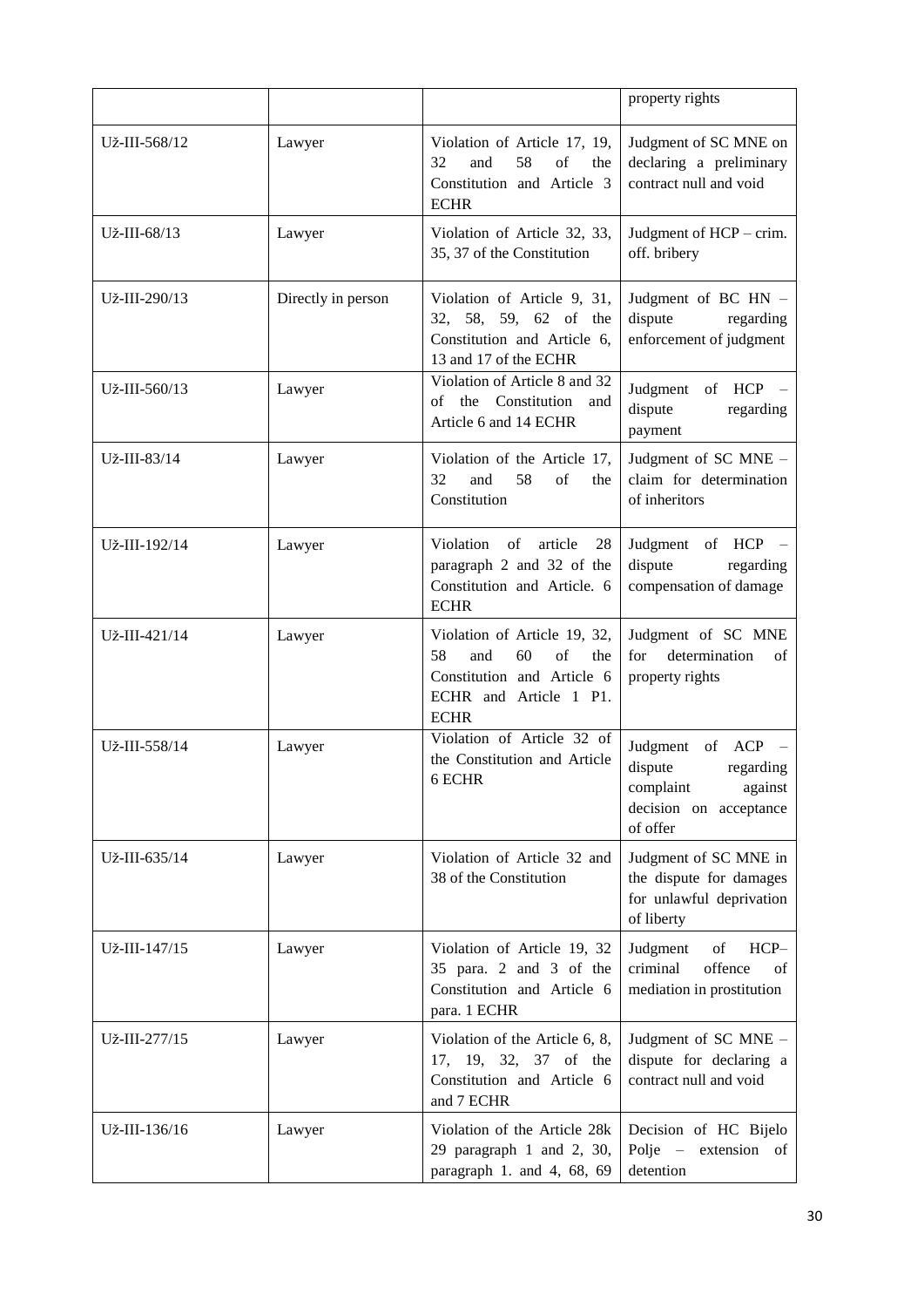| Article 5 para. 1 c,<br>and<br>Article 3, ECHR<br>and |  |
|-------------------------------------------------------|--|
| Article 2 P4 ECHR                                     |  |

# **5.5.1. Accepting and the applying ECHU standards**

It can be concluded without any doubt that the decisions on dismissal of constitutional complaints that were subject of our analysis abound with references to ECtHR views used to explain the subject matter of the standards of a convention right. This shows that CCoM is adopting the ECtHR standards.

The remarks we want to give are mainly technical. Case law of the ECtHR is referred to inconsistently because some rulings lack the key identifiers, e.g. the number of the application. Almost all cases lack the reference to the relevant paragraph or item that is required for accurate citing. This makes a possible comparison and subsequent verification significantly difficult and ambiguous. It has also been noticed that some sentence constructions that express the conventional standard are not sufficiently understandable and require editing and, more importantly, translation checking.

We can see that, in most of decisions, CCoM refers to Convention standards in its attempt to respond to the complainant's claims of various violations, although these may not be relevant for the decision. This is occasionally redundant, given the fact that CCoM considers decisions largely from the aspect of the right to a fair trial. In addition to that, it has been noted that in most cases CCoM quotes the same judgments of the ECtHR and the same viewpoints when responding to certain questions, regardless of the subject of the constitutional complaint.

Continuous quoting of the same judgments of the European Court in regard to the violation of the right to a fair trial, regardless of the nature of case, can lead to 'fossilisation' of the Court judgments and gradually reduce their authenticity. As in the case of rulings on rejection (see p.) it can be seen that decisions, due to such approach, do not differ among each other substantially. Violation of the right to a fair trial has too many facets to be brought down to several standards that serve as a rationale of objections in different constitutional complaints. In cases where the parties complaint of the violation of property rights, the court, although quoting the framework of the Convention standard of protection of property rights, assessed the complaints from the aspect of violation of the right to a fair trial.

An essential remark that can be made is the following:

A detailed quoting of the ECtHR case law does not mean that the CCoM implements that case law always appropriately in a concrete case. In that particular sense, it is the quality of the reasoning that is at stake. This is a general approach of subjecting the complaints to the Convention standard without providing clear answers to the question of why the violation was not established.

This approach of the CCoM is not an isolated case, it is present in other constitutional courts in the region, which the expert attributes to the process of maturing and development of constitutional protection of human rights and freedoms. CCoM is the youngest in the region in this process.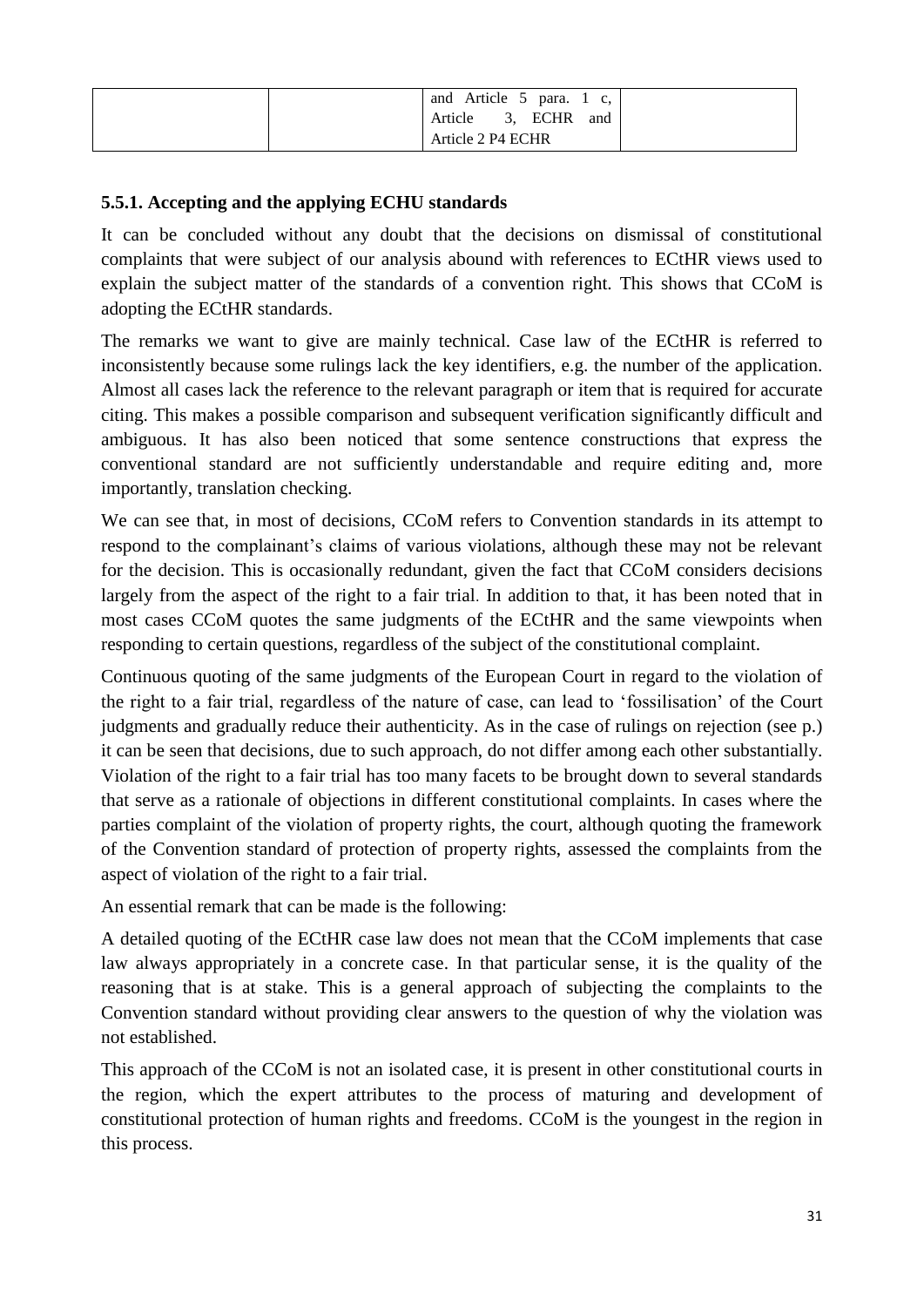In the opinion of the expert, the core of the CCoM's approach that is reflected in the statements of reasons is to a large extent based on the assessment of legality of the actions of courts and other authorities, which means that the CCoM (unintentionally) assumes the role of an appellate court or of a third or fourth instance court.

In conclusion, the expert cannot object to the invested effort that is evident from the decisions on dismissal of constitutional complaints, both in terms of addressing the objections raised and in terms of presenting the ECtHR practice in regard to certain rights that have been presented as violated. The weakness, if it can be characterised as such, of the approach of the CCoM, in the opinion of the expert, is reflected in 'avoiding'to confront the actual objections and giving their own assessment thereon. This shortcoming should be viewed in the light of the level of development and understanding of the constitutional complaint as an institute for protection of human rights and freedoms that requires time, training and patience.

**5.6. The decisions granting constitutional complaints**

In addition to the data from the table below, focus should be put on the following:

- The violation of the right of access to justice was established in 6 decisions;
- 2 decisions relate to the violation of the right to an effective remedy;
- 2 decisions relate to the violation of the right to freedom of speech;
- 2 decisions relate to arbitrary interpretation of applicable law;

| Už-III-369/10       | Lawyer             | Violation of Article 47 of<br>the Constitution and Article<br>10 EK              | Judgment of $HCP - for$<br>defamation                                                                 |
|---------------------|--------------------|----------------------------------------------------------------------------------|-------------------------------------------------------------------------------------------------------|
| $UZ - 455/10$       | Lawyer             | Violation of Article 47 of<br>the Constitution and Article<br>$10$ EK            | Judgment of HCP<br>defamation                                                                         |
| Už-III-187/11       | Directly in person | Violation of Article 32 and<br>58 of the Constitution                            | Judgment of SC MNE -<br>damages for copyright                                                         |
| Už-III-683/11       | Lawyer             | Violation of Article 20 and<br>32 of the Constitution and<br>Article 6 and 13 EK | Ruling of SC MNE -<br>matter of dispute value<br>of the claim                                         |
| $U_{Z}$ -III-155/12 | Directly in person | Violation of Article 32 and<br>58 of the Constitution                            | Judgment of BC B -<br>unlawful enforcement                                                            |
| Už-III-572/12       | Lawyer             | Violation of Article 19 and<br>32 of the Constitution                            | Ruling of HC BP<br>compensation<br>of<br>expenses                                                     |
| Už-III-634/12       | Lawyer             | Violation of Article 32 of<br>the Constitution and Article<br>6 EK               | Judgment of SC MNE -<br>annulment of unlawful<br>decision                                             |
| Už-III-100/13       | Directly in person | Violation of Article 8, 32,<br>73 of the Constitution                            | Judgment of SC MNE -<br>dispute<br>due<br>to<br>discrimination regarding<br>decision on housing issue |
| Už-132/13           | Directly in person | Violation of Articles 8, 17,                                                     | Judgment of SC MNE -                                                                                  |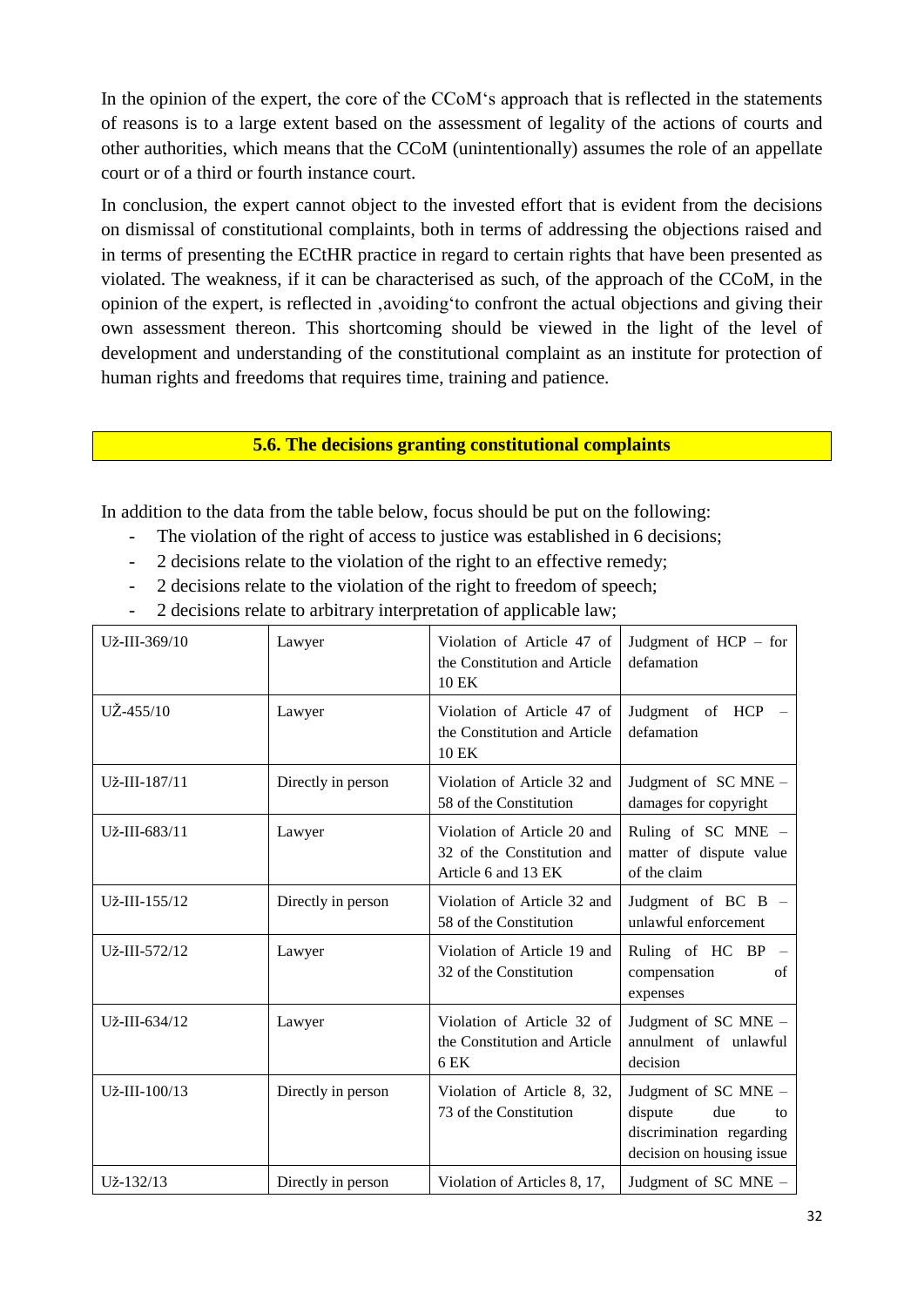|                    |                    | 20, 32 of the Constitution<br>and Articles 6, 13, 14, 17<br>EK and Article 1 par. 12<br>EK                                      | annulment<br>of<br>disciplinary measure on<br>grounds<br>the<br>of<br>discrimination            |
|--------------------|--------------------|---------------------------------------------------------------------------------------------------------------------------------|-------------------------------------------------------------------------------------------------|
| $U_{Z}^2 - 410/13$ | Lawyer             | Violation of Article 8, 20,<br>32, a58, 147 and Articles 6,<br>13, 14, Article 1 par 1 EK                                       | Judgment of SC MNE –<br>compensation of<br>non-<br>pecuniary damages                            |
| Už-III-350/14      | Lawyer             | Violation of Article 17, 19,<br>32<br>58<br>of<br>and<br>the<br>Constitution and Article 6<br>St1 Article 1 St.1 and 2 P1<br>EK | Judgment of SC MNE -<br>for<br>surrender<br>of<br>$possession$ – inheritance<br>of co-ownership |
| Už-III-519/14      | Directly in person | Violation of Article 32 of<br>the Constitution                                                                                  | Judgment of HCP<br>compensation of defence<br>expenses                                          |

# **5.6.1 Acceptance and application of ECHR standards**

The most common reason for the granting constitutional complaints is the violation of one of the aspects of the right to a fair trial, guaranteed by the Article 32 of the Constitution of Montenegro, i.e. Article 6 paragraph 1 of the Convention.

With regard to acceptance of the ECHR's standards, the decisions contain standards presented in detail, which are also implemented in the context of the factual allegations. Comprehensiveness and analytical detail are clearly visible in decisions dealing with the recusal of judges, i.e. violations of the right to an impartial and independent court, as well as in cases dealing with the issue of freedom of speech.

Analysing the decisions granting complaints due to violation of the right of access to justice or arbitrary interpretation, we noticed that there is a tendency to focus on the assessment of legality, just as with the decisions on dismissal. In this respect, all the remarks and opinions that have been made with respect to the decisions on dismissal are applicable to the decisions on granting constitutional complaints. There is one difference though, CC of Montenegro has managed to make regular courts more careful in regard to the excessive formalism that impeded the applicants' access to court protection.

### **6. Overview of the work of the organisational unit for constitutional complaints**

This analysis contains (page 18, highlighted in grey colour) an account of the information that the expert was given in the interviews with the representatives of the CCoM about the flow of files, from reception to decision making at the panel or Court session. On the inquiry about the manner of functioning of the organisational unit for constitutional complaints, the expert was informed that 11 advisors work on the cases. Out of this number, 7 advisors process cases in merits and 4 advisors deal with cases for which a decision on dismissal had previously been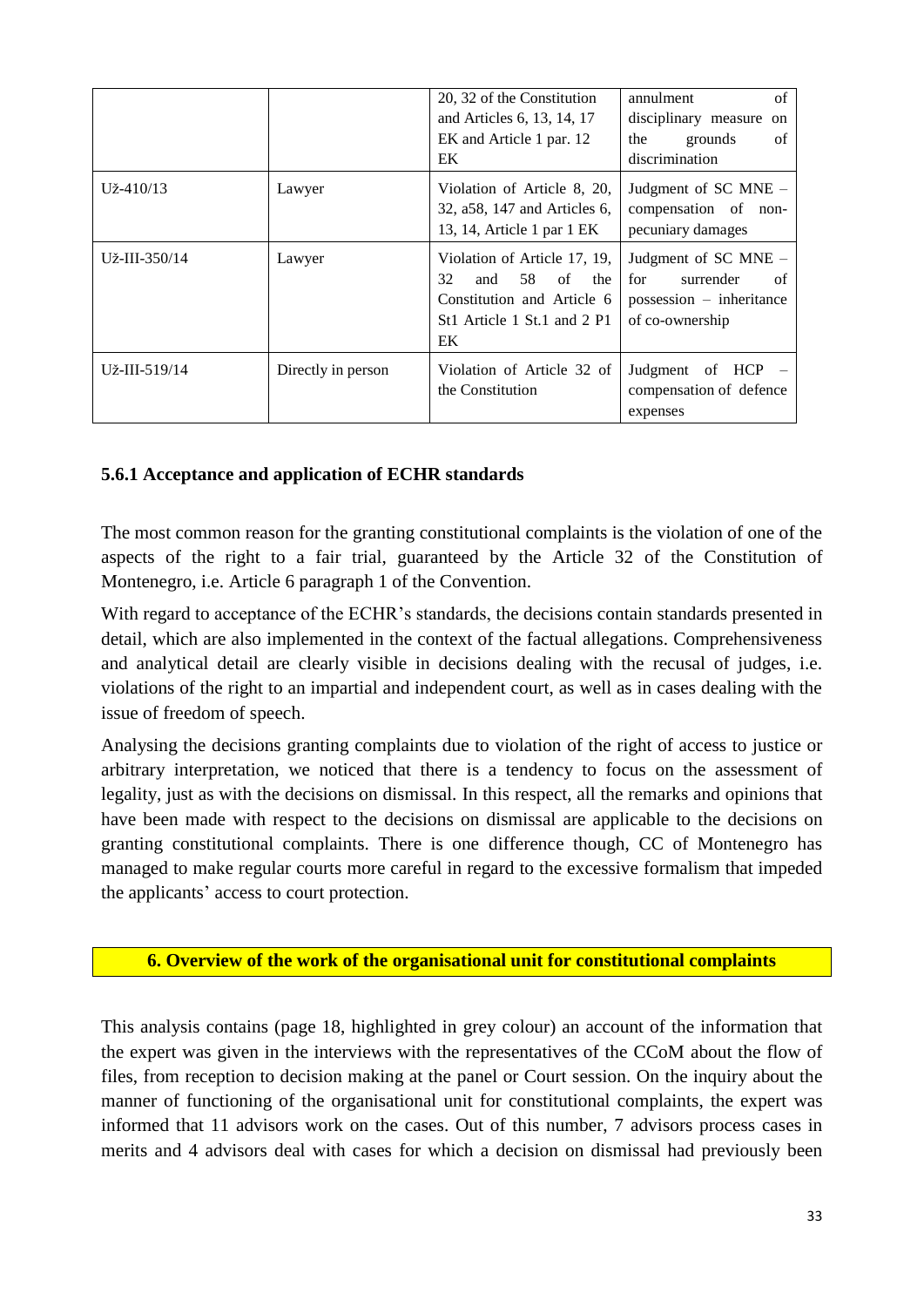brought. On average, one advisor at the CCoM processes around 105 cases, while a junior advisor processes around 120 cases.

As mentioned in the same paragraph, the Constitutional Court of Montenegro does not have filing and record office. This is a service that should track in a uniform manner the flow of the files from their reception at the Court. On the other hand, it should record and collect all the information of importance for the functioning of the CCoM. Such filing and record offices play a pivotal role in the functioning of any Court. In addition to this the Constitutional Court of Montenegro does not have a unit for following the ECtHR case law and it does not have any unit for following and harmonizing its own case law, which raises serious issues..

Given the fact that the judges and advisors work with no assistance from a case law unit, which could warn them of the facts important for decision-making prior to issuing final decisions, makes the efforts invested in drafting the decisions that were analysed enormous and worthy of praise.

The absence of such services might lead to inconsistencies in the constitutional case law, which could seriously undermine the results achieved so far.

Furthermore, the reception of the constitutional complaints and designation of files depends on the record office that is supervised by the Secretary General, which creates slight disarray in the flow of files. The reception must be technically equipped and staffed so that in any given moment it is clear where the file is and what action has been undertaken in regard to it.

Finally, the information that the head of the organisational unit must review and initial the proposals of decisions on constitutional complaints appears to be a great and unnecessary burden, bearing in mind the provisions of the Rules of Procedure about the independence of advisors in the work on cases.

The question of flow of files was not included in the expert's Terms of Reference. However, this question affects the efficiency of operation of the CCoM, which in its turn affects ensuring of trial within a reasonable time. Therefore it is not possible to avoid considering it in the manner as presented herein. The expert believes that without the unit for following case law and without a well-established reception and harmonization office, the efficiency of the Constitutional Court of Montenegro could gradually suffer.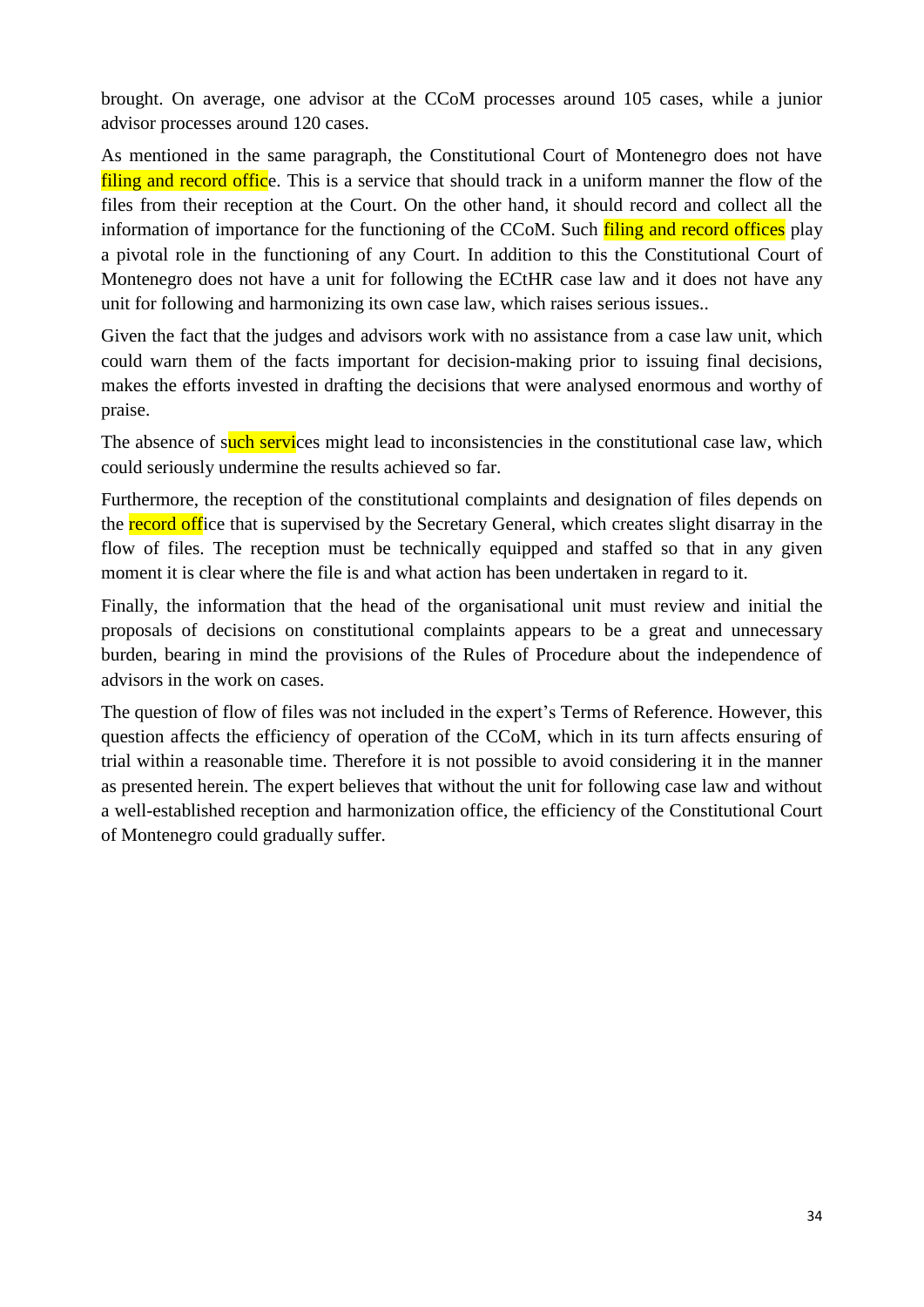# **PART III**

# **7. RECOMMENDATIONS**

*Care for protection of human rights and freedoms of citizens is embedded in every society that aspires to democracy and the rule of law. The Constitution of Montenegro designated the Constitutional Court as the principal guardian of such care in Montenegrin society, introducing constitutional complaint as a special legal remedy for protection of human rights and freedoms of citizens.*

*Since the beginning of its operation until today, which is not a long period of time, the Constitutional Court has made a lot of progress. This can be seen if we compare its decisions from the earliest period of development of the institute of constitutional complaint and the recent ones. This is also confirmed by the finding of the ECtHR that constitutional complaint is an effective legal remedy for the protection of human rights.*

*However, the circumstances in which the Constitutional Court is operating are not favourable. In organizational-technical terms, the Court lacks an office that would monitor, coordinate and compile information on the most important issues within its scope of work. The Court does not have an office for monitoring and consolidating case law either. The number of staff in place is not sufficient to be able to respond to the challenges that the Constitutional Court of Montenegro will face in the future. A growing influx of files on one hand, and increasingly complex problems on the other hand, objectively put pressure on the CCoM and affect its efficiency and trial within a reasonable time.* 

Based on the present analysis, a number of recommendations are provided to serve the CCoM as support in its further work and strengthening of its capacities for better application of ECtHR standards, which, taken together, leads to more effective protection of human rights in Montenegro.

The recommendations are divided into general and specific ones.

### **General recommendations**

- **1. The lack of knowledge about the institute of constitutional complaint and its limitations in examining violations of human rights is of no benefit to either the citizens or lawyers who are legally authorized to provide legal counselling. The analysed constitutional complaints indicate that training of lawyers should be a permanent task of judges of the CCoM and constitutional-court advisors. Such training must consist of training about how to compose constitutional complaints, training about techniques of interpretation of the Constitution and informing the lawyers about case law of the Constitutional Court and rules originating from the case law.**
- **2. Training of constitutional-court advisors should also be a permanent task of the CCoM. To ensure high-quality and balanced decisions the work on the preparation**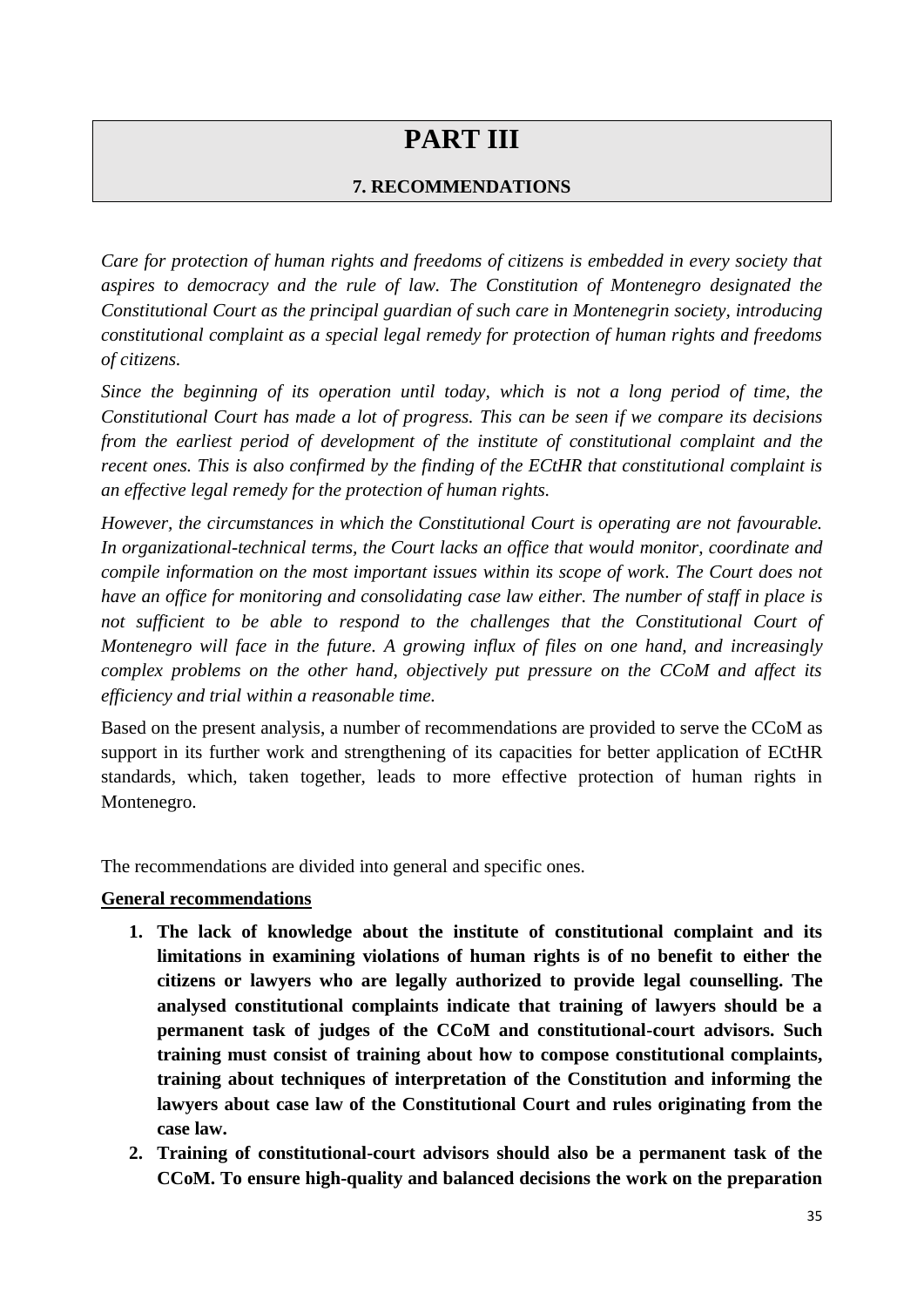**of case files has to be of high-quality as well. If one wants to know the law of the Convention he/she has to have language skills and be able to ensure efficient exchange of information. One of the priorities of the Constitutional Court should be the training of the existing personnel who should work on mastering the techniques of examining violations and get the training on the Convention standards to be more efficient in identifying and solving the problems. This requires the establishment of a filing and record office as the main link between the panels and judges and advisors. The establishment and staffing of the office for monitoring and consolidation of the case law of the Constitution Court and ECtHR should be one of the future priorities in the work of the Constitutional Court.** 

Specific recommendations are related to the analysis of decisions and rulings. A *"general specific recommendation"* is to consider the possibility of partial revision of the structure of decisions and rulings in accordance with the views presented in the analysis. It could be done as follows:

1. In line with the approach of the ECtHR to the facts and circumstances of the case, to express and connect the complaint and court findings in the initial part of the statement of reasons. This should be done in a clearer, simpler and more structured manner. The introductory part (first count – along with the designation of the complainant) should contain the scope of the challenged enactment<sup>12</sup>. This should be integrated in the rest of the statement of reasons that should follow the ECtHR approach to consideration of applicable law, complaints and assessment of the violation.

As for types of decisions considered in the analysis, we have the following recommendation:

- **1. Procedural rule that stipulates that effective legal remedies have to be exhausted is an essential aspect of the subsidiary character of constitutional complaint. The broadly set legal framework on exhausting all effective legal remedies, including the extraordinary ones and those that can lead to the amendment of individual enactments, requires special attention of the CCoM when they are assessing which exhausted or not exhausted legal remedy meets the requirement of effectiveness, and how or why such case law has been created. ECtHR standards on procedural rules on admissibility of an application after exhausting domestic legal remedies is a good guide for the CCoM to reconsider its own procedures related to certain legal remedies. These standards may also be used for assessing whether, in line with the rules on available and effective legal remedies, certain legal remedies that are available to citizens may be considered effective and therefore have to be exhausted in line with Article 35 of the European Convention, which corresponds entirely to Article 68 of the Law on the Constitutional Court.**
- **2. Constitutional Coufrt is recommended to start a judicial dialogue with the Supreme Court of Montenegro about harmonization of the rules on interpretation of the**

 $\overline{a}$ 

<sup>12</sup> E.g. to indicate how the applicant is challenging the verdict by which s/he was "*sentenced to imprisonment on the grounds of the criminal act of abuse in business operations, under the Criminal Code…"*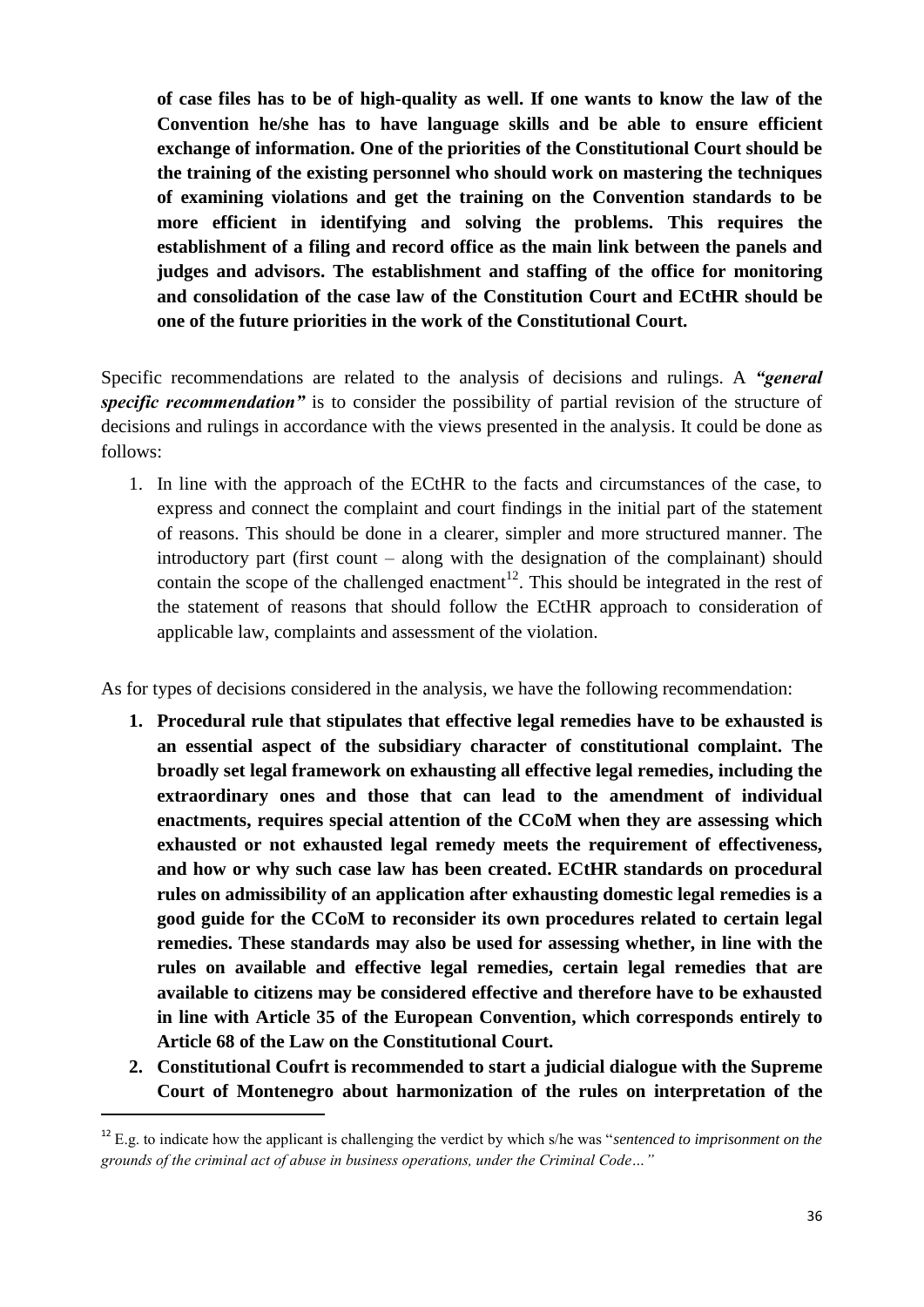**procedural provisions on the possibility to lodge extraordinary legal remedies, the use of which is a procedural requirement for lodging a constitutional complaint. This judicial dialogue will contribute to a greater degree of legal certainty in the interpretation of procedural provisions upon which both the CCoM and the regular courts base their jurisdiction. It will allow both sides to act in the constitutional framework of their jurisdictions, and will prevent CCoM to take the position of a "third or fourth instance" court because of the interpretation of procedural rules.**

**3. Poor understanding of the institute of constitutional complaint, which is perceived in the society as yet another legal remedy for ensuring legal protection, leads to the situation that lodged constitutional complaints frequently lack constitutional substance. One dimension of the work of the CCoM includes training of citizens and lawyers through the Constitutional Court rulings and decisions. In this respect, CCoM is recommended to change its current approach. It should abandon the concept of summary listing of all categories of manifestly ill-founded complaints which, when structured as they are now, constitute a vague statement of reasons from which it is not possible to discern the real reason for considering the constitutional complaint manifestly ill-founded. We recommend that identifying reasons for considering an application manifestly ill-founded is done in a more free and clearer way and that the features that make the constitutional complaint inappropriate for consideration are clearly given.** 

**In addition, we recommend that the Constitutional Court should follow Practical Guide on Admissibility Criteria of the ECtHR published in the Serbian or Croatian language, available on the internet pages of the ECtHR:** [http://www.echr.coe.int/Documents/Admissibility\\_guide\\_SRP.pdf](http://www.echr.coe.int/Documents/Admissibility_guide_SRP.pdf) **or** [http://www.echr.coe.int/Documents/Admissibility\\_guide\\_HRV.pdf](http://www.echr.coe.int/Documents/Admissibility_guide_HRV.pdf) **.**

- **4. We recommended training on ECtHR standards regarding individual Convention rights. The goal of this recommendation is to ensure that the so-called hidden complaints can be recognized because, in terms of the Convention rights, they produce the same of similar effect as the expressed ones and are accepted by the ECtHR in the context of exhaustion of legal remedies, because they are "at least essentially" substantiated.**
- **5. We have noted that the statement of reasons in the analysed decisions dismissing or granting constitutional complaints are sometimes burdened with excessively detailed citation of Convention standards which, in the end, is not applied by the CCoM. The purpose of such citation is to respond to the complainant's allegations of violation of these rights. Although this might contribute to the general education about the essence of the Convention and Constitution standards, in relation to a given case it does not contribute to the transparency of the decision. It would therefore be beneficial for the quality of the decisions and rulings if the Court could avoid listing of the Convention standards that are not applicable and will not be used in a particular decision.**
- **6. Citing Convention standards without establishing their concrete links to the substance of the complaint turns the decision into a standardized response, which**